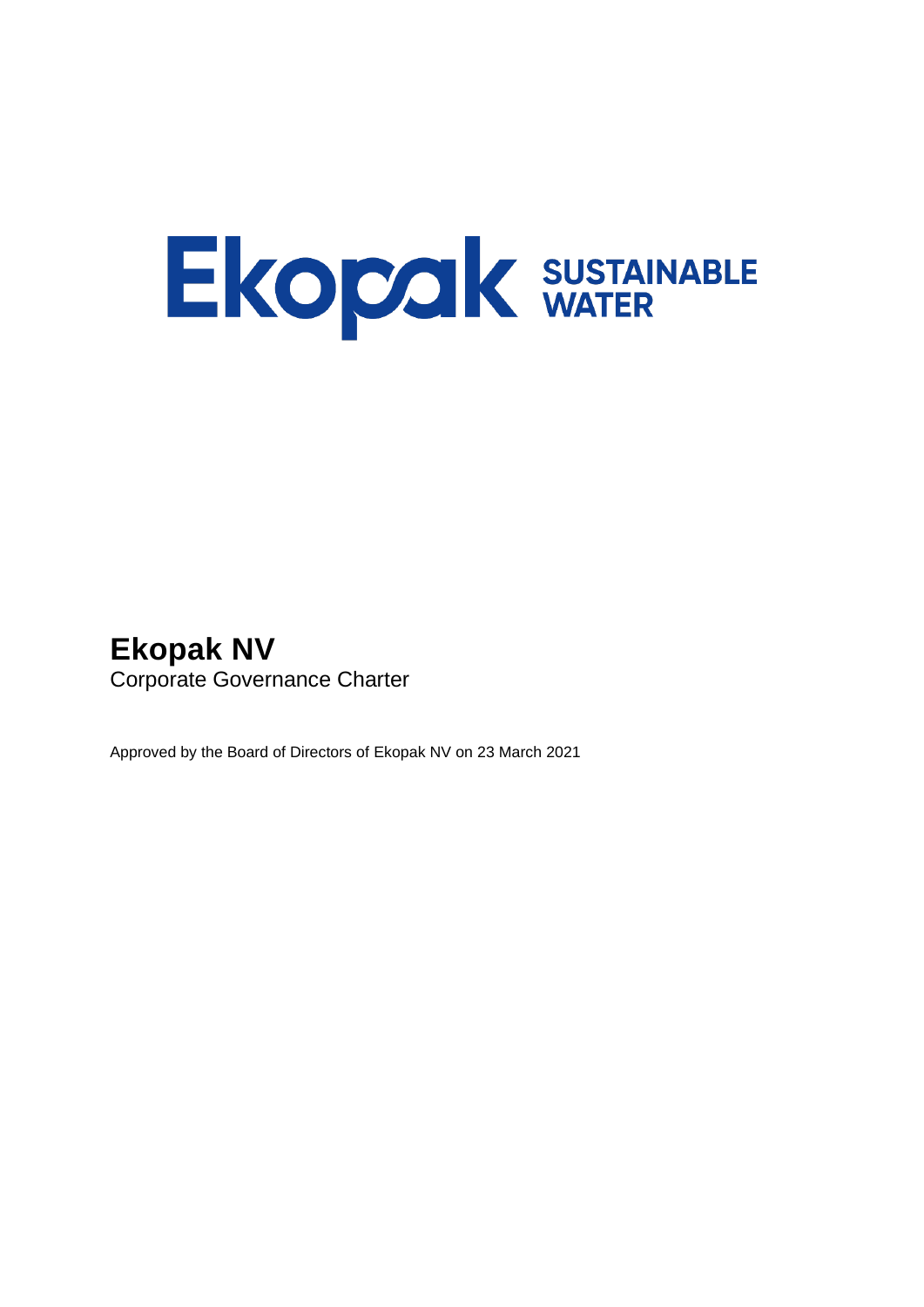# **TABLE OF CONTENTS**

| $\mathbf{L}$ |                                                               |  |
|--------------|---------------------------------------------------------------|--|
| H.           |                                                               |  |
| III.         |                                                               |  |
| IV.          |                                                               |  |
| V.           |                                                               |  |
| VI.          |                                                               |  |
| VII.         |                                                               |  |
| VIII.        |                                                               |  |
| IX.          |                                                               |  |
| $X_{-}$      |                                                               |  |
| Schedule A.  |                                                               |  |
| Schedule B.  |                                                               |  |
| Schedule C.  |                                                               |  |
| Schedule D.  | Remuneration and Nomination Committee - Terms of Reference 34 |  |
| Schedule E.  |                                                               |  |
| Schedule F.  |                                                               |  |
| Schedule G.  |                                                               |  |
|              |                                                               |  |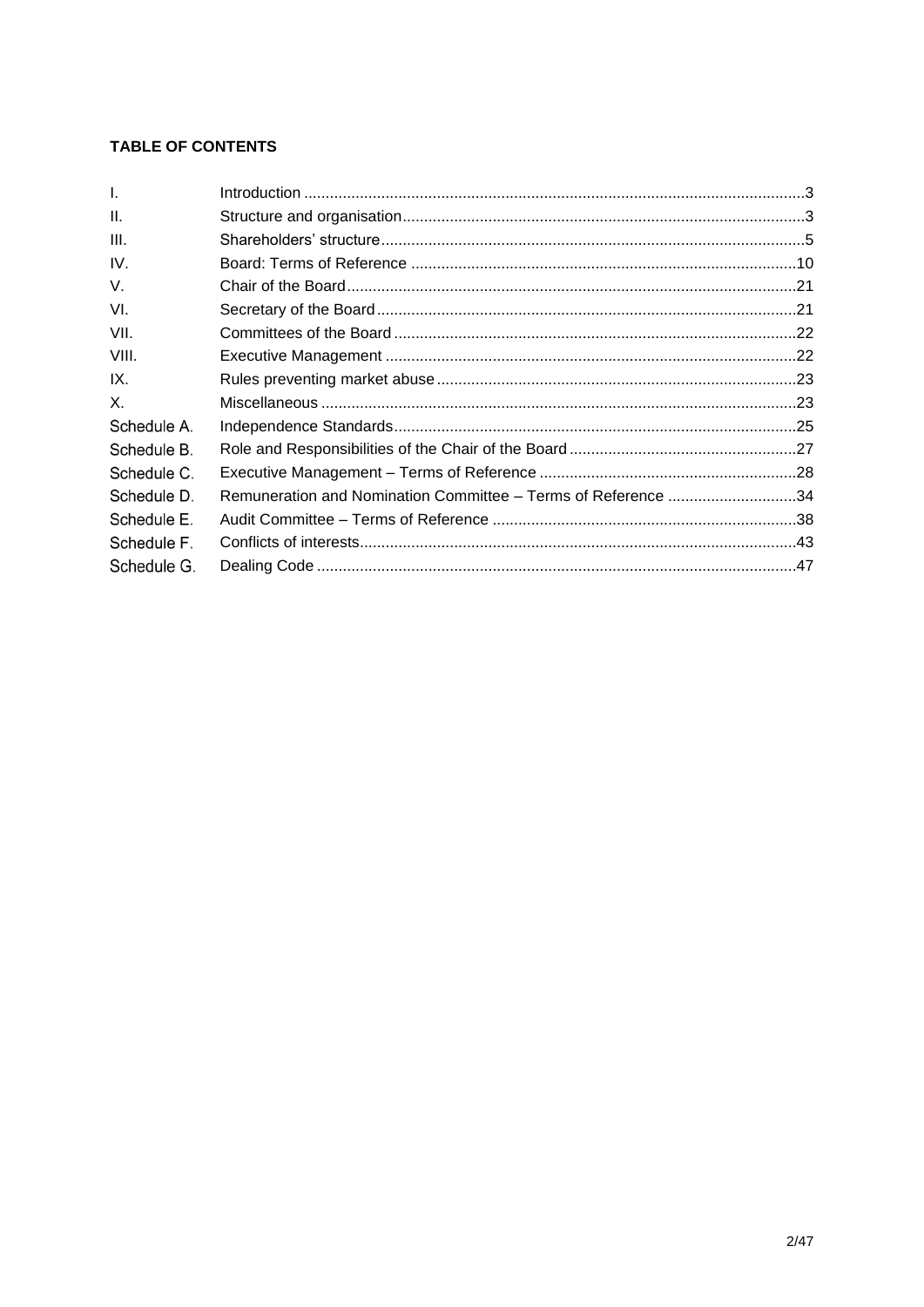### <span id="page-2-0"></span>**I. INTRODUCTION**

Ekopak NV ("**Ekopak**" or the "**Company**") attaches great value to good corporate governance and is aware that good governance is an important factor in investment decisions for all stakeholders of the Company.

On 9 May 2019, the Belgian Corporate Governance Committee published the Belgian Code on Corporate Governance 2020 (the "**CGC**"), which is a code of best practice applying to listed companies on a non-binding basis ("comply or explain" approach).

Pursuant to Article 3:6, §2, 1° of the Belgian Code of Companies and Associations (the "**CCA**") and the Royal Decree of 12 May 2019 on the Corporate Governance Code to be complied with by listed companies, the Company must apply the CGC ("comply or explain" approach). As required by the CGC, the Company has drawn up this Corporate Governance Charter in order to describe the main aspects of its governance, such as its governance structure, the terms of reference of the Board of Directors (the "**Board**") and its committees and other important topics.

The Corporate Governance Charter, together with the articles of association of the Company (the "**Articles of Association**"), are available on the Company's website, indicating the date of the most recent update. The Corporate Governance Charter will be updated as and when changes are implemented.

In addition, in its annual report, the Company will include a Corporate Governance Statement ("**Corporate Governance Statement**") describing all relevant information on events affecting its governance during the year under review, including all material amendments made to the Company's Corporate Governance Charter. If necessary, the Board will provide explanations on where it has departed from the provisions laid down in this Corporate Governance Charter and why it has done so.

The remuneration report forms a separate part of the Corporate Governance Statement and must contain the information listed in Article 3:6, §3 of the CCA.

Titles used in this Charter are used for clarity purposes only and are not to be used for interpretation purposes. Definitions and concepts referred to in the plural also relate to the singular and vice versa. Words and definitions in the masculine also relate to the feminine and vice versa. Reference to a law also means to any amendments, replacements, extensions, etc. to such law.

### <span id="page-2-1"></span>**II. STRUCTURE AND ORGANISATION**

### **A. REGISTERED OFFICE**

The Company has its registered office at:

Careelstraat 13 8700 Tielt (Belgium)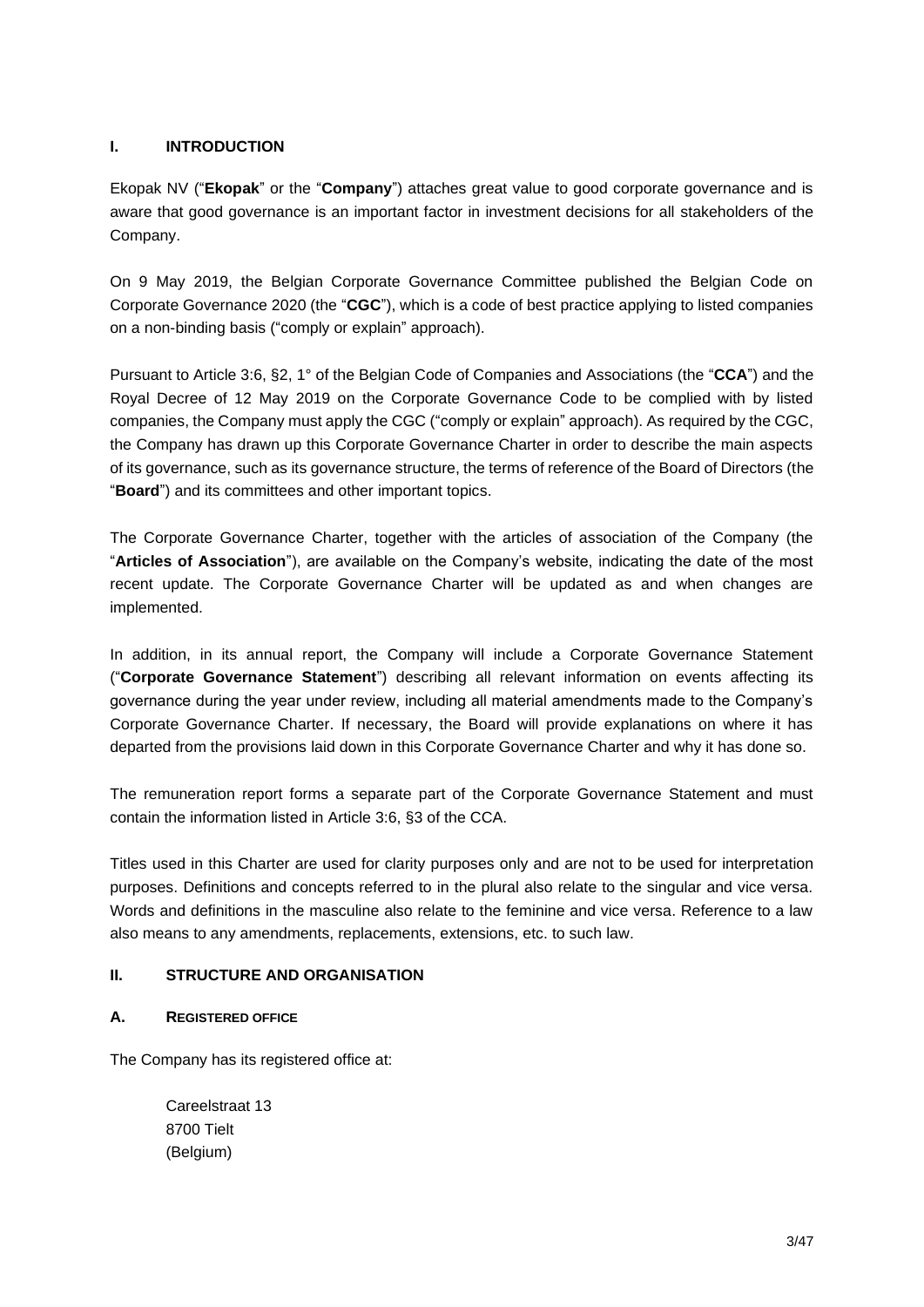### **B. INCORPORATION DATE**

The Company was established on 5 September 1997, as a private limited liability company (then still called a "*besloten vennootschap met beperkte aansprakelijkheid" / "société privée à responsabilité limitée"*) organized under the laws of Belgium.

### **C. DURATION**

The Company was established for an indefinite period of time.

### **D. LEGAL FORM, APPLICABLE LAW**

The Company is a public limited liability company ("*naamloze vennootschap*") organized and existing under the laws of Belgium.

### **E. LISTING**

The Company is a listed company ("*genoteerde vennootschap*") within the meaning of Article 1:11 of the CCA, its shares are admitted to trading on the regulated market of Euronext Brussels, under the ticker "EKOP".

### **F. MAIN GOVERNANCE STRUCTURE**

The Company has opted for a one-tier governance structure ("*monistisch bestuur*"). As stated in Article 7:93 of the CCA, the Board is authorised to carry out all actions that are necessary or useful to achieve the company's purpose, except for those for which the General Shareholders' Meeting is authorised by law.

The Board's Terms of Reference, including its responsibilities, duties, composition and operation are set out hereafter in Chapter [IV](#page-9-0) (["Board: Terms of Reference"](#page-9-0)).

The responsibilities of the Chair of the Board are listed in [Schedule B](#page-26-0) (["Role and Responsibilities of the](#page-26-0)  [Chair of the Board"](#page-26-0)) of this Corporate Governance Charter.

Furthermore, the Board has appointed a Company Secretary whose responsibilities are listed in Chapter [VI](#page-20-1) (["Secretary of the Board"](#page-20-1)).

The Board has delegated the Company's day-to-day management within the meaning of Article 7:121 of the CCA to the Chief Executive Officer ("CEO"). Each of the members of the Executive Management can furthermore been made individually responsible for certain aspects of the day-to-day management of the Company and its business (in the case of the CEO, by way of delegation by the Board; in the case of the other Executive Management members, by way of delegation by the CEO).

The Terms of Reference of the Executive Management, including its responsibilities, duties, composition and operation, are set out in [Schedule C](#page-27-0) (["Executive Management –](#page-27-0) Terms of Reference") of this Corporate Governance Charter. The Terms of Reference of the CEO and the other members of the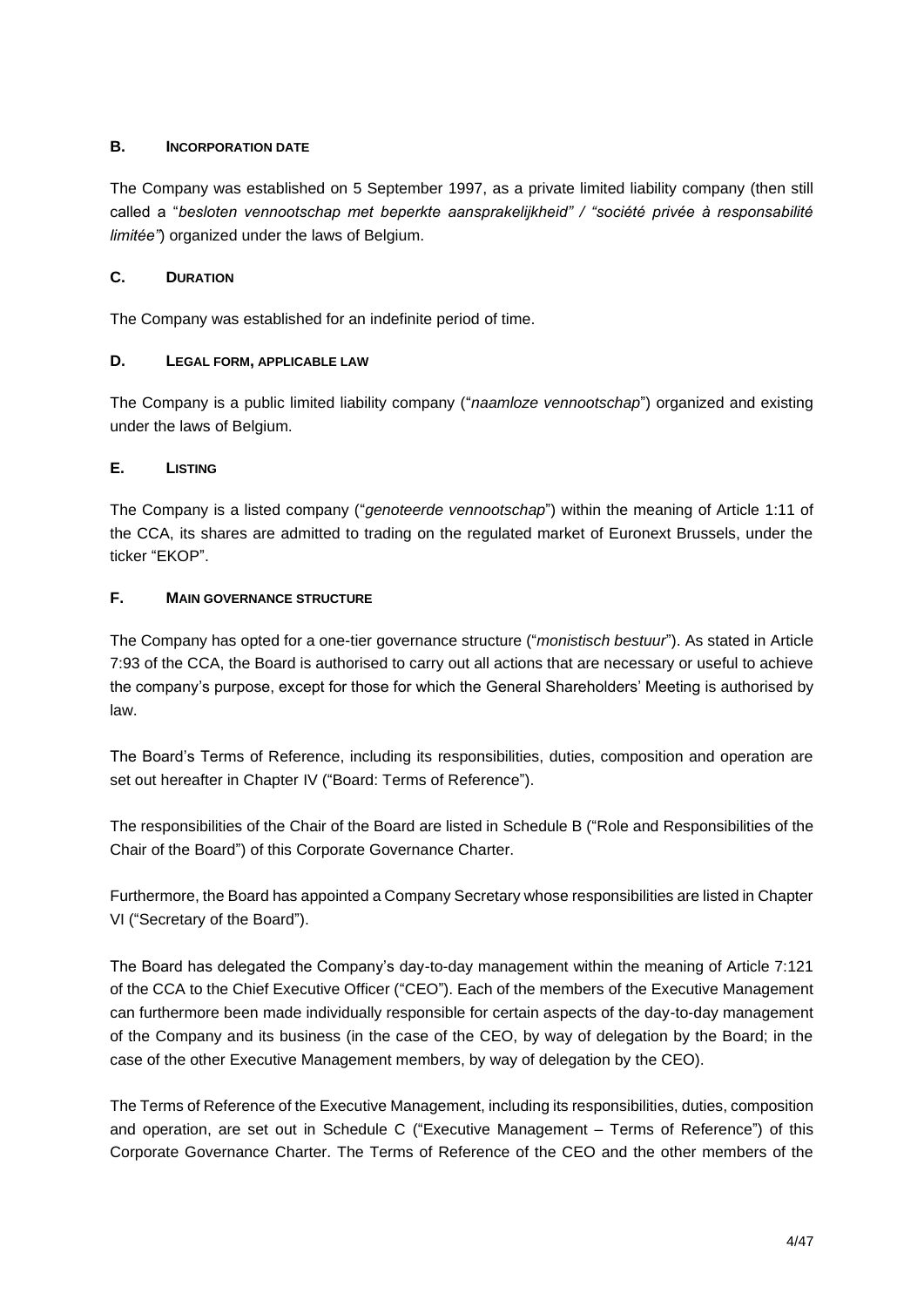Executive Management, including their responsibilities and duties, are set out in [X.H](#page-32-0) (["Role and](#page-32-0)  Responsibilities of the CEO [and the Members of the Executive Management](#page-32-0) ").

The Board has also established an Audit Committee and a Remuneration and Nomination Committee, which are responsible for assisting the Board and making recommendations in specific fields. They assist the Board, being understood that the final decision-making power remains with the Board. The Terms of Reference of the Audit Committee, including its responsibilities, duties, composition and operation, are set out in [Schedule E](#page-37-0) ("Audit Committee – [Terms of Reference"](#page-37-0)), those of the Remuneration and Nomination Committee are set out in [Schedule D](#page-33-0) (["](#page-31-0) ").

### **G. E-MAIL ADDRESS**

Pursuant to and within the limits of Article 2:31 of the Code of companies and associations, the Company can be contacted at the following e-mail address: investorrelations@ekopak.be

### **H. WEBSITE**

The Company's website is www.ekopaksustainablewater.com.

The Board ensures that all information that the Company is obliged to publish pursuant to legal provisions (including the CCA) and this Corporate Governance Charter is posted on and updated in a clearly recognisable part of the Company's website, separate from the commercial information.

### <span id="page-4-0"></span>**III. SHAREHOLDERS' STRUCTURE**

### **A. IDENTITY OF THE SIGNIFICANT SHAREHOLDERS OF THE COMPANY**

In its Articles of Association, the Company has set a specific threshold of 3% requiring a transparency declaration, in addition to the legal thresholds of 5% and each subsequent multiple of 5%.

The major shareholders, to the extent known to the Company, are published and updated on the Company's website. Furthermore, none of the major shareholders have, to the extent known to the Company, special voting rights or control rights.

### **B. TRANSFER RESTRICTIONS**

The Company is aware of several contractual transfer restrictions, which limit the number of shares available for sale in the public market following the admission to trading of the Company's shares. These restrictions are set out in the prospectus with respect to the IPO of the Company, which is available on the Company's website.

### **C. FORM OF SHARES**

The Company's shares can be held as either registered shares or dematerialised shares, at the discretion of the shareholders.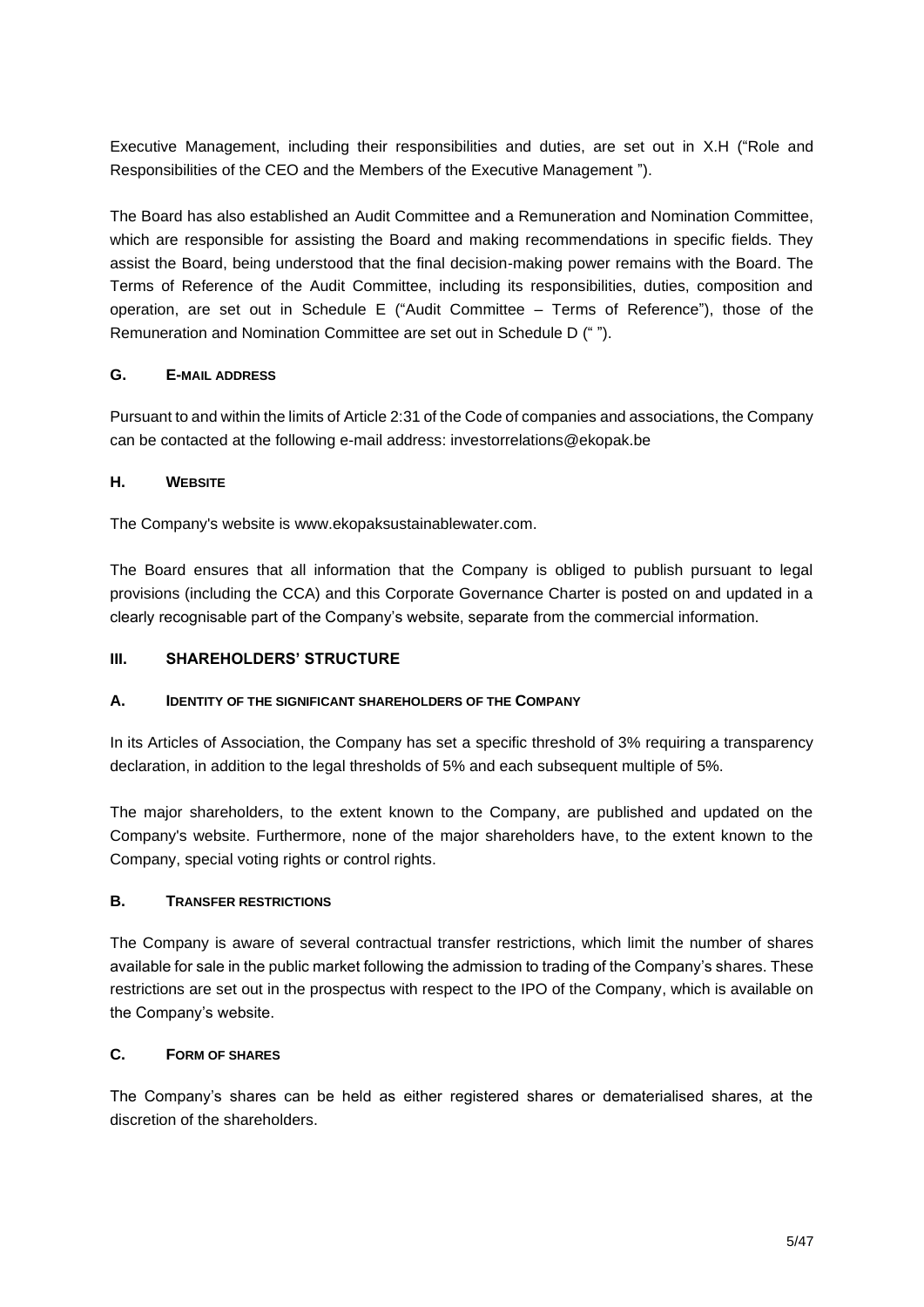For registered shares, the names and addresses of all shareholders or holders of a right of usufruct or pledge are recorded in the shareholders' register. Upon request, holders of registered shares will receive an extract from the register at their expense.

Holders of registered shares may request that their registered shares be converted into dematerialised shares.

Any costs incurred by the conversion of shares into another form will be borne by the shareholder. Any requests should be made in writing, duly signed and sent by ordinary mail to the registered office of the Company for the attention of the Company Secretary.

### **D. SHAREHOLDERS' RIGHTS**

### *1. SHARES*

All shares are ordinary shares and confer equal rights. Each share gives right to one vote.

### *2. GENERAL SHAREHOLDERS' MEETING*

The Company encourages its shareholders to participate in the General Shareholders' Meetings. The Board should encourage shareholders to communicate their evaluation of the company's corporate governance prior to the General Shareholders' Meetings and at least through participation in the General Shareholders' Meeting.

### *(a) DATES AND PLACES*

The General Shareholders' Meetings are held at the registered office of the Company or at the place determined in the convening notice.

The Annual General Shareholders' Meeting is held every year on the second Tuesday of May, at 6:00 pm (Belgian time). If this date is a legal holiday, the meeting is held on the next Business Day.

Special or extraordinary General Shareholders' Meetings may be convened as often as the Board or the statutory auditor deems necessary.

In addition, shareholders representing at least 10% of the issued capital may request that General Shareholders' Meetings be convened. The request must specify the items to be discussed, and be addressed to the Board, which is obliged to convene the meeting within three weeks as of receiving the request.

In accordance with Article 7:130 of the CCA, one or more shareholders holding at least 3% of the Company's share capital have the right to add new items on the agenda of a General Shareholders' Meeting and to file proposals of decision concerning items that were or will be on the agenda of a General Shareholders' Meeting. Any shareholder(s) who exercise(s) this right must comply with the following 2 conditions for the proposal(s) to be eligible for consideration at the General Shareholders' Meeting: (i) they must prove that they hold the above mentioned percentage of shares on the date of their request (either by producing a certificate of registration of those shares in the Company's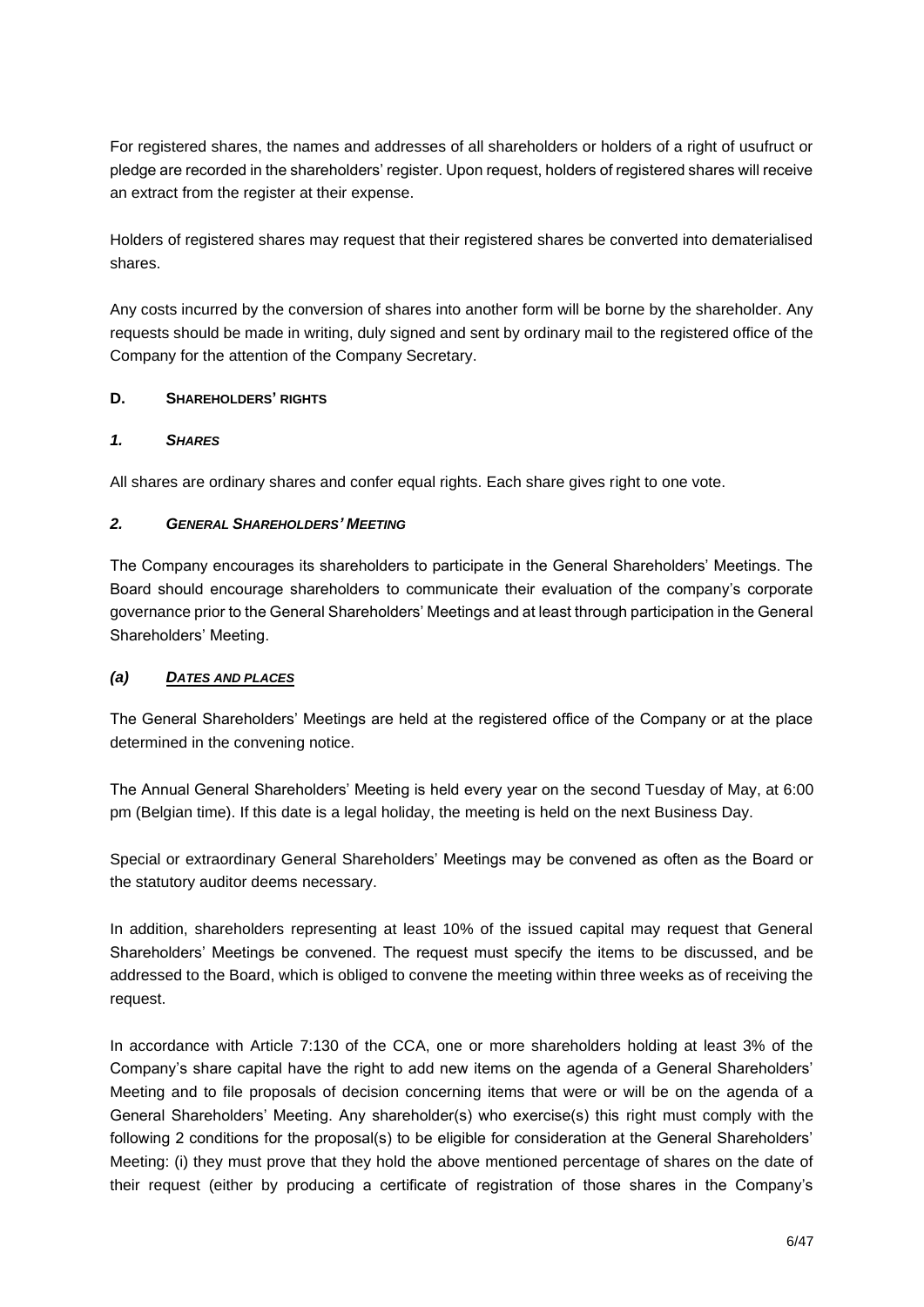shareholder register, or by producing a certificate from a recognized account holder or by a clearing institution evidencing that the relevant number of dematerialised shares are registered in the shareholder's name in the accounts of such authorised account holder or clearing institution); and (ii) they must demonstrate that they still hold 3% of the Company's share capital on the registration date. The Company must receive the requests at the latest 22 days prior to the date of the General Shareholders' Meeting. A revised agenda will be published by the Company at the latest 15 days prior to the date of the General Shareholders' Meeting.

### *(b) CONVOCATION*

An invitation is sent to the holders of registered securities as well as to the directors and the statutory auditor by letter or by email (if they have communicated an email address to the Company for communication purposes) at least 30 days prior to the meeting.

The announcement for the General Shareholders' Meeting is also published in (i) the Belgian State Gazette, (ii) in media of which it reasonably can be expected that it will ensure an effective distribution of the information among the public in the European Economic Area and which is quickly and in a nondiscriminatory manner accessible, and (iii) in one Belgian newspaper at least 30 days prior to the meeting. In the case of the Annual General Shareholders' Meeting taking place at the location, day and hour mentioned in the Articles of Association and having an agenda limited to the discussion of the annual accounts, the annual report and the statutory auditor's report, the vote on the discharge to be given to members of the Board and to the statutory auditor, as well as the vote on the items mentioned under Article 7:149 CCA, the Company is exempted from the obligation to publish the announcement in a Belgian newspaper (it being understood that the publication under items (i) and (ii) here above will remain required).

The agenda and other relevant information that should be communicated to the holders of securities are published on the Company's website on the day of the publication of the convocation. This information can also be consulted at the registered office, where a copy can be obtained.

### *(c) LODGING OF SECURITIES*

The 14<sup>th</sup> day prior to the shareholders meeting, at 24:00 (Belgian time) constitutes the registration date.

A holder of shares can only participate in a General Shareholders' Meeting and exercise its voting right on the basis of the accounting registration of its shares in its name on the registration date (and irrespective of the number of shares the shareholder holds at the date of the General Shareholders' Meeting). For registered shares, this is the recordation of the shares in the shareholders register, for dematerialized shares, this is the recordation of the shares on the accounts of an authorised account holder or a settlement body.

The shareholder must inform the Company (or any person appointed for this purpose by the Company) of its intention to participate in the meeting at the latest on the 6th day prior to the date of such meeting.

The Board will maintain a register in which it records the name and address (or registered offices) of each shareholder that has duly expressed its intention to participate in the General Shareholders'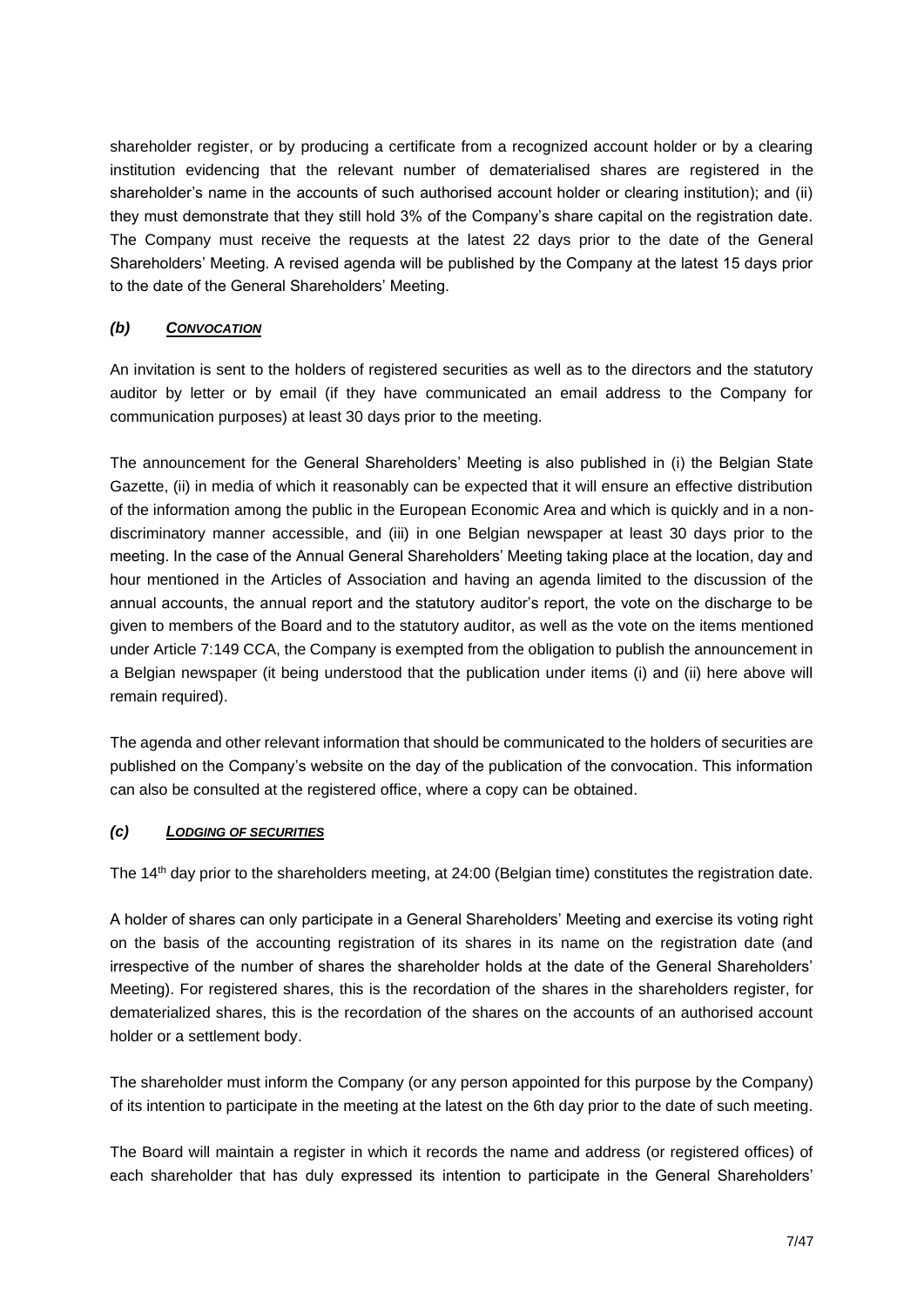Meeting, the number of shares it held on the registration date and with which it has expressed the intention to participate in the meeting, as well as a description of the proof indicating that such shareholder held the relevant number of shares at the registration date.

The same procedure applies *mutatis mutandis* for the holders of non-voting shares, non-voting profit certificates, convertible bonds, subscription rights or depositary receipts issued with the cooperation of the Company who may attend the General Shareholders' Meeting, but only in an advisory capacity.

### *(d) LODGING OF PROXIES*

A shareholder may grant a proxy to any other person, in accordance with Article 7:143 CCA, and this for one or more specific General Shareholders' Meetings, or for meetings which will be held during a specific period. Any person may, as a proxy holder, represent multiple shareholders. Any grant of proxy must be received by the Company at the latest on the 6<sup>th</sup> day prior to the General Shareholders' Meeting, in writing or electronically. The Company will only accept such proxy forms which were provided by shareholders that comply with the rules regarding the lodging of securities.

# *(e) REMOTE VOTING*

The notice convening the General Shareholders' Meeting may allow shareholders to vote remotely in relation to the General Shareholders' Meeting, by sending a paper form and/or via the Company's website. The form shall be made available by the Company. The signed paper form must be received by the Company at the latest on the 6th day prior to the General Shareholders' Meeting. Voting via the Company's website may occur until the last calendar day prior to the General Shareholders' Meeting.

### *(f) REMOTE PARTICIPATION*

The notice convening the General Shareholders' Meeting may allow shareholders to participate in the General Shareholders' Meeting remotely.

### *(g) CHAIR*

The General Shareholders' Meetings are chaired by the Chair of the Board or, in his/her absence, by the oldest director present or, if no director is present, by the shareholder having the most voting rights or, in case of parity, by the oldest shareholder.

If the number of persons present so requires, the Chair of the meeting may choose a secretary, who must not be a shareholder, and, on the proposal of the Chair of the meeting, the meeting may choose two tellers, who must not be shareholders.

### *(h) RIGHT TO ASK QUESTIONS*

Within the limits of Article 7:139 CCA, shareholders have a right to ask questions to the members of the Board in connection with the items on the agenda of such General Shareholders' Meeting. Shareholders can also ask questions to the statutory auditor in connection with the items on the agenda on which it reports. Such questions can be submitted in writing prior to the meeting or can be asked at the meeting. Written questions must be received by the Company no later than the 6th calendar day prior to the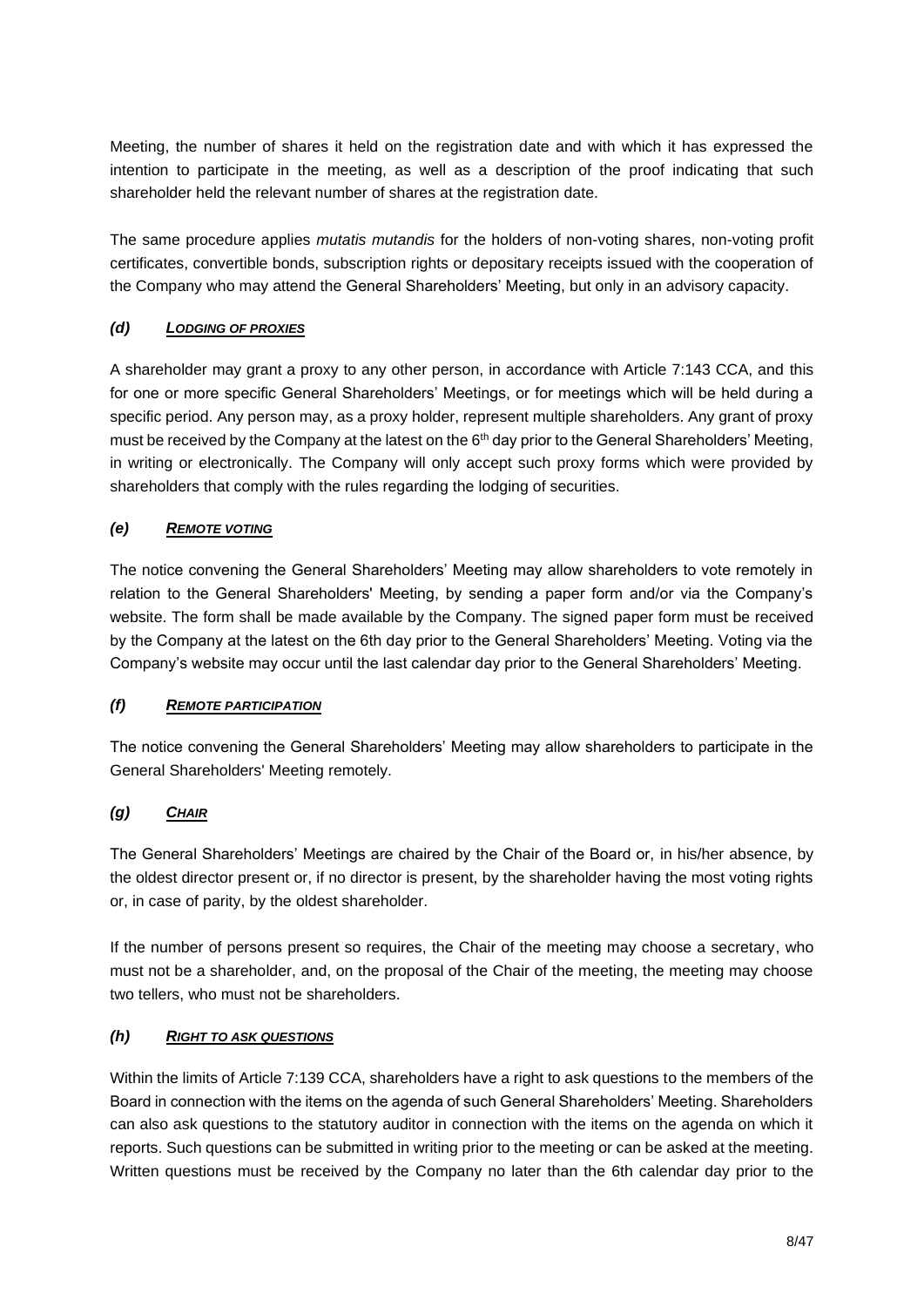meeting. Written and oral questions will be answered during the meeting concerned in accordance with applicable law. In addition, in order for written questions to be considered, the shareholders who submitted the written questions concerned must comply with the formalities to attend the meeting, as explained above. Shareholders participating in a General Shareholders' Meeting remotely through electronic means of communication (if allowed in the notice convening the General Shareholders' Meeting) can, until 30 June 2021, be deprived from their right to ask questions during the meeting provided that the Board justifies in the notice convening the meeting why the Company does not have adequate electronic means of communication at its disposal allowing for those shareholders to ask questions remotely.

### *(i) VOTES*

Each share confers the right to cast one vote.

Except in cases stipulated by law or by the Articles of Association, the General Shareholders' Meeting resolves validly whatever the number of shares present or represented, and on a simple majority of the votes cast. For certain Extraordinary General Shareholders' Meetings, the law stipulates a quorum of 50% of the share capital present or represented. Failing this, a new General Shareholders' Meeting must be convened, which resolves validly whatever the number of shares present or represented. Depending the subject matter, a qualified majority as laid down by law applies.

### *(j) MINUTES*

Copies of the minutes, or extracts thereof, can be signed either by the Chair, by a person entrusted with daily management powers or one or more members of the Board who are authorised to represent the Company.

The minutes of the meetings, including the results of the votes on the resolutions taken, will be posted on the Company's website within 15 days after the meeting.

### *3. RIGHTS TO DIVIDENDS*

### *(a) DIVIDEND POLICY*

The Company's dividend policy will be determined by, and may change from time to time by determination of, the Company's Board. Any declaration of dividends will be based upon the Company's earnings, financial condition, capital requirements and other factors considered important by the Board. Belgian law and Articles of Association do not require the Company to declare dividends.

The maximum amount of the dividend that can be paid is determined by reference to the Company's stand-alone statutory accounts prepared in accordance with generally applicable accounting rules and principles in Belgium (Belgian GAAP).

In addition, under Belgian law and the Company's Articles of Association, before it can pay dividends, the Company must allocate an amount of 5% of its Belgian GAAP annual net profit ('*bénéfices nets*') to a legal reserve in its stand-alone statutory accounts until the reserve equals 10% of the Company's share capital. The Company's legal reserve currently does not meet this requirement. Accordingly, 5%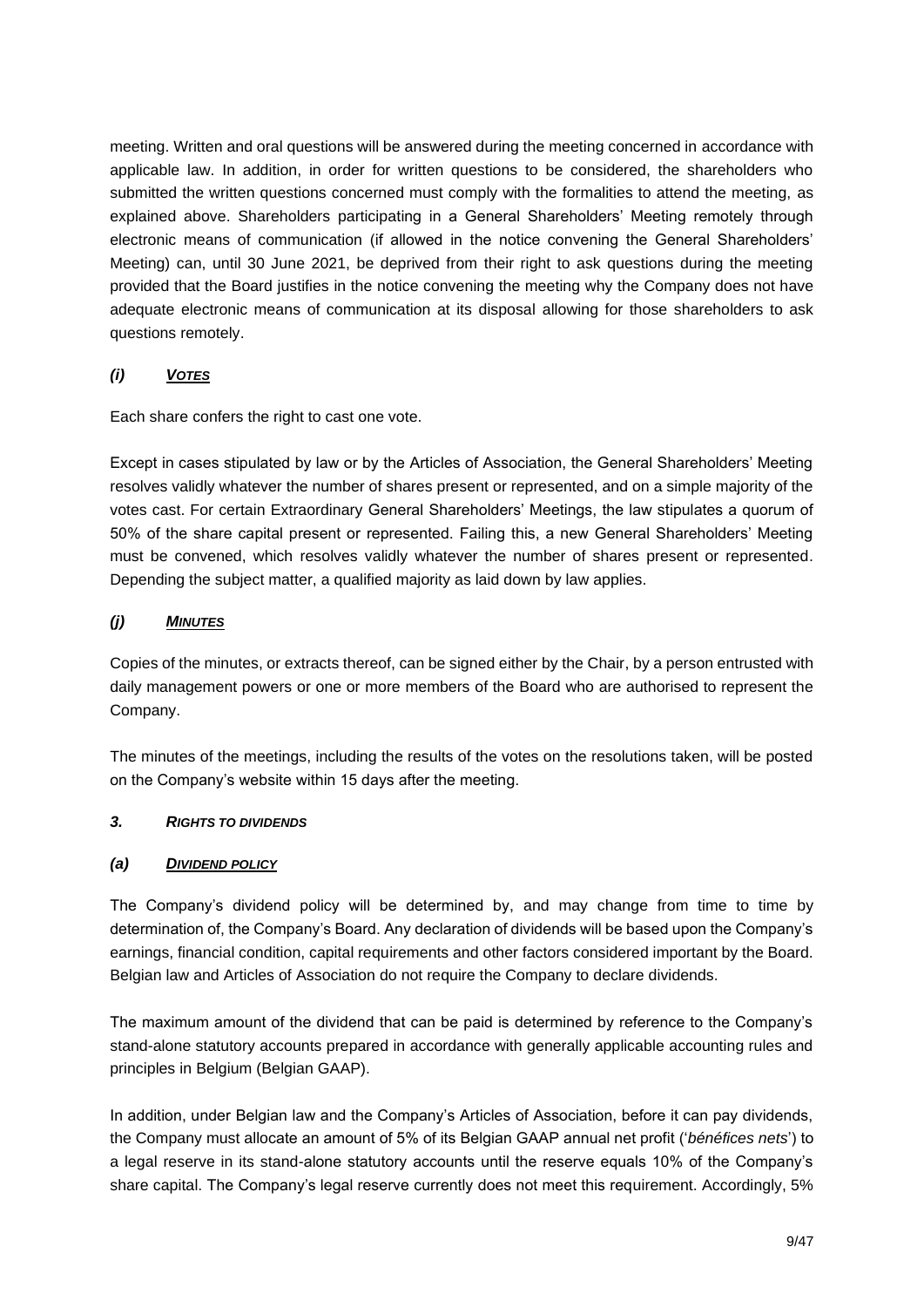of its Belgian GAAP annual net profit during future years will need to be allocated to the legal reserve, further limiting the Company's ability to pay out dividends to its shareholders.

### *(b) INTERIM DIVIDENDS*

According the Articles of Association of the Company, the Board can, in compliance with the conditions as provided by the CCA, decide to pay interim dividends.

### **E. COMMUNICATION WITH SHAREHOLDERS**

The Board should ensure an effective dialogue with shareholders and potential shareholders through appropriate investor relation programmes, in order to achieve a better understanding of their objectives and concerns. Feedback of such dialogue should be given to the Board, on at least an annual basis.

### <span id="page-9-0"></span>**IV. BOARD: TERMS OF REFERENCE**

These Terms of Reference have been adopted by the Board to clarify its role and responsibilities. These principles and policies are in addition to and are not intended to change or interpret any law or regulation or the Articles of Association of the Company. The Board will revise these Terms of Reference from time to time to adopt these to its evolving needs.

### **A. ROLE, RESPONSIBILITIES AND AUTHORITY**

### *1. ROLE*

As provided by Article 7:93 of the CCA, the Company is headed by a Board acting as a collegiate body. The Board's role is to pursue sustainable value creation by the Company, by setting the Company's strategy, putting in place effective, responsible and ethical leadership and monitoring the Company's performance. The Board decides on the Company's medium and long-term strategy based on proposals from the Executive Management and determines the risk appetite of the Company in order to achieve its strategic objectives.

### *2. RESPONSIBILITIES*

The Company has opted for a "one-tier" governance structure ('*monistisch bestuur*').

As provided for by Article 7:93 of the CCA, the Board is authorised to carry out all actions that are necessary or useful to achieve the company's purpose, except for those for which the General Shareholders' Meeting is authorised by law.

The key responsibilities of the Board include:

- i. reviewing, evaluating and deciding, on a regular basis, on the strategic objectives and the general policy plan of the Company, its readiness to take risks, its values and the policy guidelines with regard to the primary functional areas of the Company;
- ii. reviewing, evaluating and approving the Company's budget and forecasts;
- iii. reviewing, evaluating and approving major resource allocation and capital investments;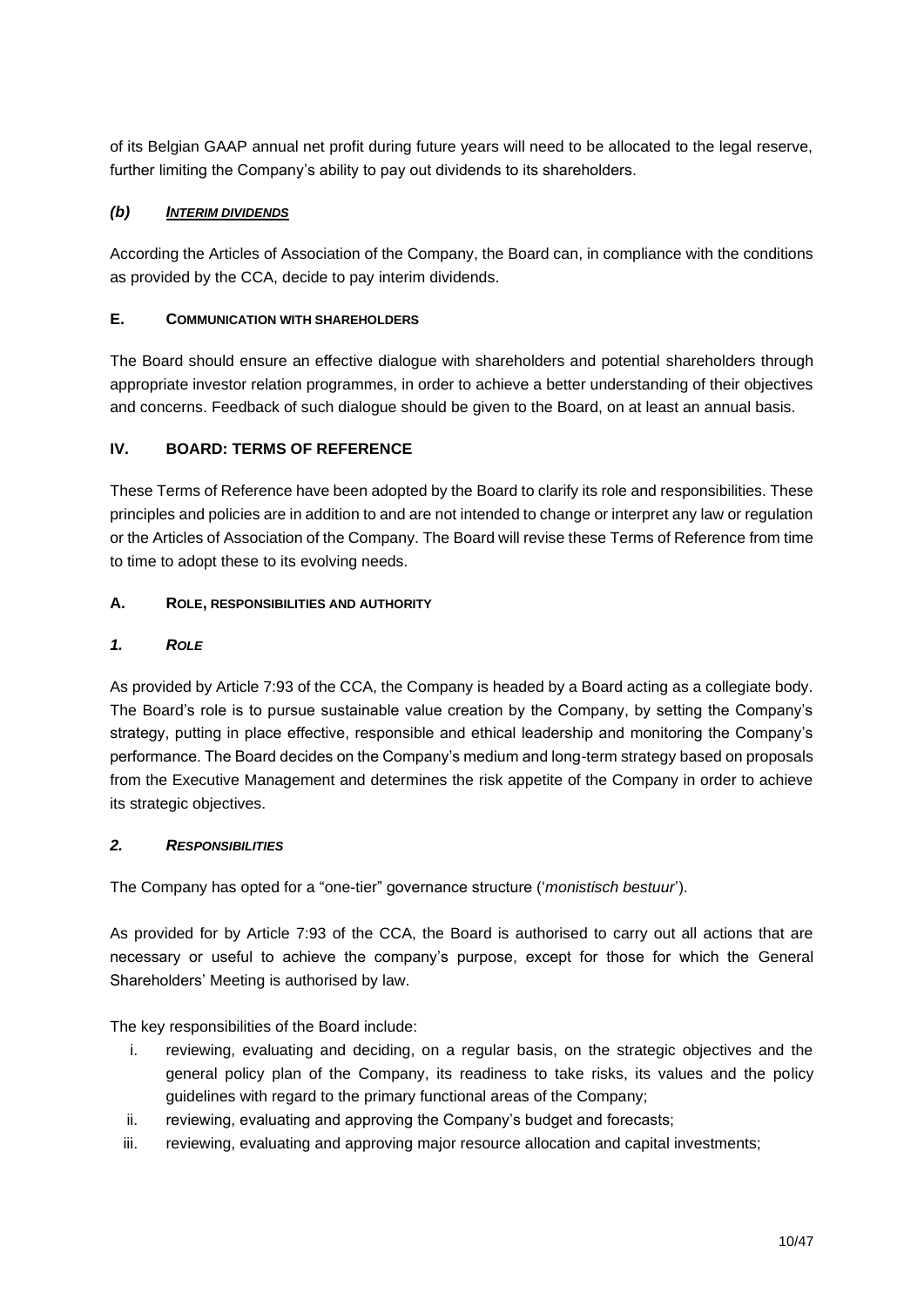- iv. ensuring that the necessary leadership and the necessary financial and human resources are in place so that the Company can achieve its objectives;
- v. reviewing the financial and operating results of the Company;
- vi. monitoring and evaluating the performance of the Company against strategic goals, plans and budgets;
- vii. choosing the structure of the Executive Management, and supervising and evaluating the performance of the Executive Management and reviewing the realisation of the Company's strategy;
- viii. approving and reviewing the Company's medium and long-term strategy;
- ix. appointing and dismissing the CEO, the other members of the Executive Management (after consulting the CEO), and the Company Secretary and satisfy that there is a succession plan in place;
- x. determining the power and responsibilities of the CEO, in a clear manner and in writing;
- xi. appointing and dismissing members of the Board's Committees;
- xii. monitoring and reviewing the effectiveness of the Board's Committees;
- xiii. supporting the Executive Management in the fulfilment of their duties;
- xiv. maintaining continuing interaction and dialogue and a climate of respect, trust and candour with the Executive Management;
- xv. reviewing and evaluating the compensation strategy as it relates to the members of the Executive Management of the Company, including, any incentive schemes for the benefit of members of the Executive Management;
- xvi. being responsible for the integrity and timely disclosure of the Company's financial statements and other material financial and non-financial information;
- xvii. nominating the statutory auditor and supervising its work;
- xviii. supervising the internal audit function (if any);
- xix. approving the framework of internal control and risk management and reviewing the implementation of this framework;
- xx. being responsible for the corporate governance structure of the Company and compliance with the provisions of the CGC;
- xxi. supervising the fulfilment of the obligations of the Company vis-à-vis its shareholders, accounting to the shareholders for the discharge of its responsibilities and in so doing balancing the interests of the parties involved with the Company;
- xxii. fostering an effective dialogue with the shareholders and potential shareholders based on a mutual understanding of objectives and concerns;
- xxiii. making proposals to the General Shareholders' Meeting for the appointment or re-appointment of directors and ensuring that there is a succession planning for directors in place.

With respect to its monitoring responsibilities the Board:

- i. reviews the existence and functioning of a system of internal control, including adequate identification and management of risks (including those relating to compliance with existing legislation and regulations);
- ii. takes all necessary measures to ensure the integrity of the Company's financial statements;
- iii. supervises the performance of the external auditor. However, any such system should take into account the size of the Company;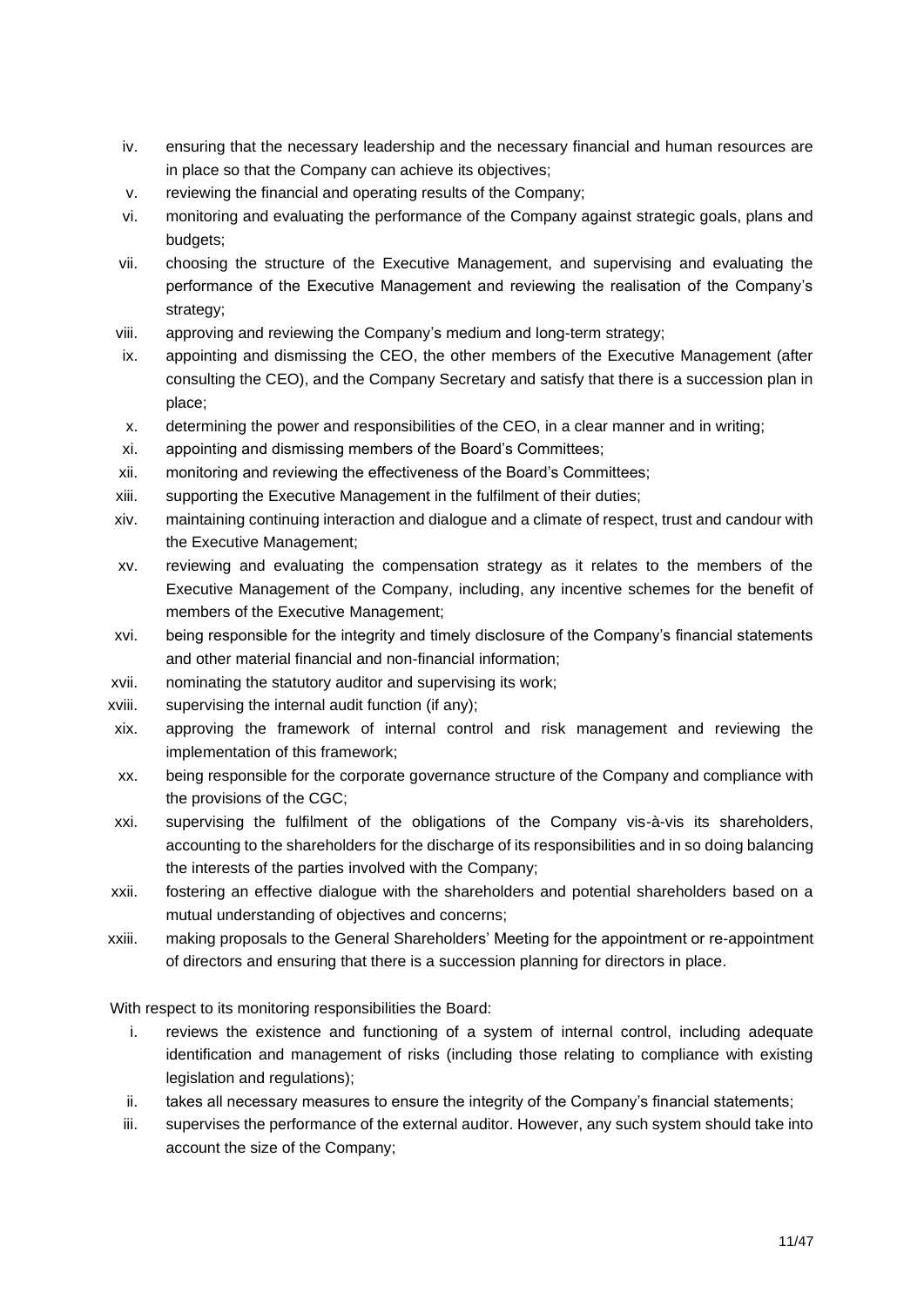iv. approve a code of conduct and monitor compliance with such code of conduct at least on an annual basis.

In addition to the more general responsibilities of the Board listed above, and notwithstanding the powers reserved by law to the Board, the Board also has, amongst other things, also the following decision making responsibilities, which have not been delegated to the CEO and which relate to the following matters:

- i. any material changes in the Company's debt structure and borrowings or the taking out of any mortgage or the pledging of assets if not foreseen in the approved annual budget;
- ii. the disposal of the whole or a substantial part of the business of the Company;
- iii. the acquisition or disposal of an equity participation in other companies;
- iv. any decision to incorporate, create, acquire and/or transfer subsidiaries or branches or to acquire assets to which a material part of the Company's business will be attributable after such acquisition;
- v. any transaction between the Company and a director, a member of the Executive Management, employee or shareholder or a person that is part of the same group as a director or shareholder or any of its affiliates within the meaning of Article 1:20 of the CCA;
- vi. any proposal for the dissolution, liquidation, legal merger or legal de-merger of the Company in any manner.

In the implementation of its tasks, the Board must act in conformity with the interests of the Company.

### *3. ACCESS TO MANAGEMENT*

Directors have full and free access to officers and employees of the Company. Any meetings or contacts that a non-executive director wishes to initiate may be arranged through the CEO or, on an exceptional basis, directly by the director. The non-executive directors will use their judgment to ensure that any such contact is not disruptive to the business operations of the Company and will, if not inappropriate, copy the CEO in on any written communications between a non-executive director and an officer or employee of the Company.

The Board and any Board Committee, after consultation with the Chair of the Board, has the power to engage experts or advisors, including independent legal counsel, deemed appropriate by the Board (or the relevant Board Committee), without consulting or obtaining the approval of any officer of the Company. The Company will provide for appropriate funding, as determined by the Board, for payment of reasonable compensation to any such expert, advisors or counsel retained by the Board (or the Board Committee).

The Board has the authority and the duty to use adequate, necessary and proportional means in order to fulfil its responsibilities. The Board as a whole is collectively accountable to the Company for adequately exercising its authority, powers and duties.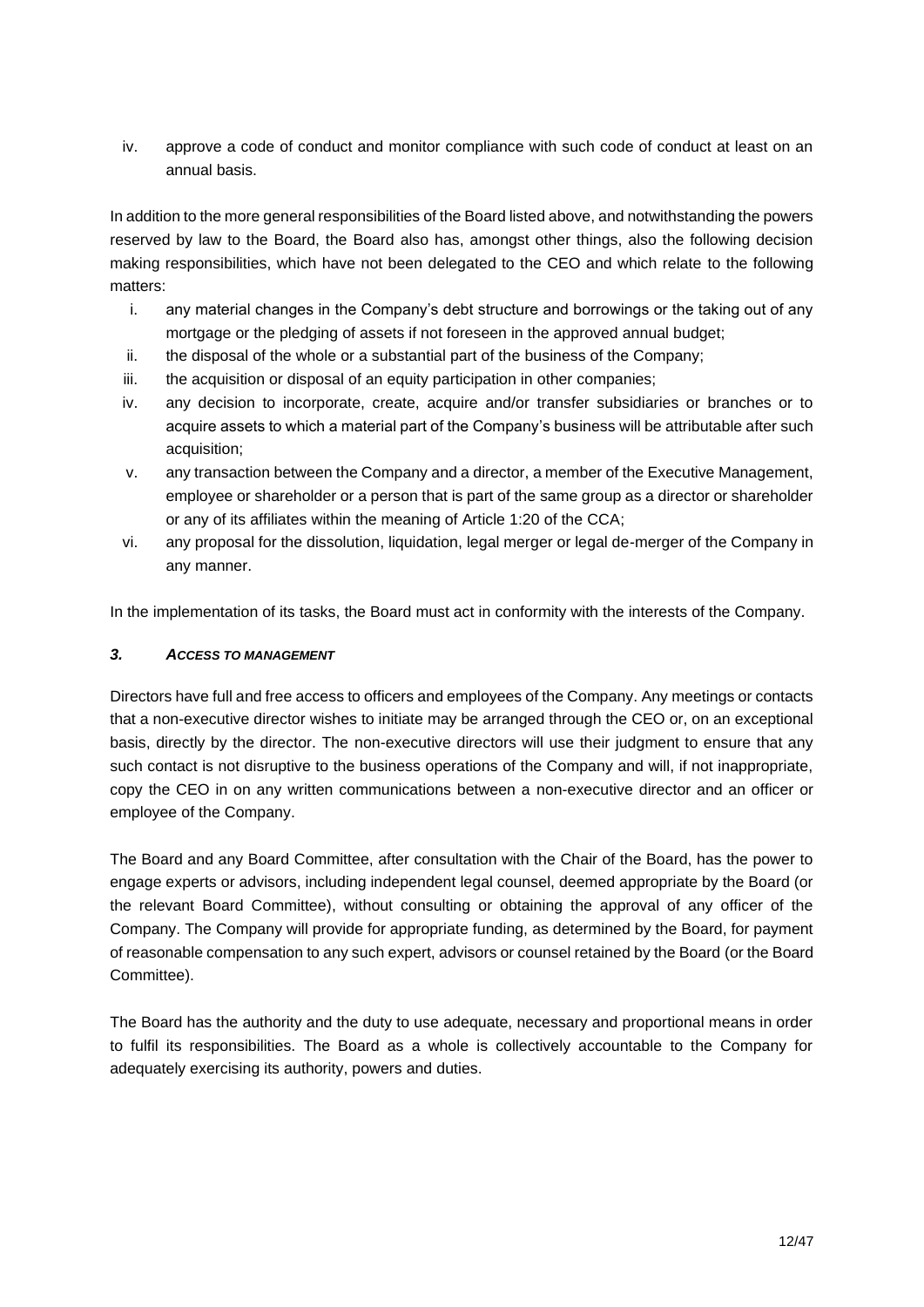### **B. COMPOSITION, NOMINATION PROCEDURE AND INDUCTION**

### *1. COMPOSITION OF THE BOARD*

The Articles of Association state that the number of directors of the Company, who may be natural persons or legal entities and who need not be shareholders, must be at least 3.

The composition of the Board should be (i) appropriate to the Company's purpose, its operations, phase of development, structure of ownership, (ii) on the one hand, small enough for efficient decision-making and, on the other hand, large enough for its directors to contribute experience and knowledge from their different fields and for changes to the Board's composition to be managed without undue disruption and (iii) determined so as to gather sufficient expertise in the Company's areas of activity as well as sufficient diversity of skills, background, age and gender.

The Board should comprise a majority of non-executive directors and at least two of them must be independent directors. By 1 January 2026, at least one third of the members of the Board should be from a different gender than that of the other members.

Adequacy of size and composition will be regularly assessed by the Board on the recommendation of the Remuneration and Nomination Committee. The Board's composition should ensure that decisions are made in the corporate interest.

The curricula vitae of the directors and directorship candidates are available for consultation on the Company's website. A list of the members of the Board, indicating which Board members are independent directors, is disclosed in the Corporate Governance Statement.

### *2. BINDING NOMINATION RIGHT*

The Articles of Association of the Company provide for a binding nomination right under specific conditions:

"*Notwithstanding the mandatory provisions in the applicable company law and subject to the conditions and terms of this article, Pilovan, a limited liability company ("besloten vennootschap") incorporated under Belgian law, having its registered office at Hogerlucht 28, 9600 Ronse, registered with the Crossroads Bank for Enterprises under number 0836.231.258 (RLE Ghent, division Oudenaarde) (or its legal successor) ("Pilovan") has the right to have two directors appointed at the Annual General Shareholders' Meeting upon its binding nomination if Pilovan and/or one or more of the legal entities directly or indirectly controlled by Pilovan, and/or one or more of their respective legal successors or legal entities directly or indirectly controlled by their respective legal successors (the "group of Pilovan") own together, in aggregate, at least 20% of the shares in the Company. If the group of Pilovan owns together, in aggregate, less than 20%, but together, in aggregate, at least 10% of the shares in the Company, Pilovan has the right to have one director appointed at the Annual General Shareholders' Meeting upon its binding nomination. Notwithstanding the mandatory provisions in the applicable company law and subject to the conditions and terms of this article, Alychlo, a limited liability company ("naamloze vennootschap") incorporated under Belgian law, having its registered office at Lembergsesteenweg 19, 9820 Merelbeke, registered with the Crossroads Bank for Enterprises under*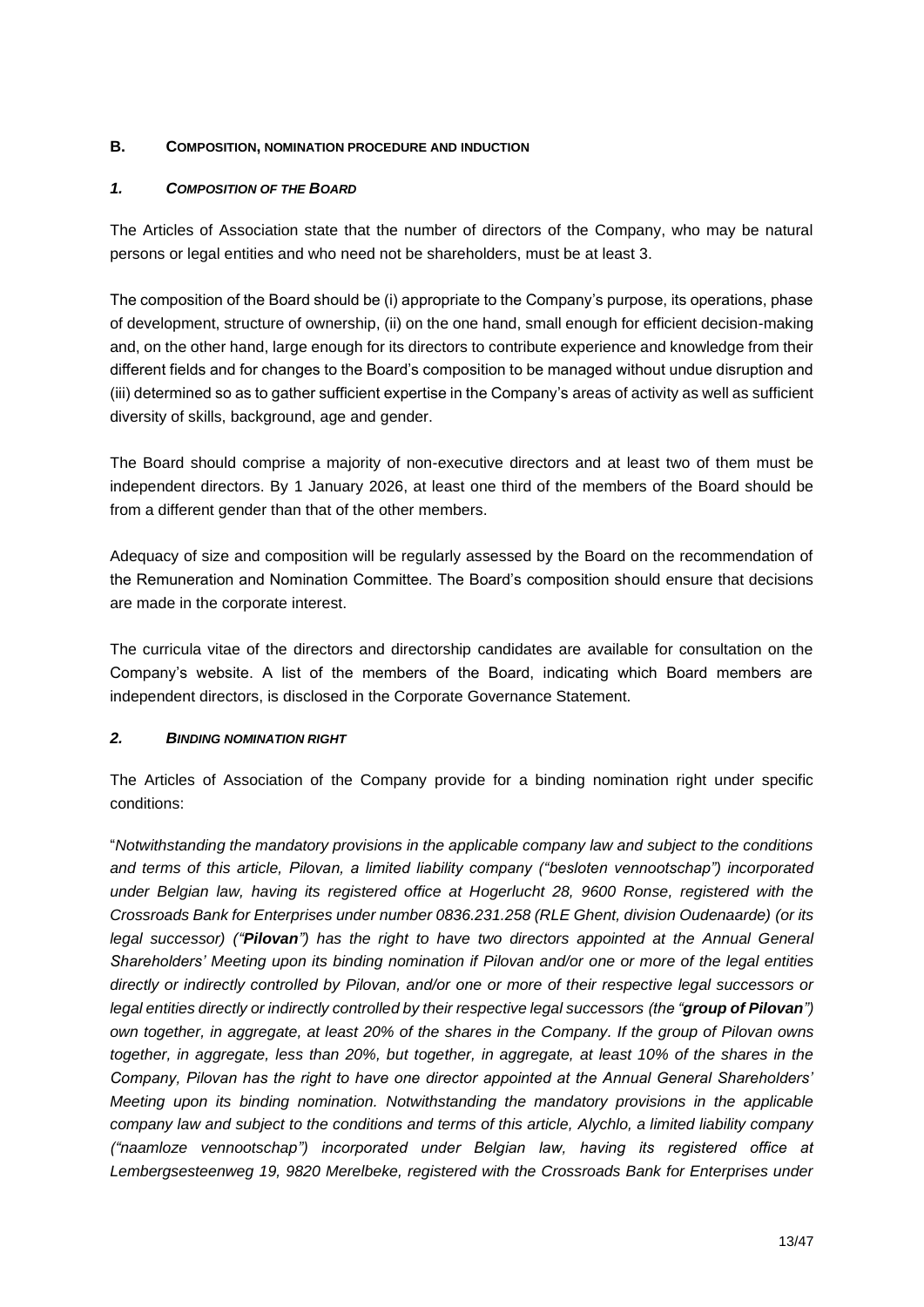*number 0895.140.645 (RLE Ghent, division Ghent) (or its legal successor) ('Alychlo") has the right to have two directors appointed at the Annual General Shareholders' Meeting upon its binding nomination if Alychlo and/or one or more of the legal entities directly or indirectly controlled by Alychlo, one or more of their respective legal successors or legal entities directly or indirectly controlled by their respective legal successors (the "group of Alychlo") own together, in aggregate, at least 20% of the shares of the Company. If the group of Alychlo owns together, in aggregate, less than 20%, but together, in aggregate, at least 10% of the shares in the Company, Alychlo has the right to have one director appointed at the Annual General Shareholders' Meeting upon its binding nomination.(Pilovan and Alychlo are each a "Controlling Shareholder")*

*The Controlling Shareholder in question informs the Board of his nomination no later than 75 calendar days prior to the date of the Annual General Shareholders' Meeting. The Board may waive this period.*

*The Controlling Shareholder in question provides the Board timely with all necessary or useful information pertaining to the appointment decision(s).*

*A nominated candidate director can only be appointed (i) if the group of the Controlling Shareholder in question has the required shareholding on the date of the Annual General Shareholders' Meeting, and (ii) if as a consequence of the appointment, where necessary taking into account the appointment of candidate directors put forward by the Board, the composition of the Board continues to comply or will comply with the applicable requirements set out in Article 7:86 of the Code of companies and associations (if and when applicable to the Company), as amended from time to time.* 

*The binding nomination right applies (with the exception of the limited exercisability of the binding nomination right at the Annual General Shareholders' Meeting) mutatis mutandis to the co-optation and the confirmation of a co-optation for the vacancy of the position of a director appointed in application of the binding nomination right, on condition that the group of the Controlling Shareholder in question still complies with the relevant conditions, in which case the remaining directors are obliged to proceed to the co-optation and the General Shareholders' Meeting is obliged to confirm the co-optation. The Controlling Shareholder in question informs the Board of his nomination timely and provides it with all necessary or useful information pertaining to the appointment decision.*

*If a Controlling Shareholder fails to exercise his binding nomination right (as a whole or for certain aspects), (i) it does not preclude the Controlling Shareholder in question from exercising his binding nomination right in the future as a whole, subject to the terms and conditions of this article, and (ii) this has no effect on the validity of the composition and decisions of the Board. The latter also applies for the period between notice of the nomination and the entry into force of the appointment decision(s).* 

*To be clear, it is specifically stated that if a Controlling Shareholder fails to exercise his binding nomination right (as a whole or for certain aspects) at a certain Annual General Shareholders' Meeting, he cannot (further) exercise his binding nomination right before the following Annual General Shareholders' Meeting, subject to the terms and conditions set out in this article. Furthermore, if its group comes to own (again) together, in aggregate, at least 10% or 20% of the shares of the Company, a Controlling Shareholder may exercise its binding nomination right no earlier than at the next Annual General Shareholders' Meeting, subject to the conditions and terms set out in this Article.*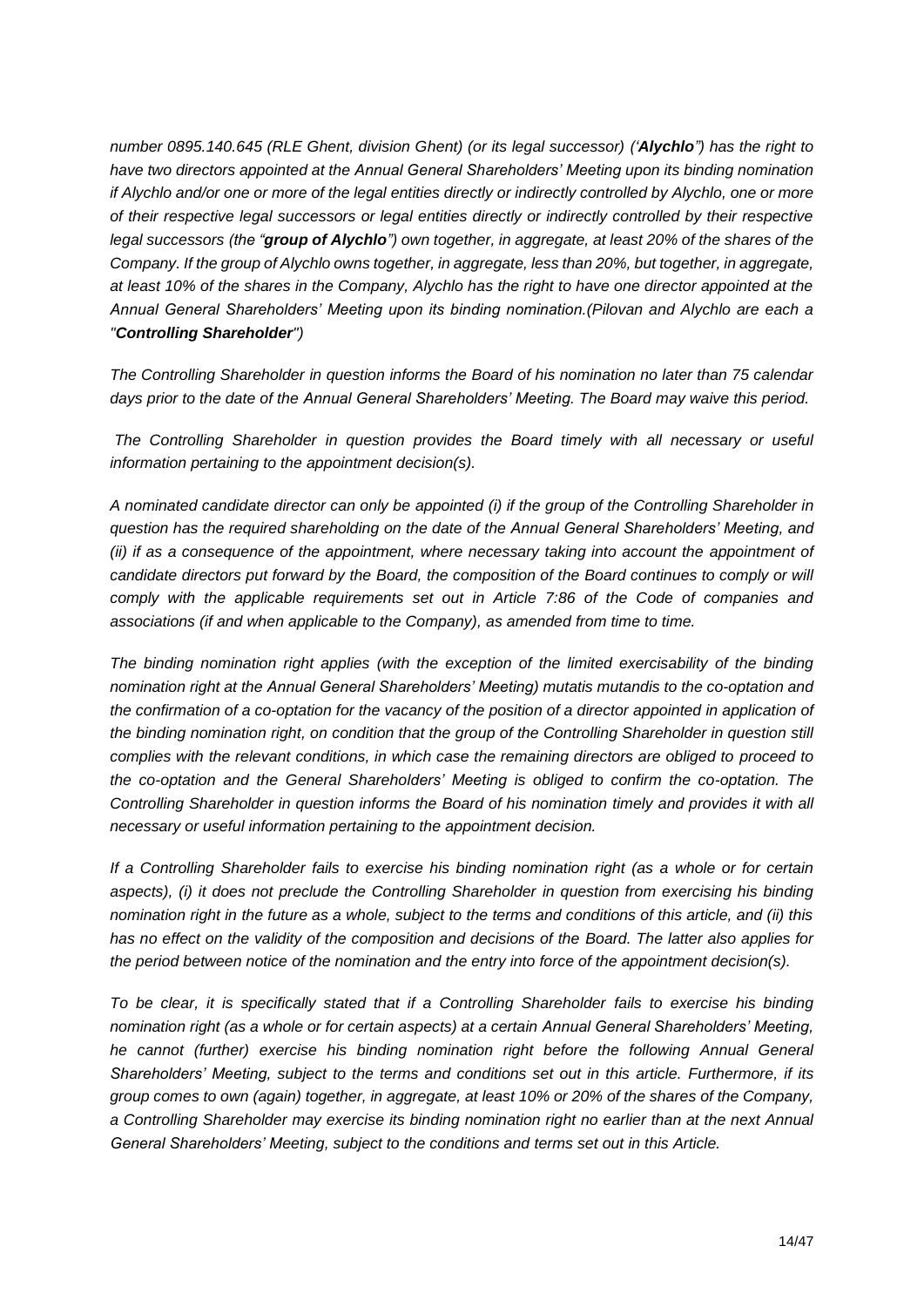*As soon as the group of a Controlling Shareholder no longer has the required shareholding, or for other*  reasons no longer has the right to exercise the binding nomination right with regard to the number of *directors appointed with application of the binding nomination right upon the nomination of the Controlling Shareholder in question, the mandate of the director(s) in question will by operation of law end at the first subsequent Annual General Shareholders' Meeting. The Controlling Shareholder in question shall inform the Board hereof immediately*. *If applicable, the mandate of the last director(s) (re)appointed with application of the binding nomination right on the nomination of the Controlling Shareholder in question will end first."*

### *3. NOMINATION PROCEDURE*

The General Shareholders' Meeting appoints the directors, which it selects from the candidates proposed by the Board of Directors on the recommendation of the Remuneration and Nomination Committee. Where applicable, the binding nomination right of the Reference Shareholder will be respected.

For any new appointment to the Board, the skills, knowledge and experience already present and those needed on the Board will be evaluated and, in the light of that evaluation, a description of the role and skills, experience and knowledge needed will be prepared (a 'profile').

When dealing with a new appointment, the Chair of the Board and the Chair of the Remuneration and Nomination Committee must ensure that, before considering the candidate, the Board has received sufficient information such as the candidate's curriculum vitae, an assessment of the candidate based on the candidate's initial interview, a list of the positions the candidate currently holds, and, if applicable, the necessary information for assessing the candidate's independence.

The Remuneration and Nomination Committee leads the nomination process and recommends suitable candidates to the Board. The Board is responsible for proposing members for nomination to the General Shareholders' Meeting.

In accordance with Article 7:88, §1 the CCA and the Articles of Association of the Company, when a director's seat becomes vacant, the remaining directors have the right to co-opt a new director, in which case the next General Shareholders' Meeting must confirm the co-opted director's mandate. If the mandate is confirmed by the General Shareholders' Meeting, and unless the General Shareholders' Meeting decides otherwise, the co-opted director will carry out the mandate of his/her predecessor for its remaining duration. In absence of such confirmation, the term of office of the co-opted director ends at the end of such General Shareholders' Meeting, without prejudice to the regularity of the composition of the Board up to that point in time. Where applicable, during the co-optation and confirmation thereof, the binding nomination right of the relevant Reference Shareholder will be respected.

Whenever a legal entity is appointed as a director, it must appoint an individual as its permanent representative, who will carry out the office of director in the name and on behalf of that legal entity.

Any proposal for the appointment of a director by the General Shareholders' Meeting should include a recommendation from the Board based on the advice of the Remuneration and Nomination Committee. This provision also applies to shareholders' proposals for appointment.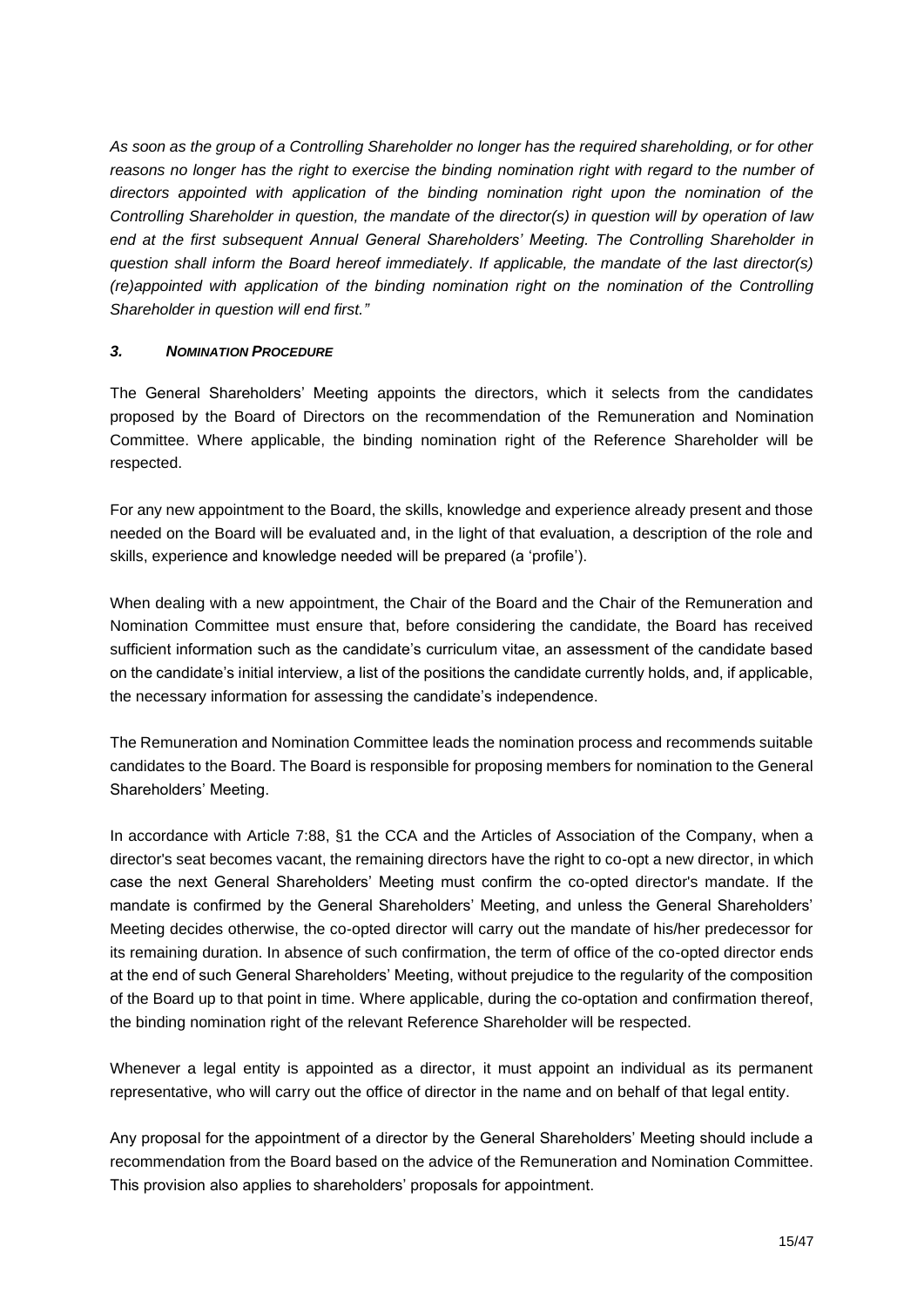The proposal must specify the proposed term of the mandate. It will be accompanied by relevant information on the candidate's professional qualifications together with a list of the positions the candidate already holds. The Board will indicate whether the candidate satisfies the independence criteria.

### *4. DIRECTOR QUALIFICATIONS*

At least two directors should qualify as independent.

The Board's standards for determining the independence of a director are set forth in [Schedule A](#page-24-0) (["Independence Standards"](#page-24-0)).

Directors should uphold the highest standards of integrity, probity, professional ability and judgment and should be committed, in conjunction with the other directors, to serving the long-term interests of the Company. Directors should engage actively in their duties and should be able to make their own sound, objective and independent judgements when discharging their responsibilities

Each director individually should have skills, knowledge and experience that are complementary to the need of the Company, and should bring to the Board an inquisitive and objective perspective that enables him/her, if needed, to challenge management. Taken as a whole, the Board should be composed out of persons who, to a certain extent, complement each other, and represent various areas of skill and expertise.

Non-executive directors should spend the time and meet as frequently as necessary to properly discharge their responsibilities. They should be made aware of the extent of their duties at the time of their application, in particular as to the time commitment involved in carrying out those duties. They should not consider taking on more than five board membership in listed companies, including the directorship in the Company. Changes to their other relevant commitments and their new commitments outside the Company should be reported to the Chair of the Board as they arise.

### *5. TERM LIMITS*

Appointments are generally made for a maximum term of four years.

### *6. DIRECTOR INDUCTION*

The Chair of the Board will ensure that newly appointed directors receive an appropriate induction to ensure their early contribution to the Board. The induction process should help the directors to familiarize with their responsibilities as directors, and with the fundamentals of the Company, such as its governance, values, key policies, strategic plans, business challenges, finance, its significant financial, accounting and risk management issues and systems, its internal control systems, its compliance programs, its Executive Management and its independent auditors.

For directors joining Board Committees, the induction provided must encompass a description of their specific role and duties and any other information linked to the specific role of that Committee.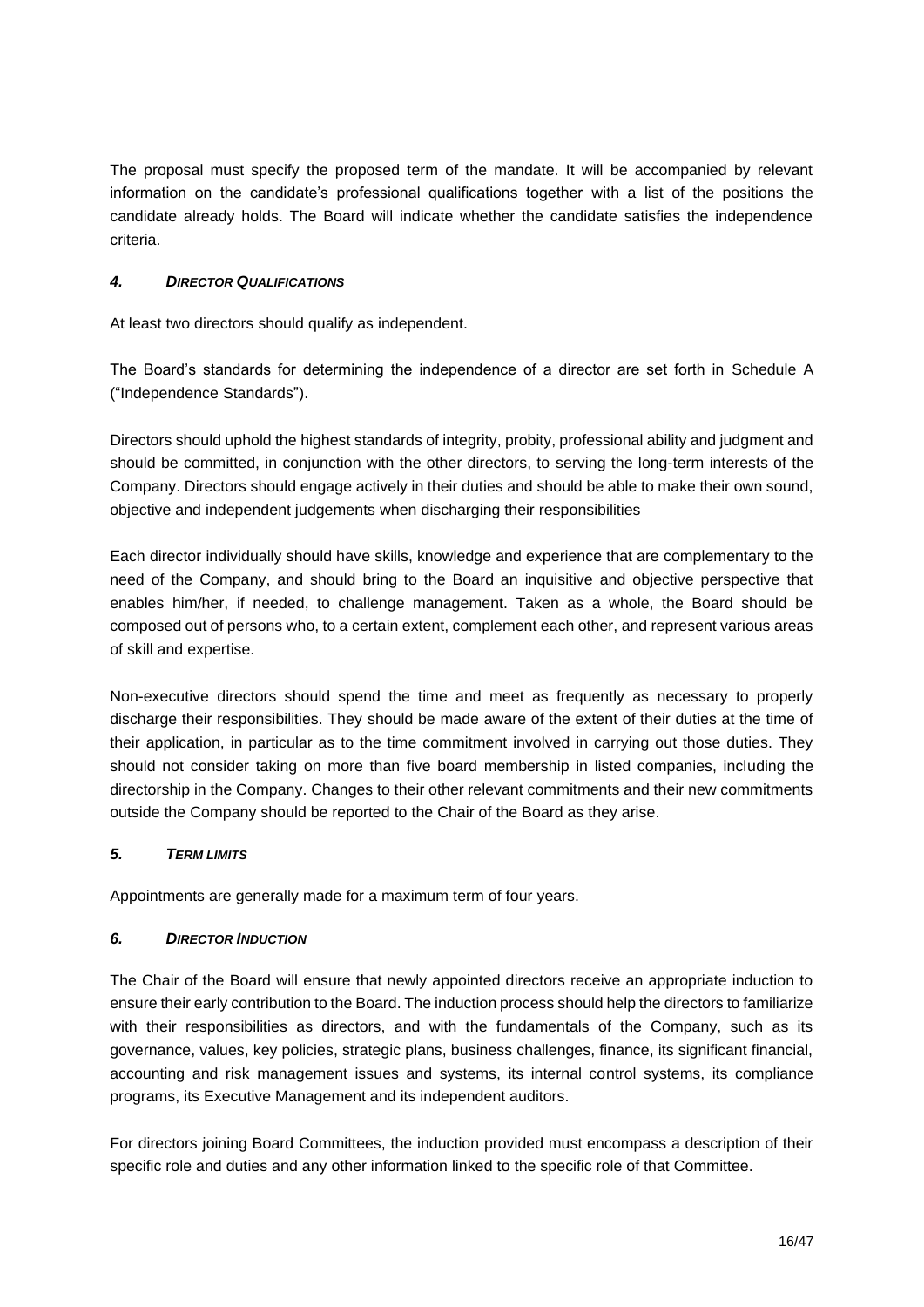Board members should update their skills and improve their knowledge of the Company to fulfil their roles both on the Board and on the Board committees they serve on. The Company will for that purpose make the necessary resources available.

### **C. ORGANISATION**

### *1. BOARD MEETINGS*

The Board will meet as frequently as the interest of the Company dictates, but in any case not less than four times per year. Meetings will be called by the Chair of the Board or the most senior director replacing him/her, whenever required in the interests of the Company. A meeting will be called whenever requested by 2 directors.

In principle, at least five-days' notice of a Board meeting must be given to the Board members. Where duly justified by an emergency and by the corporate interest of the Company, this notice period may be reduced or waived by the unanimous written consent of all directors. If all directors are present or represented at the meeting, they will be deemed to have waived the above notice period and any other formalities that may apply (e.g. providing in advance documents to be decided upon by the Board).

The Board may meet by conference call, video conference or by any similar means in which all persons participating in the meeting can hear each other.

Moreover, resolutions may be adopted, without a meeting, by the unanimous written consent of all directors.

Each meeting is chaired by the Chair or, in his/her absence, by the most senior director (in age).

The Board may only validly deliberate and decide if at least a majority of its members are present or represented. If the majority of the members of the Board are not present at a Board meeting, each director has the right to convene a second Board meeting with the same agenda, to be held within a reasonable period of time (which may not be less than fifteen working days or three working days if the urgency of the decisions to be taken so requires) starting the time when the new notice was sent. This second meeting of the Board is entitled to deliberate and decide on the agenda if at least two members of the Board are present.

Any director may represent more than one other director. Resolutions are taken by a simple majority of the votes cast. The Chair of the Board does not have a casting vote in the event of a tied vote.

The Chair should ensure that there is sufficient time for consideration and discussion before decisionmaking. Once decisions are taken, all Board members should be supportive of their execution.

The Chair, assisted by the Company Secretary, should ensure that Board members are provided with accurate, concise, timely and clear information before the meetings and, where necessary, between meetings so that they can make a knowledgeable and informed contribution to Board discussions. All Board members should receive the same board information.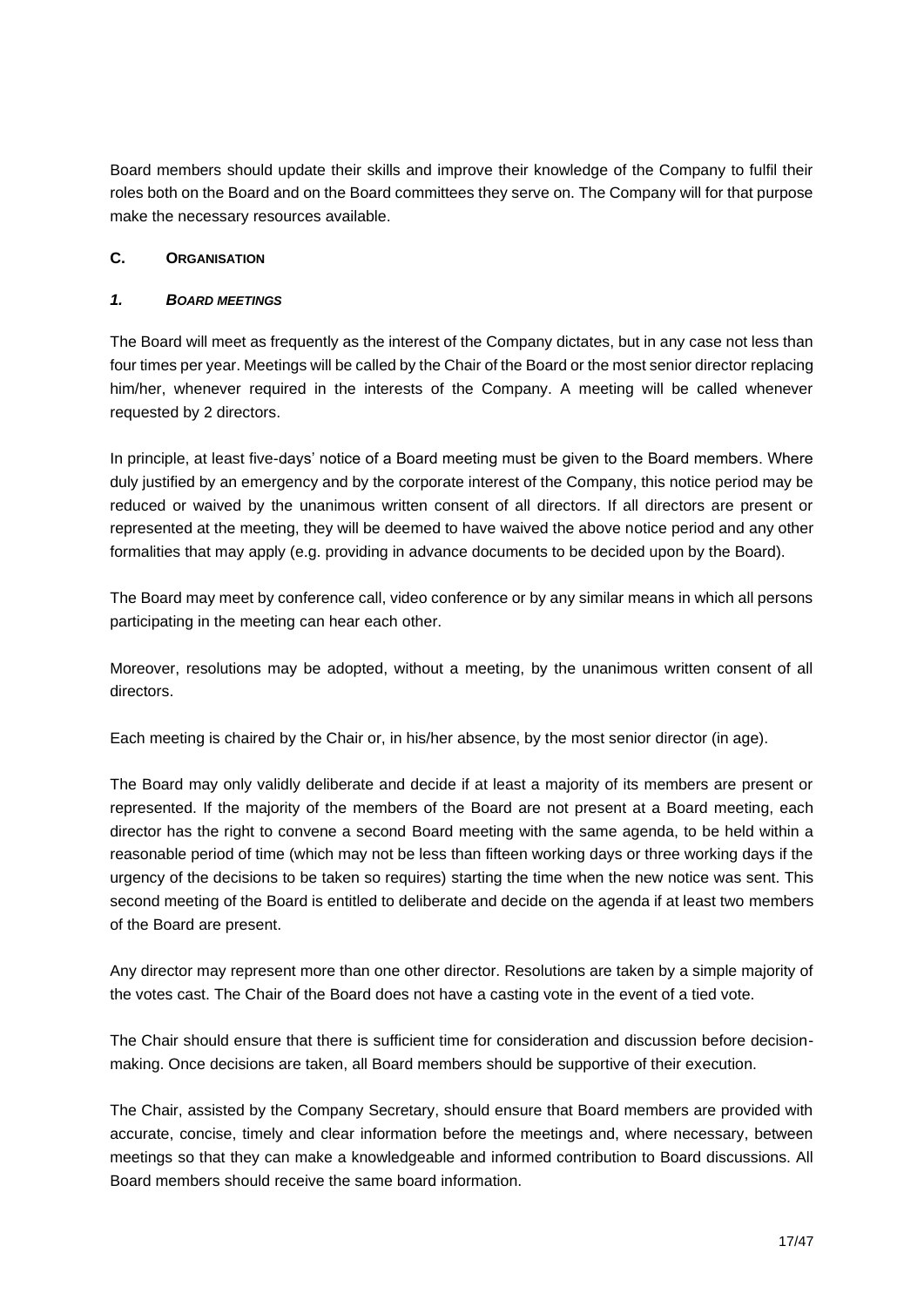The number of Board and Board Committee meetings and the individual attendance record of directors are disclosed in the Corporate Governance Statement.

### *2. AGENDA ITEMS FOR BOARD MEETINGS*

The Chair sets the agenda, in consultation with the CEO and the Company Secretary. The agenda should specify which topics are for information, for deliberation or for decision-making purposes.

The Chair ensures that a detailed agenda and, to the extent feasible, supporting documents and proposed resolutions will be provided to the directors approximately 5 days prior to each Board meeting.

### *3. MINUTES*

The Company Secretary drafts minutes of each meeting summarizing the discussions, specify the decisions taken and note diverging views expressed by Board members. The names of the interveners should only be recorded if specifically requested by them.

### *4. CONFLICTS OF INTEREST*

Directors should arrange their personal and business affairs so as to avoid any direct or indirect conflicts of interest with the Company. Any director must abide with the rules on conflicts of interests as set forth in [Schedule F](#page-42-0) (["Conflicts of interests"](#page-42-0)) to this Corporate Governance Charter.

### **D. REPRESENTATION OF THE COMPANY BY ITS DIRECTORS**

The Company is validly represented:

- by the Board acting as a collegiate body,
- by any two of its directors acting jointly,
- for acts within the scope of the daily management, by any person to whom powers of daily management are delegated by the Board, acting individually,
- for acts within the scope of their specific powers, by special representatives who are appointed by the Board.

The Board has delegated the powers of daily management to the CEO, who is also a director.

### **E. EVALUATION OF THE BOARD**

Under the lead of the Chair and assisted by the Remuneration and Nomination Committee (and possibly also by external experts) the Board will on a continuous basis and at least every three years conduct a self-evaluation in respect of its performance, size, composition, functioning and those of its Committees, as well as in respect of its interaction with the Executive Management.

The evaluation assesses how the Board and its Committees operate, checks that important issues are effectively prepared and discussed, evaluates each director's contribution and constructive involvement, and assesses the composition of the Board and its Committees against the desired composition. This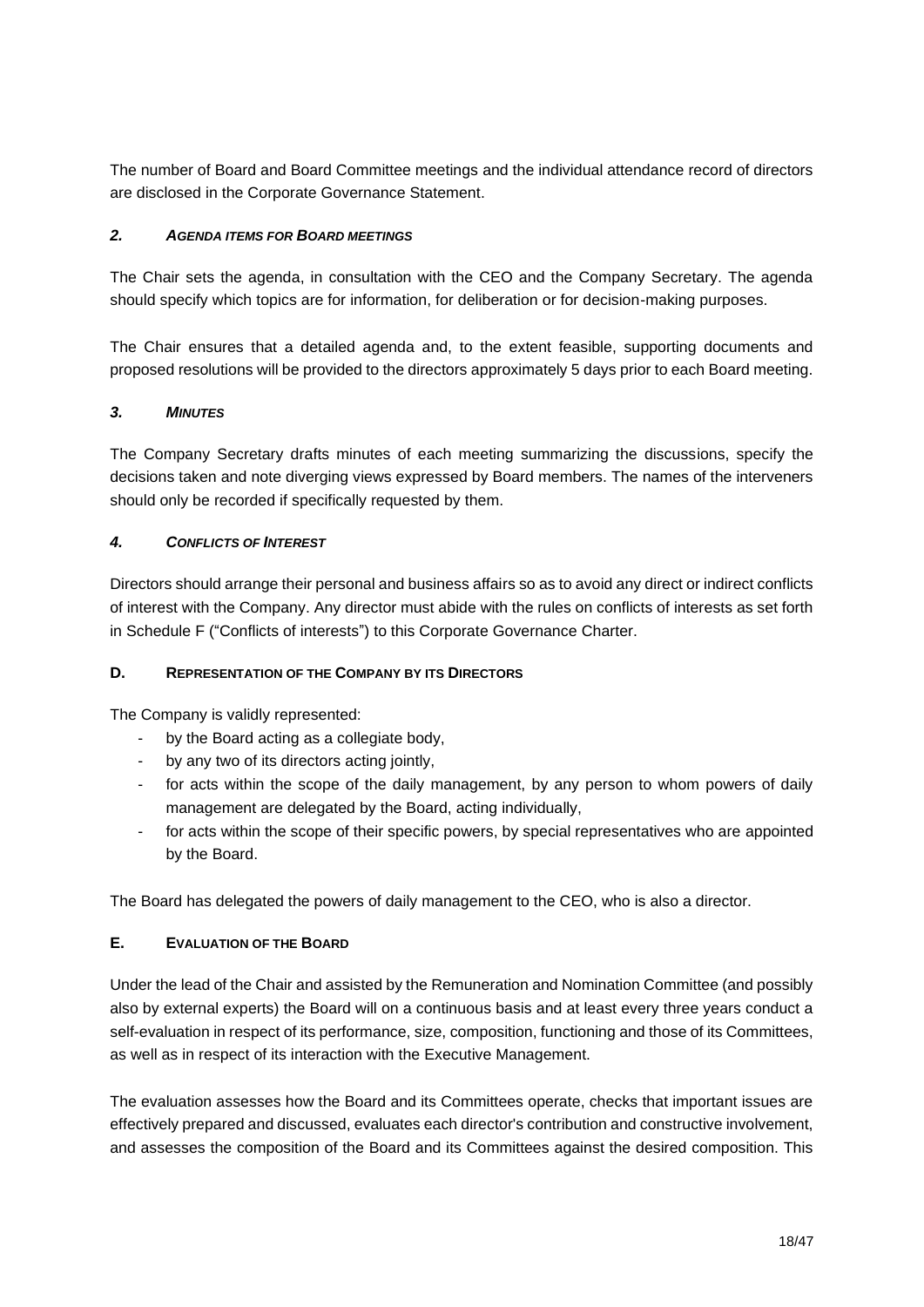evaluation takes into account the members' general role as director, and specific roles as Chair or member of a Committee of the Board, as well as their relevant responsibilities and time commitment.

The non-executive directors must on a continuous basis assess their interaction with the Executive Management. In this respect, non-executive directors will meet at least once a year without the CEO and the other executive directors.

At the time of a re-election, the directors' commitments and contributions are evaluated within the Board, and the Board ensures that any appointment or re-election allows for an appropriate balance of skills, knowledge and experience to be maintained on the Board. The same applies at the time of appointment or re-election of the Chairs (of the Board and of the Board Committees).

The Board will act on the results of the performance evaluation by recognising its strengths and addressing its weaknesses. Where appropriate, this will involve proposing new members for appointment, proposing not to re-elect existing members or taking any measure deemed appropriate for the effective operation of the Board.

The Corporate Governance Statement discloses information on the main features of the evaluation process of the Board, of its Committees and its individual directors.

At least once every five years, the Board should furthermore review whether the chosen governance structure is still appropriate, and if not, it should propose a new governance structure to the General Shareholders' Meeting.

### **F. DIRECTOR REMUNERATION**

The Board should determine, upon the advice of the Remuneration and Nomination Committee, a remuneration policy, to be approved by the General Shareholders' Meeting, taking into account the overall remuneration of the Company, and designed to achieve the following objectives:

- to attract, reward and retain the necessary talent;
- to promote the achievement of strategic objectives in accordance with the company's risk appetite and behavioural norms; and
- to promote sustainable value creation.

The Board will prepare a remuneration policy pursuant to Article 7:89/1 CCA and intends to submit this policy to the General Shareholders' Meeting approving the annual accounts for the financial year ending on 31 December 2021. Upon each material change to the remuneration policy and in any case at least every four years, the remuneration policy will be submitted to the General Shareholders' meeting for approval. The Shareholders' vote on the remuneration policy is binding. Remuneration will only be paid in accordance with the remuneration policy approved by the General Shareholders' Meeting. If the remuneration policy is not approved, remuneration will be paid in accordance with the most recently approved remuneration policy or, if there is no approved remuneration policy, the existing remuneration practices.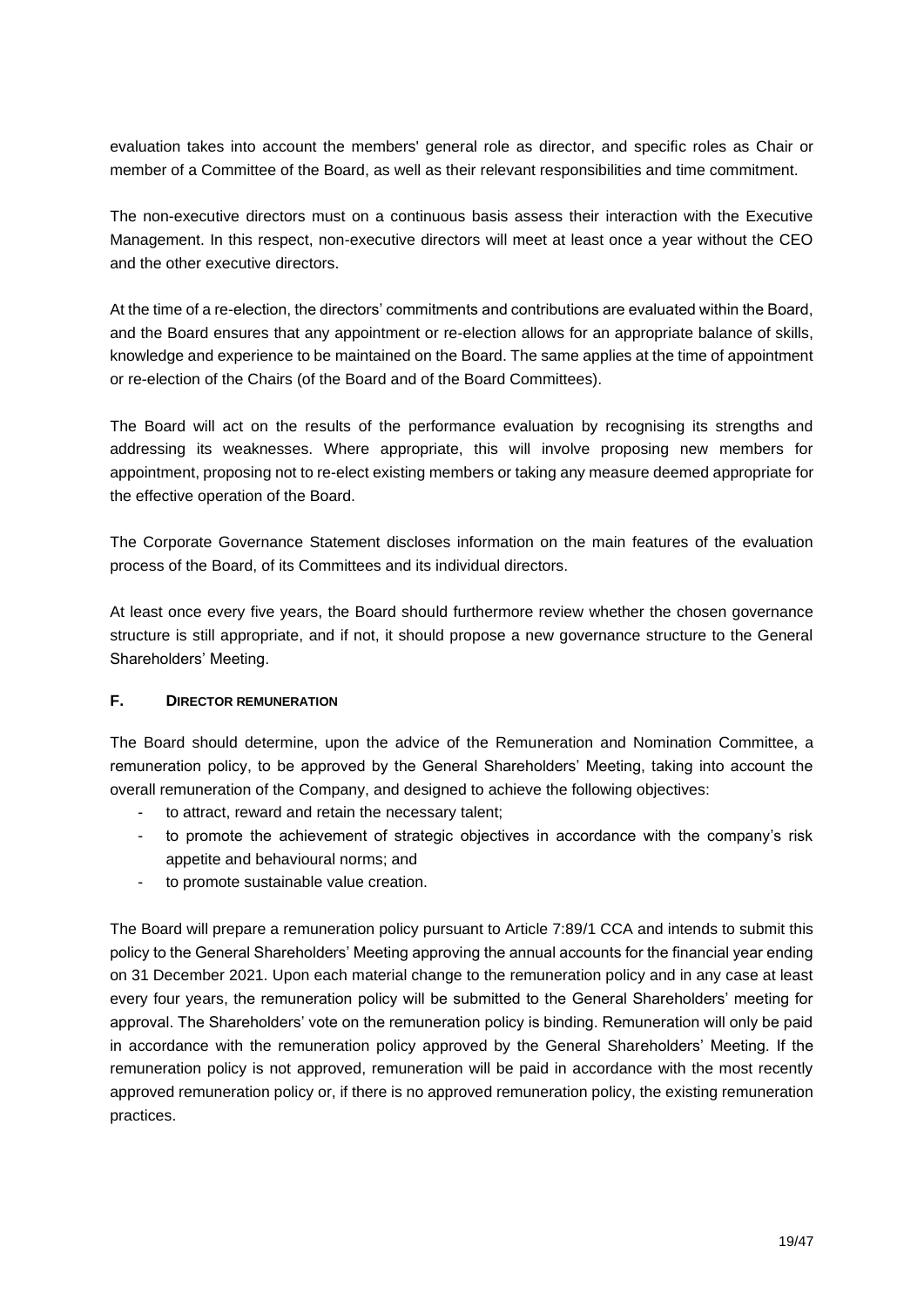The Remuneration and Nomination Committee recommends the level of remuneration for the directors, subject to approval by the Board and, subsequently, by the General Shareholders' Meeting. The Remuneration and Nomination Committee benchmarks directors' compensation against peer companies to ensure that it is competitive.

### **G. NO DIRECT INTERVENTIONS IN OPERATIONS OF THE COMPANY**

Non-executive members of the Board must not intervene directly in the operations of the Company other than in exceptional circumstances and on a "needs only" basis.

Non-executive members of the Board will not ordinarily give instructions to, or interfere with, the activities of Company management and employees. As an exception to this principle, members of the Audit Committee must at all times have full and free access to the CFO and subject to prior notice to the CEO and/or CFO, any other employee to whom they may require access in order to carry out their responsibilities (however, without the CEO and/or CFO, having the right to oversee or attend these meetings).

### **H. DUTY OF CONFIDENTIALITY**

Directors have access to all corporate information needed to fulfil their fiduciary duties. This right of access is subject, in the case of personal information concerning employees of the Company, to applicable privacy laws. The Company Secretary is available to supply the requested information.

Board members should not use the information obtained in their capacity as a Board member for purposes other than for the exercise of their mandate. Board members should handle the confidential information received in their capacity as a Board member with utmost care.

Members of the Board must treat all information with the necessary discretion and, in the case of confidential information, with the appropriate secrecy. Confidential information must not be disclosed outside the Board, made public or otherwise made available to third parties, even after resignation from the Board, unless it has been made public by the Company or it has been established that the information is already in the public domain.

# **I. BOARD INTERACTION WITH INSTITUTIONAL INVESTORS, ANALYSTS, MEDIA, CUSTOMERS AND MEMBERS OF THE PUBLIC**

Except where directed by the CEO of the Company or the Chair of the Board, communications on behalf of the Company with the media, securities analysts, stockbrokers and investors must only be made by specifically designated representatives of the Company. If a director receives any inquiry relating to the Company from the media, securities analysts, brokers or investors, including informal social contacts, he/she should decline to comment and ask them to contact the Company's CEO or the Chair of the Board.

### **J. CORPORATE GOVERNANCE IN THE ANNUAL REPORT**

As set out in Article 3:6 of the CCA, each year the Board draws up a report in which they account for their management over the last year.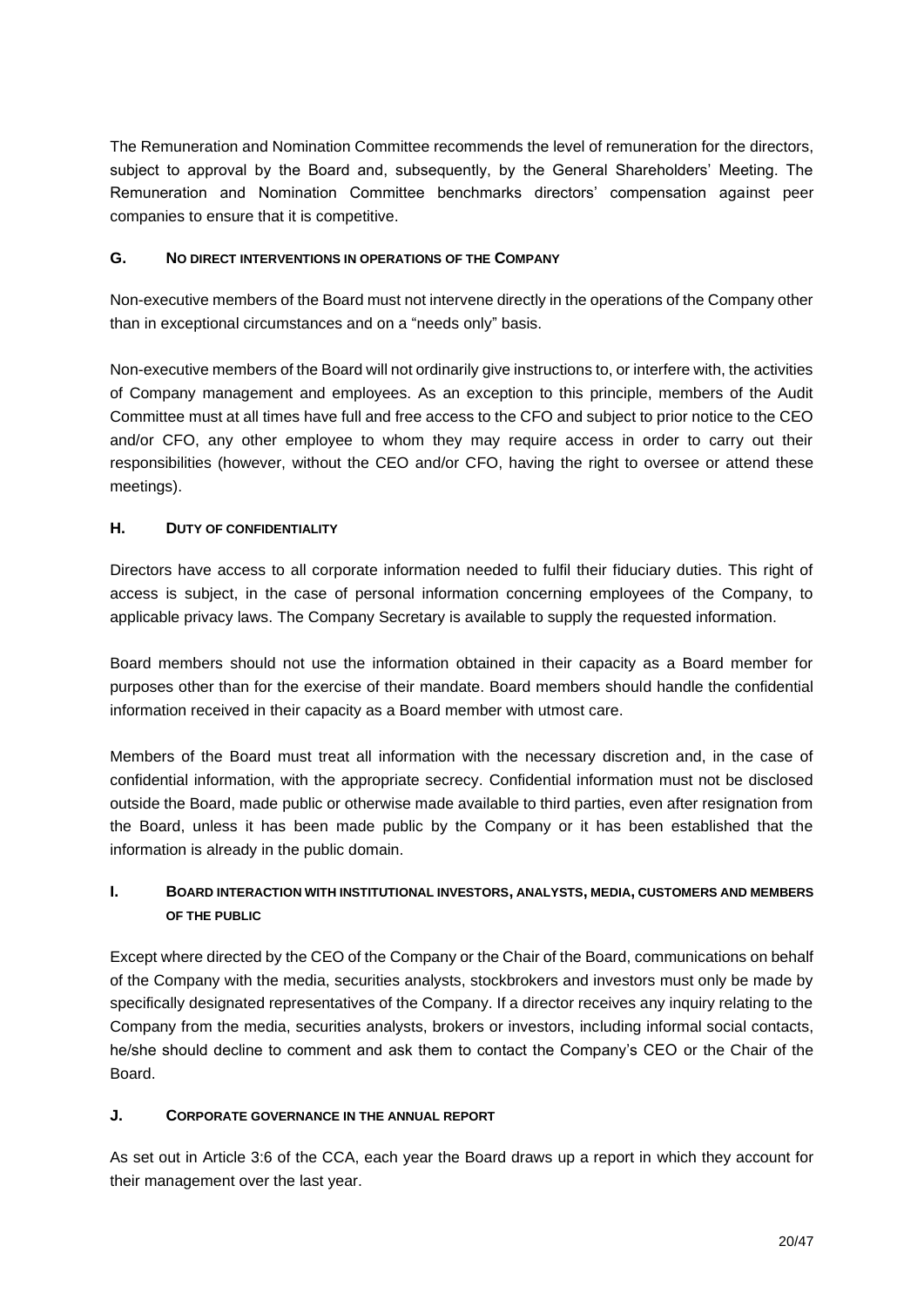In accordance with Article 3:6, §2 of the CCA, this report will also contain the Corporate Governance Statement describing all relevant corporate governance events that took place during the year under review. This Corporate Governance Statement will include at least the elements listed in such Article 3:6, §2 of the CCA. If the Company does not fully comply with one or more provisions of the CGC, it will explain the reasons thereof in this Corporate Governance Statement.

A description of these deviations will be submitted to the Board at the initiative of the Company Secretary to verify the quality of each explanation.

### <span id="page-20-0"></span>**V. CHAIR OF THE BOARD**

The Chair of the Board provides leadership to the Board in discharging its duties and acts as a liaison between the shareholders, the Board and the Company. The Chair engenders a climate of trust, allowing for open discussions and constructive challenge.

The Chair of the Board should be a person trusted for their professionalism, independence of mind, coaching capabilities, ability to build consensus, and communication and meeting management skills.

The Chair is responsible for taking the lead, supported by the Board Committees if necessary, in all initiatives that are designed to ensure that the Board functions effectively and in line with the Terms of Reference as set out in [Schedule B](#page-26-0) (["Role and Responsibilities of the Chair of the Board"](#page-26-0)) of this Corporate Governance Charter.

The Chair and the CEO should not be the same individual.

The Board should ensure that, when considering nominating the former CEO as a Board member, the necessary safeguards are in place so that the new CEO has the required autonomy. If the Board envisages appointing the former CEO as Chair, it should carefully consider the positive and negative aspects in favour of such a decision and disclose in the Corporate Governance Statement why such appointment will not hamper the required autonomy of the CEO.

In the absence of the Chair and for chairing discussions and decision-making by the Board on matters where the chair has a conflict of interest his/her tasks are performed by the most senior director.

### <span id="page-20-1"></span>**VI. SECRETARY OF THE BOARD**

The Board appoints a Company Secretary, who assists and advises the Board, the Chair of the Board, the Chairs of the Board Committees and all Board members and members of the Executive Management in exercising their general and specific roles and duties.

The Board ensures that the Company Secretary has the necessary skills and knowledge of corporate governance matters.

The core responsibilities of the Company Secretary include (i) supporting the Board and its Committees on all governance matters, (ii) preparing the Corporate Governance Charter and the Corporate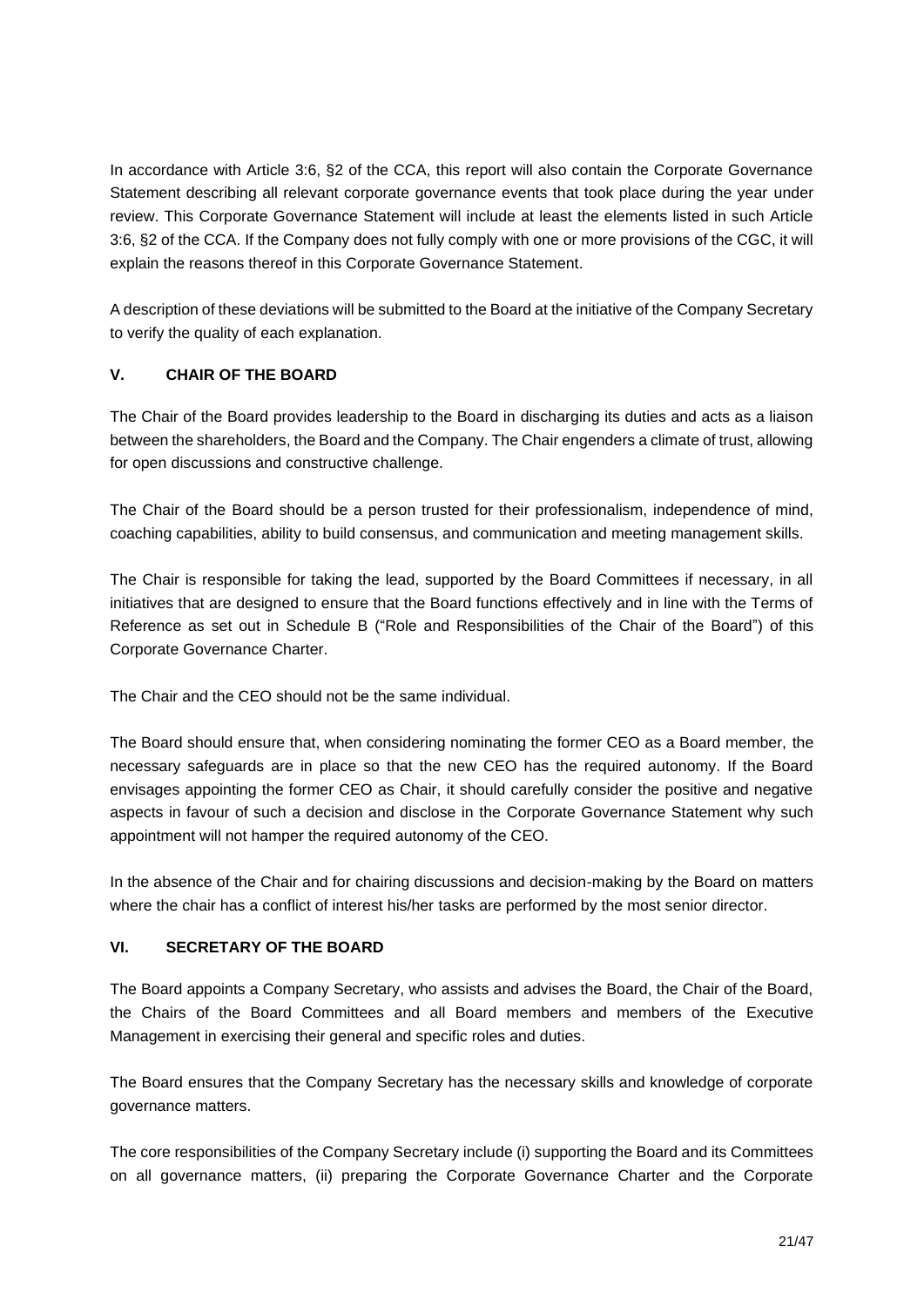Governance Statement, (iii) ensuring a good information flow within the Board and its Committees and between the Executive Management and non-executive Board members, (iv) ensuring that the essence of the discussions and decisions at Board meetings are accurately captured in the minutes, and (iv) facilitating induction and assisting with professional development as required.

The Company Secretary is responsible to the Board and is accountable to the Board through the Chair of the Board on all matters relating to his/her core duties. The Company Secretary regularly reports to the Board, under the direction of the Chair, on how board procedures, rules and regulations are being followed and complied with. He has the authority and the duty to use adequate, necessary and proportional means in order to efficiently fulfil his/her responsibilities. Individual directors should have access to the Company Secretary. The Board may decide to replace the Company Secretary at any time.

<span id="page-21-0"></span>Individual directors have access to the Company Secretary

### **VII. COMMITTEES OF THE BOARD**

### **A. ROLE**

A substantial portion of the analysis and preparatory work of the Board is done by standing Board Committees. The decision-making remains the collegiate responsibility of the Board, the Committees have an advisory function. They advise the Board in respect of decisions to be taken, give comfort to the Board that certain issues have been adequately addressed and, if necessary, bring specific issues to the attention of the Board.

### **B. COMMITTEES – TERMS OF REFERENCE**

The Board will set up, in accordance with the CCA, an Audit Committee, a Remuneration and Nomination Committee. The Board may, from time to time, establish or maintain additional Committees, as necessary or appropriate.

The role and responsibility of each Board Committee are determined by the Board and laid down in its Terms of Reference.

The Terms of Reference of the Audit Committee are set out in [Schedule E](#page-37-0) (["Audit Committee –](#page-37-0) Terms [of Reference"](#page-37-0)). The Terms of Reference of the Remuneration and Nomination Committee are set out in in [Schedule D](#page-33-0) (["Remuneration and Nomination Committee –](#page-33-0) Terms of Reference").

The Board details the composition and operation of each Committee in the Corporate Governance Statement.

### <span id="page-21-1"></span>**VIII. EXECUTIVE MANAGEMENT**

The Company has opted for a "one-tier" governance structure. The Board has established an Executive Management. The Company's Executive Management does not constitute a '*directieraad*' within the meaning of Article 7:104 CCA.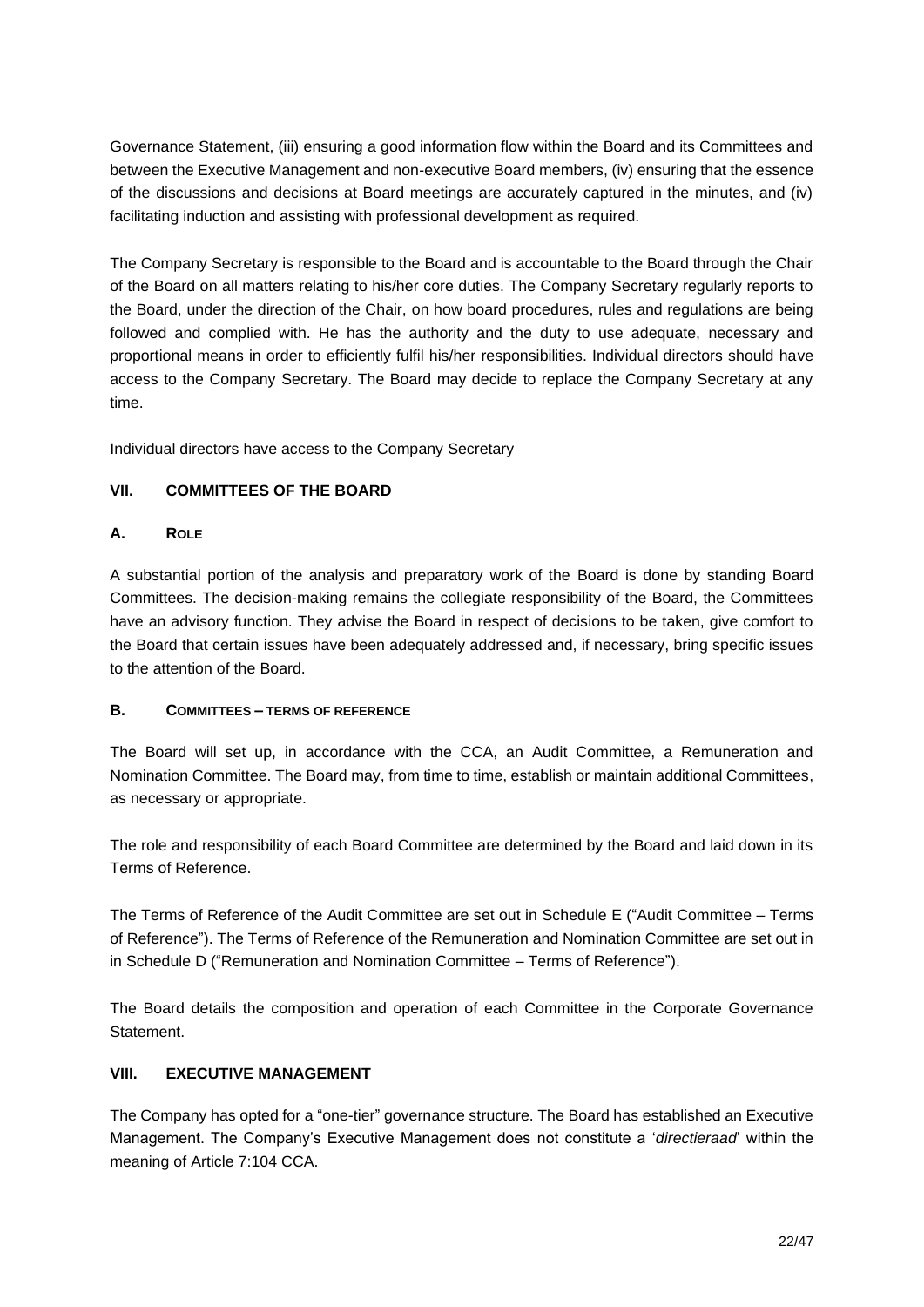The Executive Management discusses and consults with the Board and advises the Board on the dayto-day management of the Company in accordance with the Company's values, strategy, general policy and budget, as determined by the Board.

The Board has delegated the powers of daily management to the CEO. Each member of the Executive Management can further be made individually responsible for certain aspects of the day-to-day management of the Company and its business (in the case of the CEO, by way of a delegation from the Board; in the case of the other Executive Management members, by way of a delegation from the CEO). Each member of the Executive Management is individually competent to decide on the matters which may be delegated to him/her. However, each member of the Executive Management will ensure that any decision to be taken by that member in respect of the powers so delegated that could be material to the Company's day-to-day management (prior to taking such decision if possible, or otherwise after that decision has been taken) is presented and discussed at a meeting of the Executive Management.

The Board has determined the Terms of Reference of the Executive Management (as set forth in [Schedule C](#page-27-0) (["Executive Management –](#page-27-0) Terms of Reference") of this Corporate Governance Charter) and of the CEO in particular (as set forth in [X.H](#page-32-0) (["Role and Responsibilities of the CEO](#page-32-0) and the Members [of the Executive Management](#page-32-0) ") of this Corporate Governance Charter), detailing their respective role, responsibilities, duties, and powers, and for the Executive Management, its composition and operation.

### <span id="page-22-0"></span>**IX. RULES PREVENTING MARKET ABUSE**

With a view to preventing market abuse (insider dealing and market manipulation), and pursuant to the Market Abuse Regulation, the Board has established a Dealing Code. The Dealing Code describes the declaration and conduct obligations of directors and members of the Executive Management with respect to transactions in shares and other financial instruments of the Company. The Dealing Code sets limits on carrying out transactions in shares and other financial instruments of the Company, and allows dealing by the directors and the members of the Executive Management only during certain windows. The dealing code is attached hereto as [Schedule G](#page-46-0) (["Dealing Code"](#page-46-0)).

To implement and monitor this Dealing Code, the Board will designate one or more Compliance Officers who will have the rights and obligations set out in the Dealing Code.

### <span id="page-22-1"></span>**X. MISCELLANEOUS**

### **A. CHANGES TO THE CORPORATE GOVERNANCE CHARTER**

The Board may amend this Corporate Governance Charter from time to time without prior notice. It may also decide at any time to deviate from this Corporate Governance Charter subject to disclosure thereof in the Corporate Governance Statement of the annual Board report.

Any such modification will be published on the Company's website.

Third parties will not derive any rights from such modification or deviation.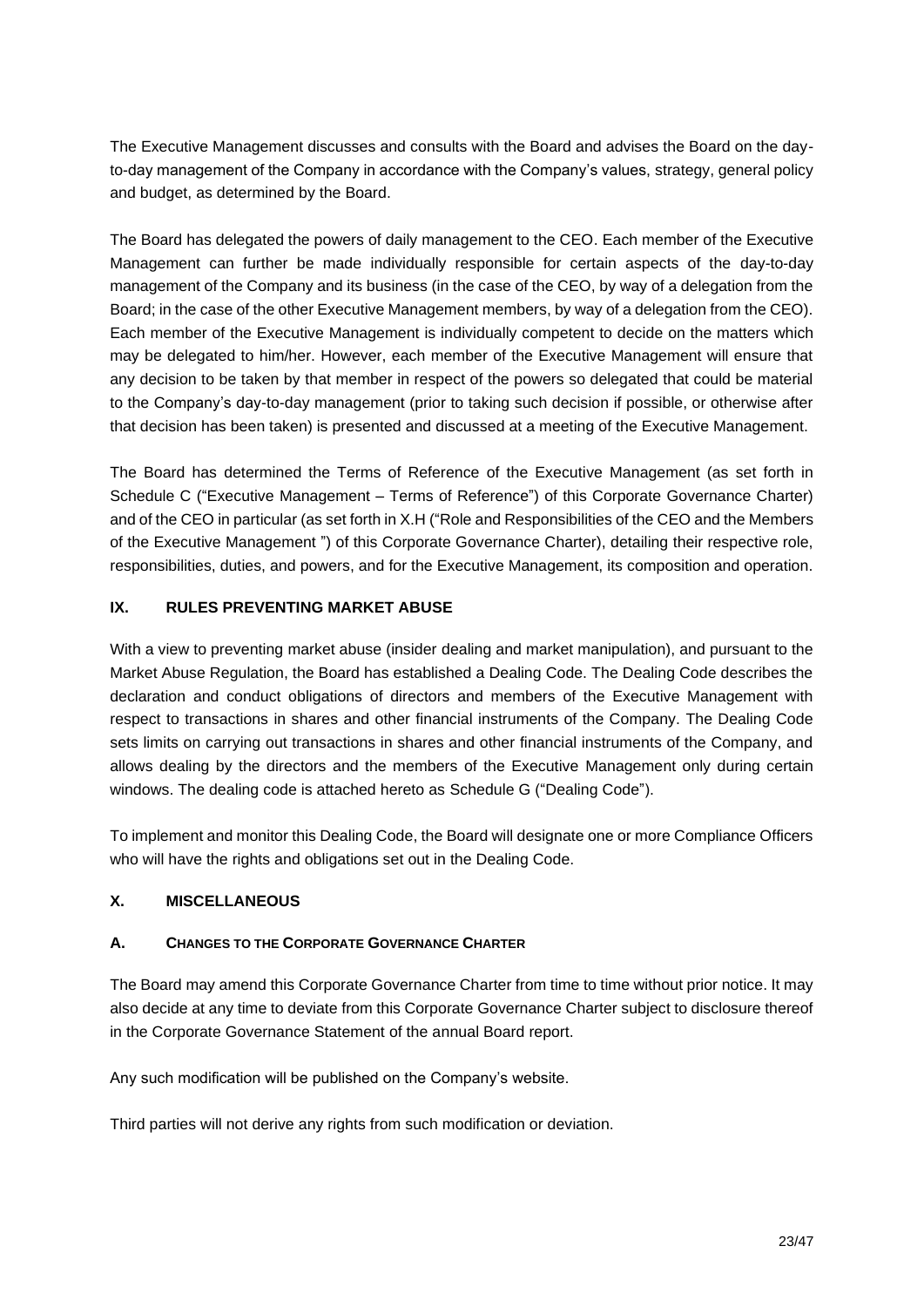## **B. PRIORITY**

In the case of any contradiction between a provision of this Corporate Governance Charter and an applicable mandatory law or regulation, the law or regulation will supersede the provision of this Corporate Governance Charter.

### **C. GOVERNING LAW AND JURISDICTION**

This Corporate Governance Charter is governed by and must be construed in accordance with Belgian law.

The Courts of the judicial district in which the registered office of the Company is situated will have exclusive jurisdiction to settle any dispute that may arise out of or in connection with this Corporate Governance Charter.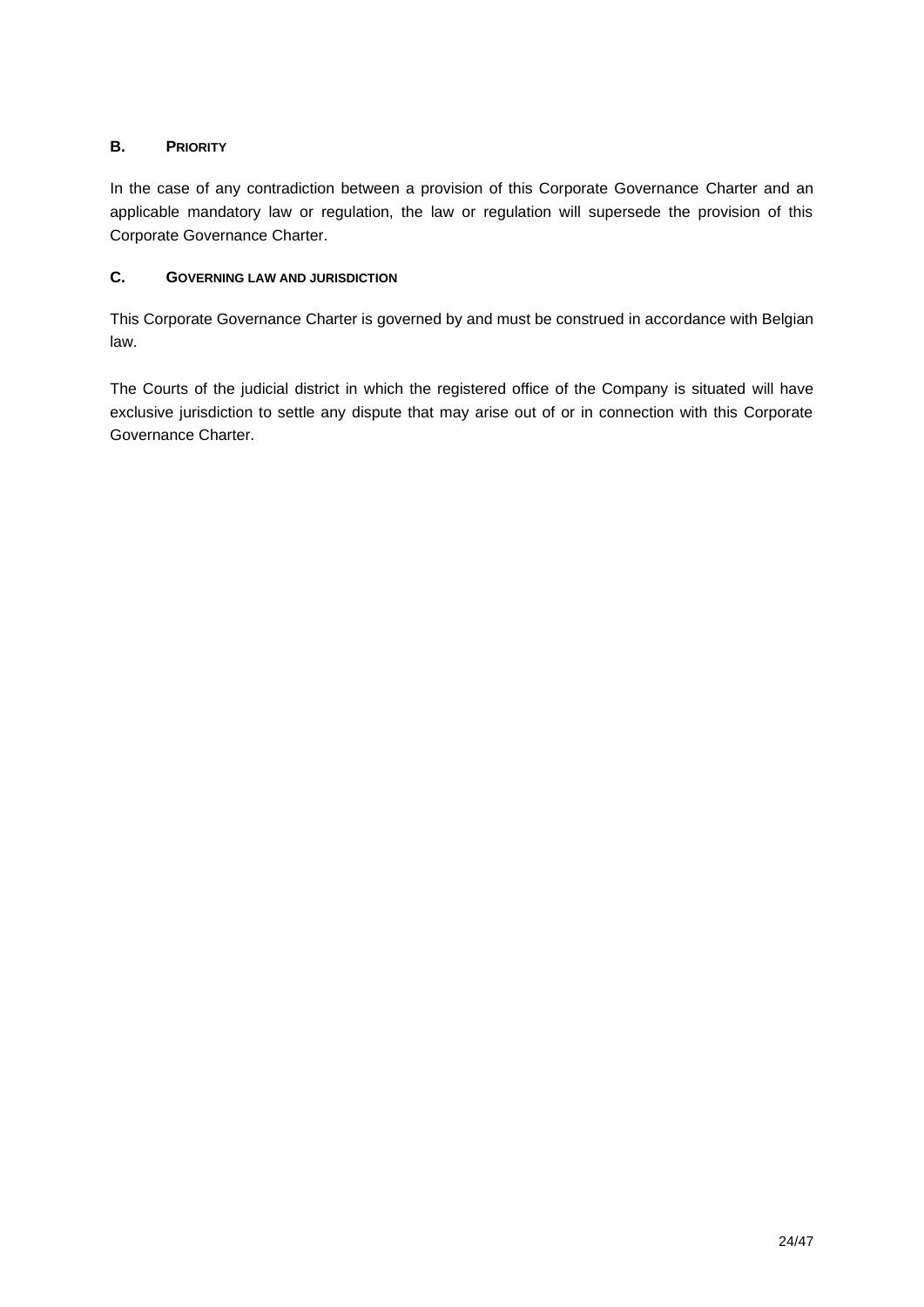### Schedule A. **INDEPENDENCE STANDARDS**

<span id="page-24-0"></span>A director in a listed company is considered to be independent if he/she does not have any relationship with the relevant company or with an important shareholder of the relevant company that compromises his/her independence, and that if a director is a legal entity, such independence must be assessed both on the level of the legal entity and on the level of its permanent representative, which is the general independence criterion laid down in Article 7:87, §1, subsection 1 CCA,

Article 7:87, §1, subsection 2 CCA further states that in order to verify whether a candidate director meets this general independence criterion, the specific independence criteria set out in (provision 3.5 of) the CGC are applied, and a candidate who meets these criteria is presumed to be independent, unless proven otherwise.

Provision 3.5 of the CGC provides for the following specific independence criteria in order for a director to be able to be qualified as an independent director:

- 1. Not be an executive, or exercising a function as a person entrusted with the daily management of the Company or a related company or person, and not have been in such a position for the previous three years before their appointment. Alternatively, no longer enjoying stock options of the company related to this position;
- 2. Not have served for a total term of more than twelve years as a non-executive board member;
- 3. Not be an employee of the senior management (as defined in Article 19,2° of the law of 20 September 1948 regarding the organization of the business industry) of the Company or a related company or person, and not have been in such a position for the previous three years before his/her appointment. Alternatively, no longer enjoying stock options of the Company related to this position;
- 4. Not be receiving, or having received during their mandate or for a period of three years prior to their appointment, any significant remuneration or any other significant advantage of a patrimonial nature from the company or a related company or person, apart from any fee they receive or have received as a non-executive board member;
- 5. Not hold shares, either directly or indirectly, either alone or in concert, representing globally one tenth or more of the Company's capital or one tenth or more of the voting rights in the Company at the moment of appointment; (b) Not having been nominated, in any circumstances, by a shareholder fulfilling the conditions covered under (a);
- 6. Not maintain, nor have maintained in the past year before his/her appointment, a significant business relationship with the Company or a related company or person, either directly or as partner, shareholder, board member, member of the senior management (as defined in Article 19,2° of the law of 20 September 1948 regarding the organization of the business industry) of a company or person who maintains such a relationship;
- 7. Not be or have been within the last three years before their appointment, a partner or member of the audit team of the Company or person who is, or has been within the last three years before his/her appointment, the external auditor of the Company or a related company or person;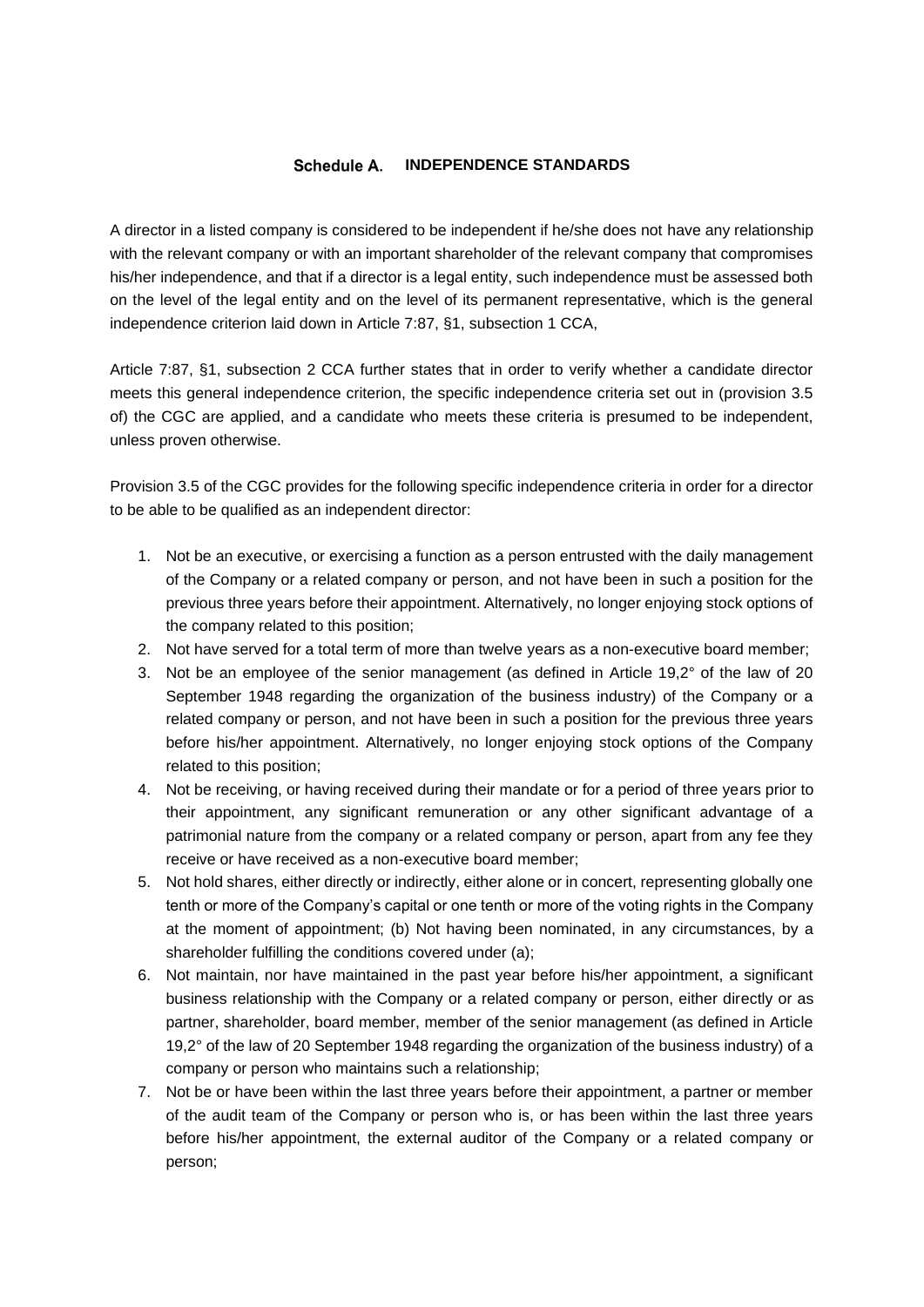- 8. Not be an executive of another company in which an executive of the Company is a nonexecutive board member, and not have other significant links with executive board members of the Company through involvement in other companies or bodies;
- 9. Not have, in the Company or a related company or person, a spouse, legal partner or close family member to the second degree, exercising a function as board member or executive or person entrusted with the daily management or employee of the senior management (as defined in Article 19,2° of the law of 20 September 1948 regarding the organization of the business industry), or falling in one of the other cases referred to in 1. to 8. above, and as far as point 2. is concerned, up to three years after the date on which the relevant relative has terminated their last term.

When the Board submits to the General Shareholders' Meeting the nomination of an independent director who does not meet the aforementioned specific independence criteria of the CGC, it should explain the reasons why it assumes that the candidate meets the general independence criterion laid down in article 7:87 of the CCA.

The Board will also disclose in its annual report which directors it considers to be independent directors. An independent director who ceases to satisfy the requirements of independence must immediately inform the Board thereof.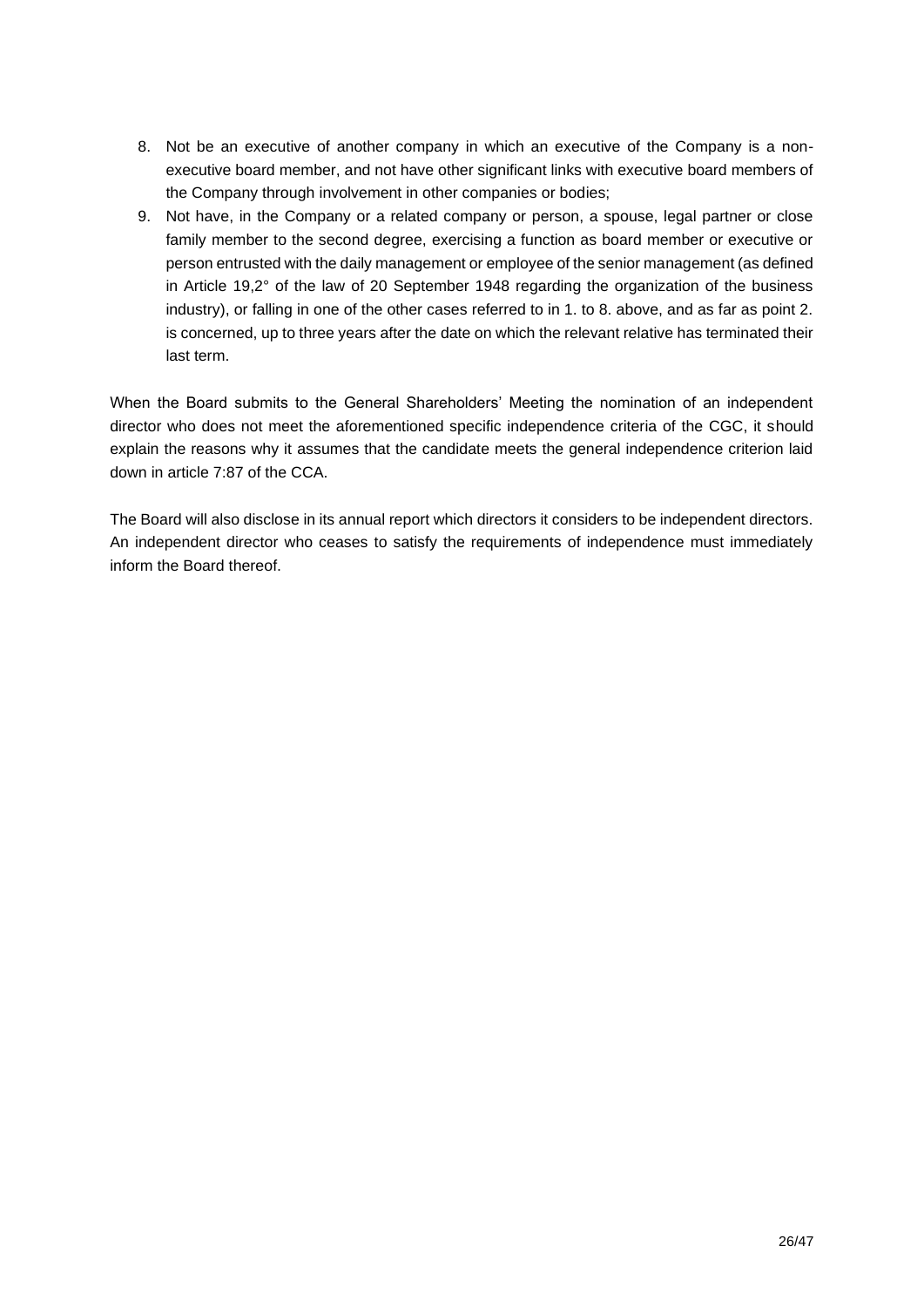### Schedule B. **ROLE AND RESPONSIBILITIES OF THE CHAIR OF THE BOARD**

### <span id="page-26-0"></span>**A. ROLE**

The Chair of the Board provides leadership to the Board in discharging its duties and acts as a liaison between the shareholders, the Board and the Company. He is responsible for taking the lead, supported by the Board Committees if necessary, in all initiatives that are designed to ensure the Board functions effectively and in line with the present Corporate Governance Charter.

The Chair of the Board is appointed by the Board on the basis of his/her knowledge, skills, experience and mediation strength. The Chair of the Board and the CEO should not be the same individual. If the Board envisages appointing the former CEO as Chair, it should carefully consider the positive and negative aspects in favour of such a decision and disclose in the Corporate Governance Statement why such appointment is in the best interest of the Company.

### **B. RESPONSIBILITIES**

Without prejudice to the responsibilities of the Board as a whole, the Chair of the Board, in particular: Monitors whether the Company's governance, including its legal structure, is appropriate to accommodate the needs of the Company, and proposes changes to the Board when necessary;

- i. monitors compliance with this Corporate Governance Charter;
- ii. calls for Board meetings and chairs the Board meetings;
- iii. takes the necessary measures for providing an answer to relevant questions from shareholders, including relevant questions raised on the annual report or on the items on the agenda of a General Shareholders' Meeting;
- iv. presides the General Shareholders' Meetings;
- v. following consultation with the Chair of the Remuneration and Nomination Committee, the Chair of the Board gives recommendations as to the composition of the Board and of the Committees created by the Board (not being the Executive Management); and
- vi. coordinates the activities of the Board and ensures it operates efficiently, e.g.: he/she prepares and defines the agenda in close collaboration with the CEO and the Company Secretary; he/she ensures that the directors receive timely, precise, clear, and complete information related to the decisions to be taken; he/she ensures that sufficient time is arranged to discuss complex and/or delicate issues and organizes preliminary meetings where information is disclosed if required; in general, he/she ensures that the directors exercise the highest level of integrity in the exercise of their mandate;
- vii. establishes a close relationship with the CEO, providing support and advice, while fully respecting the executive responsibilities of the CEO.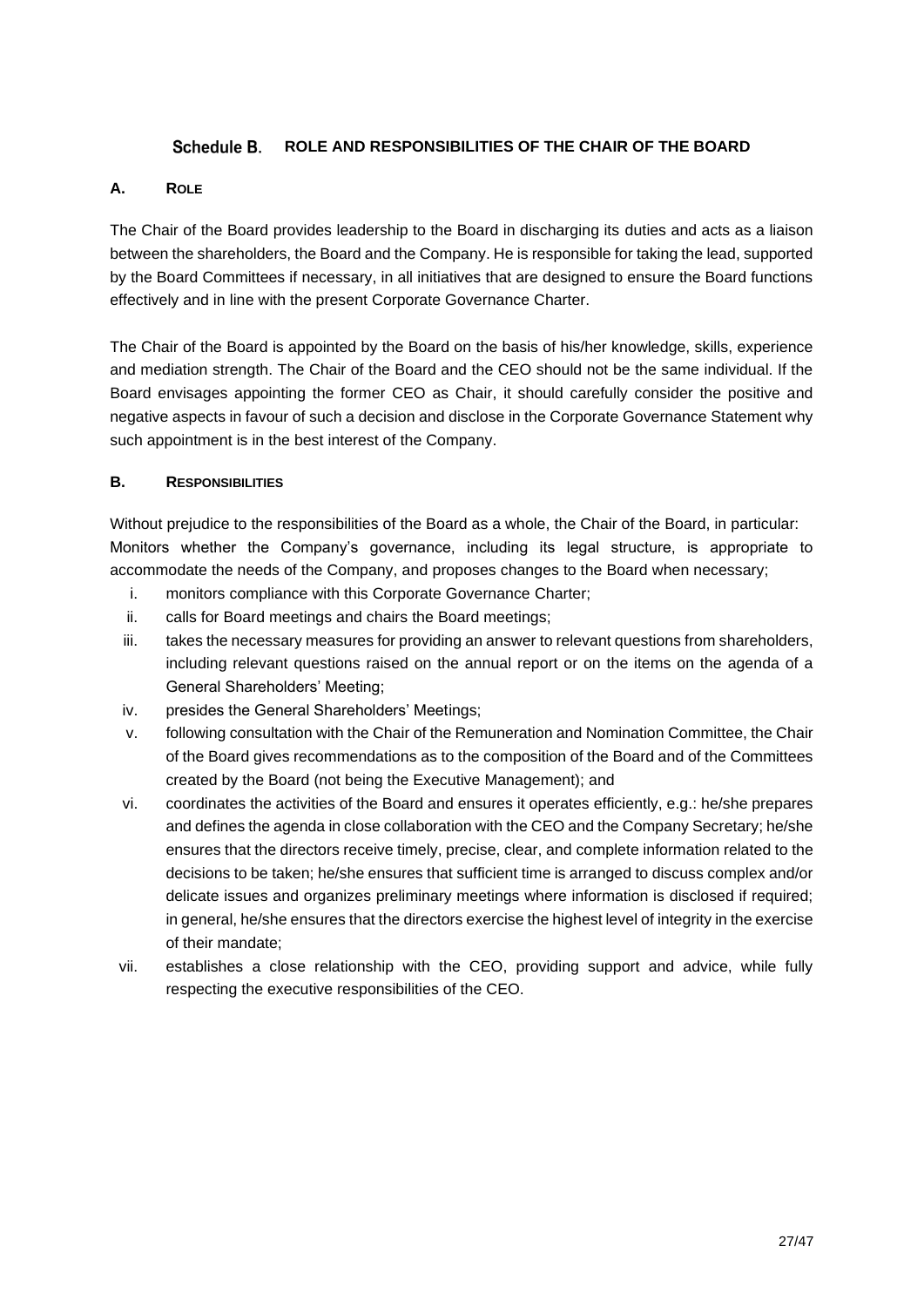## **EXECUTIVE MANAGEMENT – TERMS OF REFERENCE**

### <span id="page-27-0"></span>**A. INTRODUCTION**

The Board has established an "Executive Management". The Executive Management is guided by the following Terms of Reference.

### **B. ROLE**

Without prejudice to more specific provisions herein, the Executive Management will discuss and consult with the Board and advise the Board on the day-to-day management of the Company in accordance with the Company's values, strategy, general policy and budget, as determined by the Board.

Each of the members of the Executive Management can be made individually responsible for certain aspects of the day-to-day management of the Company and its business (in the case of the CEO, by way of a delegation from the Board; in the case of the other Executive Management members, by way of a delegation from the CEO).

The Executive Management will, in preparation for each meeting of the Board, prepare a report to the Board on the day-to-day management of the Company, to be presented by the CEO to the Board. Such report must contain a summary of all material decisions discussed by the Executive Management over the relevant period.

The Executive Management and its members have the duty to respect all relevant legal provisions, the Articles of Association and this Corporate Governance Charter.

While exercising its advisory responsibilities, the Executive Management will be guided by the interests of the Company and its business.

### **C. RESPONSIBILITIES**

The Executive Management as a Committee shall not have any powers or responsibilities other than acting as an advisory Committee to the Board. The existence of the Executive Management shall in no way influence the powers and responsibilities of the individual members of the Executive Management.

### **D. COMPOSITION AND APPOINTMENT OF THE MEMBERS**

At least all executive directors are member of the Executive Management.

The CEO chairs the Executive Management.

The Chair of the Executive Management may invite certain employees of the Company to parts of one or more Executive Management meetings, on ad hoc basis.

The members of the Executive Management must (i) have a sound knowledge of the Company's business and organization structure; (ii) be able to demonstrate relevant knowledge at an executive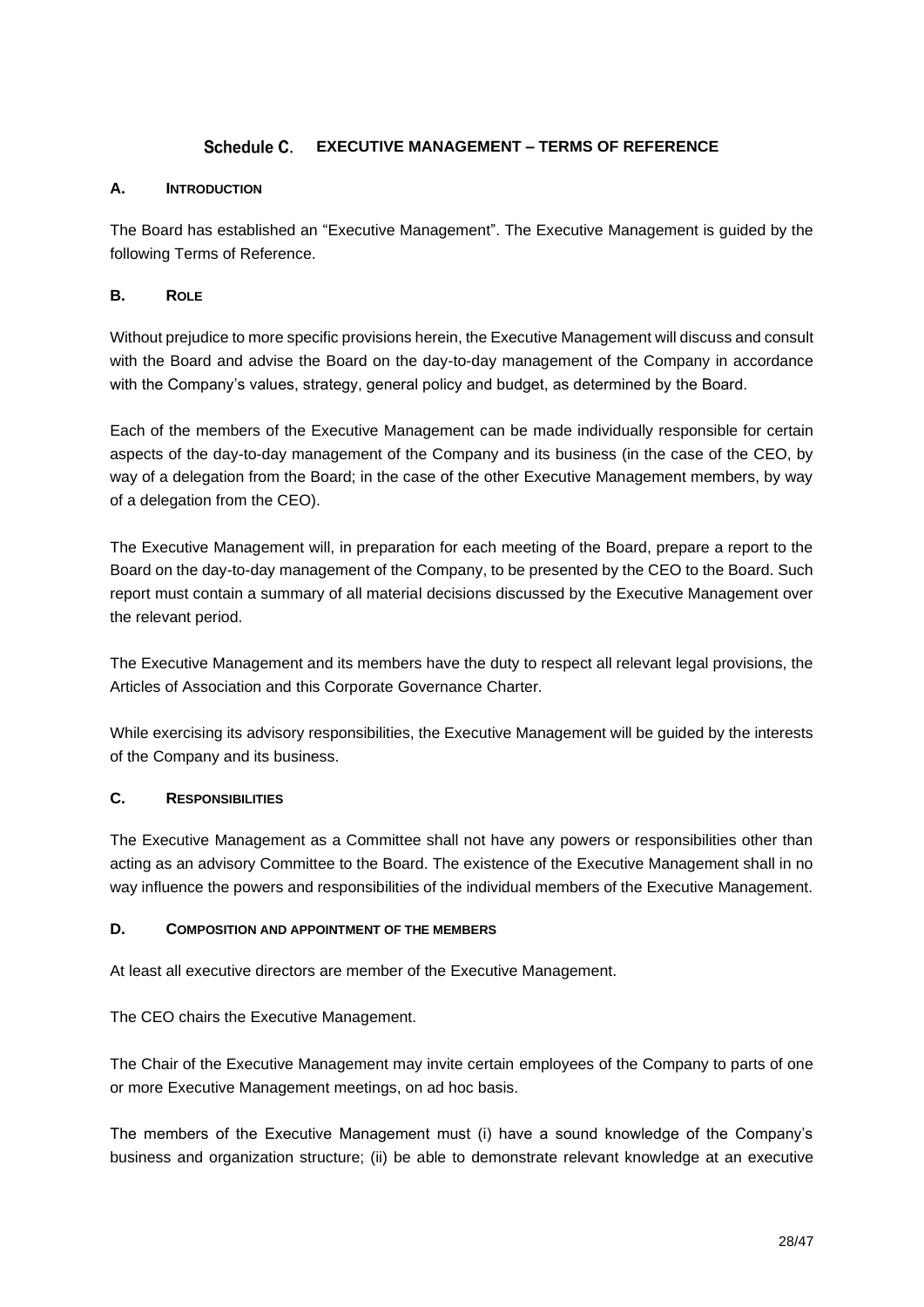management level of the tasks allocated to them; and (iii) have an appropriate understanding of the applicable legal rules governing those tasks.

### **E. APPOINTMENT, DURATION AND DISMISSAL**

The Board appoints the members of the Executive Management in consultation with the CEO, based on the recommendations made by the Remuneration and Nomination Committee. The Board will take into account the need for a balanced executive team.

Members of the Executive Management may be legal entities or physical persons. A member of the Executive Management that is a legal entity must appoint a single permanent representative who will represent it at Executive Management meetings.

The Board decides on the duration of the mandate of each member of the Executive Management at the time of their appointment.

The remuneration, duration and the conditions of dismissal of Executive Management members will be governed by the agreement entered into between each member of the Executive Management and the Company (after approval by the Board based on the recommendations made by the Remuneration and Nomination Committee) in respect of their function within the Company.

### **F. ORGANISATION OF THE EXECUTIVE MANAGEMENT**

### *1. DIVISION OF TASKS*

Each of the members of the Executive Management can be made individually responsible for the tasks delegated to it by the CEO (or, in the case of the CEO, by the Board).

The Executive Management as a Committee does not have any powers or responsibilities other than acting as an advisory Committee to the Board.

### *2. MEETING SCHEDULE, AGENDA AND NOTICE*

The meetings of the Executive Management are held on a regular basis and, as a rule, at least once a month.

Extraordinary meetings may be convened at any time by the Chair or at the request of at least two members of the Executive Management.

The Chair sets the date for meetings, in consultation with the other members of the Executive Management.

The Chair convenes by e-mail, fax or ordinary mail (upon at least three business days' prior notice, or, in case of urgency, to be justified in the notification, upon less than three business days' prior notice), prepares and chairs the meeting and sets its agenda. If the CEO is unable to attend the meeting, the most senior member (in age) will chair the meeting. The notice will include the agenda.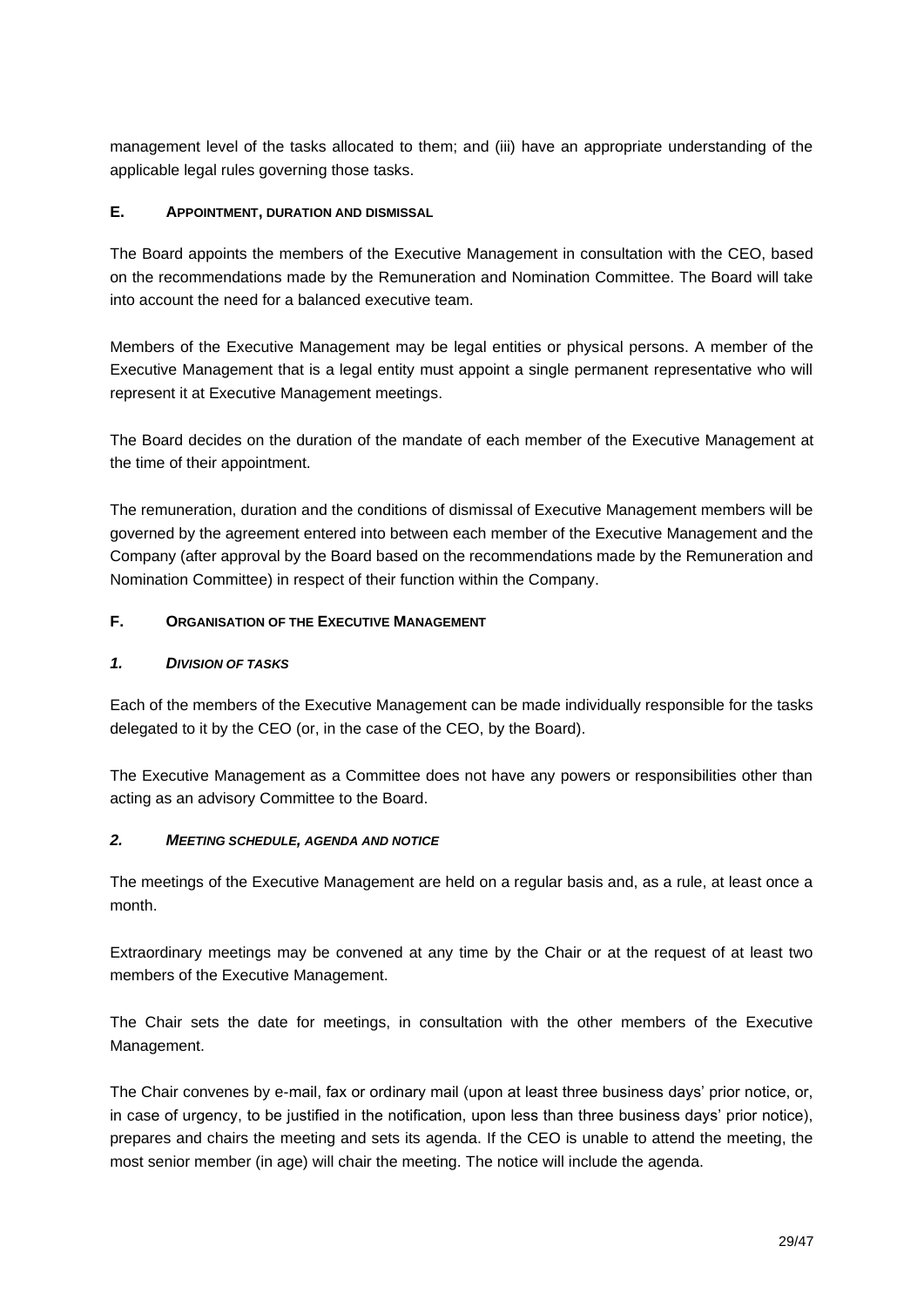Each member may demand that certain items indicated by it are included in the agenda (and each member is obligated to include all material decisions that the member has been faced with in connection with the powers delegated to him/her). The agenda items must be sent to the CEO (or the Secretary, if the Executive Management has appointed a Secretary) two business days prior to the meeting, or, in the case of urgency as referred to above, at least twelve hours prior to the meeting. These item(s) will be included in the agenda, or will, as the case may be, be sent to the members by e-mail, fax or mail prior to the meeting.

If all members are present or represented at the meeting, they may unanimously waive the right to receive notice for that meeting.

### *3. QUORUM*

The Executive Management will constitute a quorum when all members have been invited and the majority of the members are present or represented at the meeting. Absent members may grant a power of attorney to another member of the Executive Management. Members may attend the meeting physically or by telephone or video conference.

The absent members must be notified of the discussions in their absence by the CEO (or the Secretary if the Executive Management has appointed a Secretary).

The Executive Management unanimously decides on its report to the Board. If unanimity cannot be reached (e.g., in respect of whether a certain matter should be included in its report to the Board, or in respect of the substance of the reporting on a particular matter), the relevant matter must be separately reported to the Board, with a summary of each of the positions within the Executive Management on the relevant matter.

The Chair may invite third parties to attend a meeting of the Executive Management as an observer.

### *4. MINUTES*

Minutes of the meetings of the Executive Management will be kept by the CEO (or the Secretary if the Executive Management has appointed a Secretary). They must be signed by all members present or represented at the meeting and will be kept on file at the Company's offices. A copy of the draft minutes must be submitted to all members prior to the next meeting. The minutes will be deemed approved if no member lodges any objections at the next following meeting subsequent to the delivery of the draft minutes.

### *5. CONFLICTS OF INTEREST*

Each member of the Executive Management should arrange his/her personal and business affairs so as to avoid conflicts of interest with the Company. Any member of the Executive Management must abide by the rules on conflicts of interests as set forth in [Schedule F](#page-42-0) (["Conflicts of interests"](#page-42-0)) of this Corporate Governance Charter.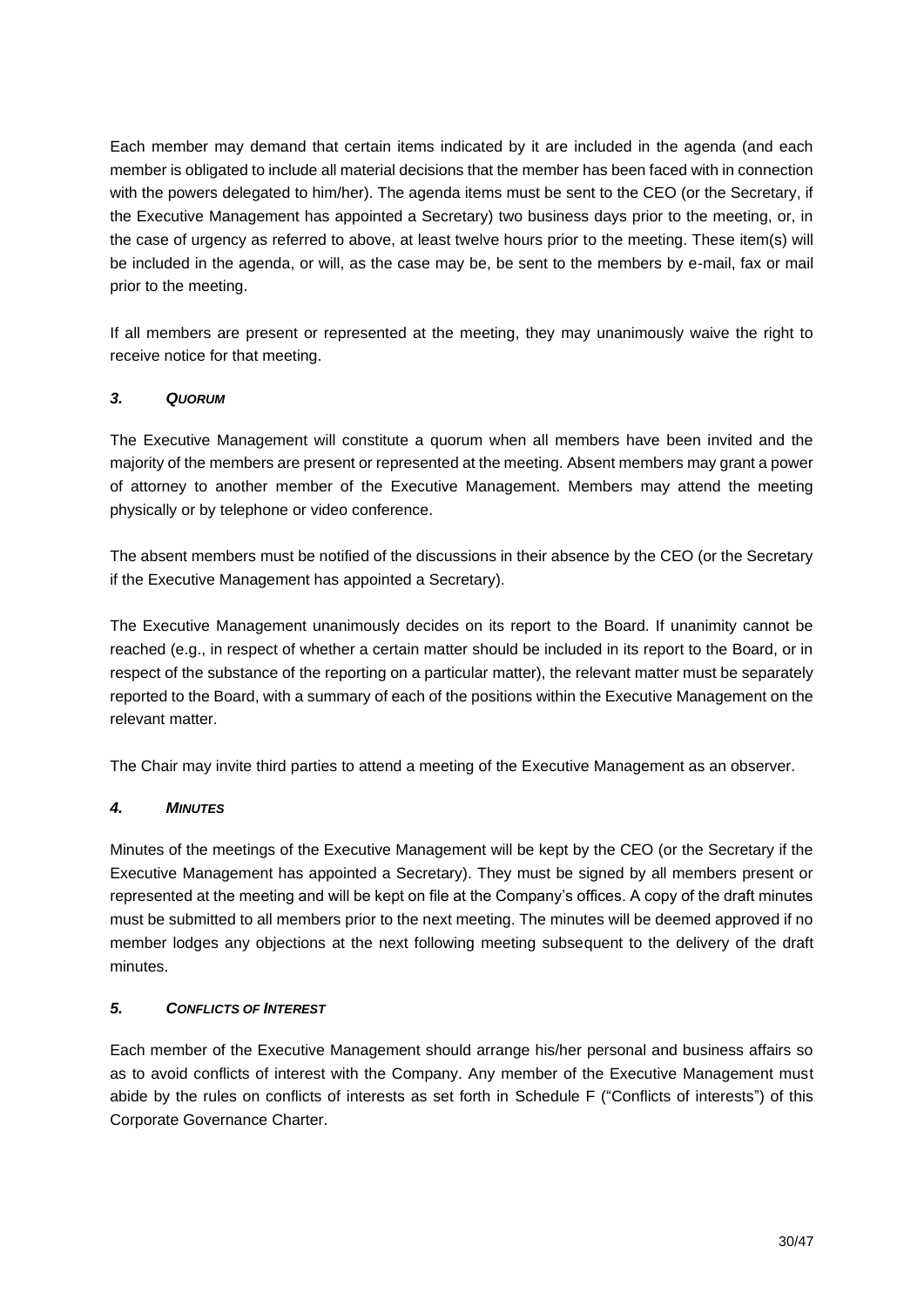## *6. REPRESENTATION*

The Executive Management is represented at the Board through the report delivered by the CEO and approved unanimously by the Executive Management.

The Executive Management as such has no powers to represent the Company.

# *7. REMUNERATION*

The level and structure of the remuneration of members of the Executive Management will be such that qualified and expert professionals can be recruited, retained and motivated, taking into account the nature and scope of their individual responsibilities.

The main terms and conditions of the contracts of the CEO and other executives are decided by the Board based on recommendations made by the Remuneration and Nomination Committee, further to a recommendation made by the CEO to the Remuneration and Nomination Committee (except in the case his/her own remuneration is concerned) and in accordance with the remuneration policy approved by the General Shareholders' Meeting.

The Board will prepare a remuneration policy pursuant to Article 7:89/1 CCA and intends to submit this policy to the General Shareholders' Meeting approving the annual accounts for the financial year ending on 31 December 2021. Upon each material change to the remuneration policy and in any case at least every four years, the remuneration policy will be submitted to the General Shareholders' meeting for approval. The Shareholders' vote on the remuneration policy is binding. Remuneration will only be paid in accordance with the remuneration policy approved by the General Shareholders' Meeting. If the remuneration policy is not approved, remuneration will be paid in accordance with the most recently approved remuneration policy or, if there is no approved remuneration policy, the existing remuneration practices.

### *8. DISCLOSURE OF REMUNERATION*

The Company's Corporate Governance Statement will include a separate remuneration report, in accordance with Article 3:6, §3 of the CCA, prepared by the Remuneration and Nomination Committee.

# *9. ACCESS TO ADVISORS*

The Executive Management may, at the reasonable expense of the Company, retain those independent accounting, financial, legal and other advisors that it deems necessary or appropriate to carry out its mandate after informing and consulting with the Chair of the Board in due consideration for the financial consequences for the Company.

### *10. INTERACTION BETWEEN BOARD MEMBERS AND THE EXECUTIVE MANAGEMENT*

The members of the Executive Management will timely provide the Board with information, if possible, in writing, on all facts and developments concerning the Company that the Board may need to function, as required, and to properly carry out its duties.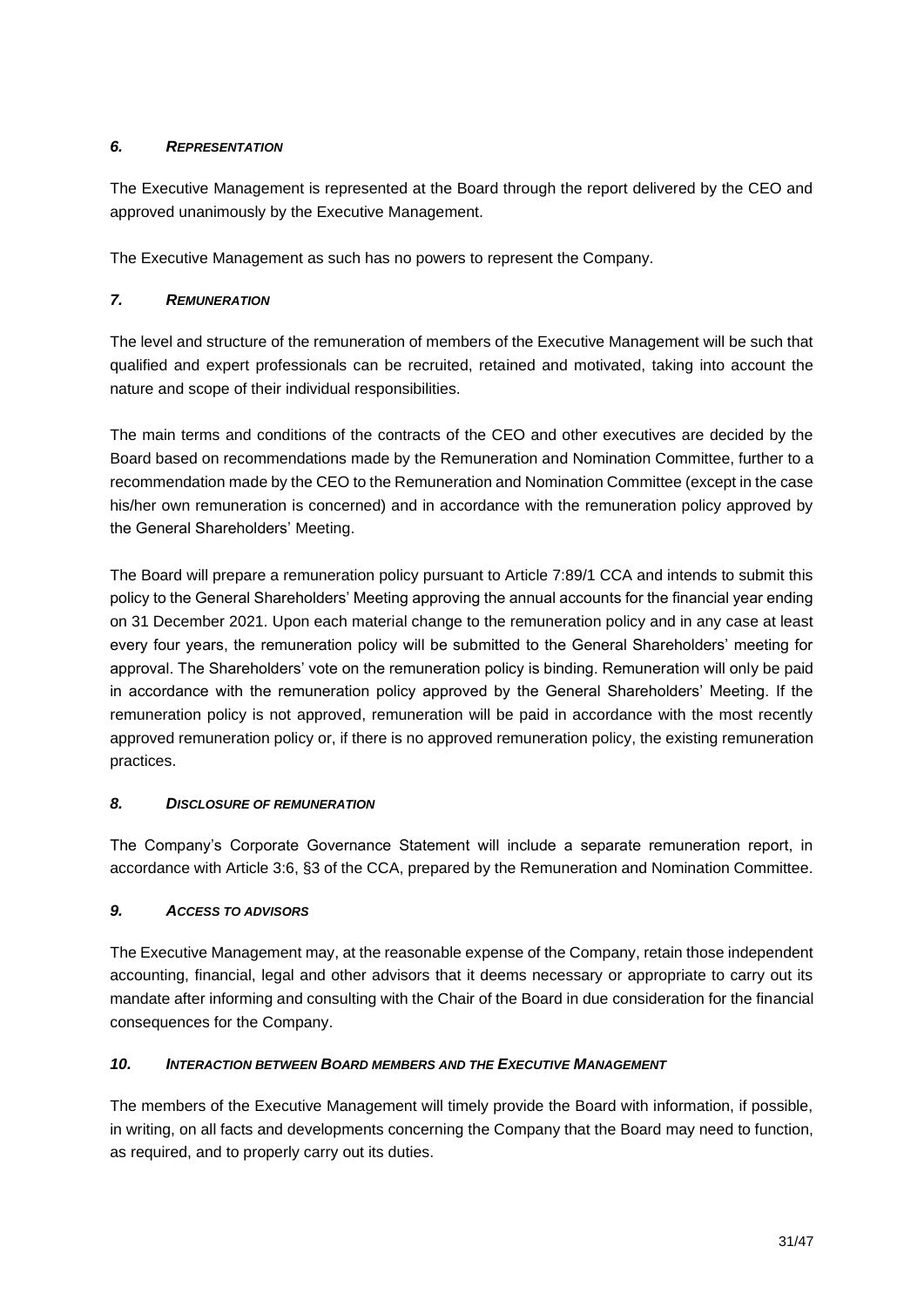The CEO or, in the event the CEO is not able to attend the Board meeting, another representative of the Executive Management will report at every ordinary meeting of the Board on the material deliberations of the previous meeting(s) of the Executive Management, on the basis of the report approved unanimously by the Executive Management, or specifically on the matters where unanimity could not be reached. The Board may at any time invite members of the Executive Management to attend the meetings of the Board to discuss with them the policies they are pursuing.

At the end of each fiscal year, the Executive Management will draft a proposal for a budget and a business plan of the Company for the next fiscal year. This budget proposal and business plan must be submitted to the Board by the Chair of the Executive Management no later than 15 December each year. The Board may invite the members of the Executive Management to Board meetings to discuss with them the contents of the budget proposal and business plan and to request additional information.

The Executive Management will conduct an annual evaluation to determine whether it is fulfilling its powers and responsibilities in an effective manner. The Chair of the Executive Management will discuss the results of the evaluation with the Board.

The Executive Management will act on the results of the performance evaluation by recognising the strengths and addressing the weaknesses of the Executive Management.

### *11. DUTY OF CONFIDENTIALITY*

Members of the Executive Management must treat all information and documentation acquired within the framework of their positions as member of the Executive Management with the necessary discretion and, in the case of confidential information, with the appropriate secrecy. Confidential information will not be disclosed outside the Board or Executive Management, made public or otherwise made available to third parties, even after resignation from the Executive Management, unless it has been made public to the Company or it has been established that the information is already in the public domain.

### *12. DISCHARGE*

Immediately following the deliberation on the Annual Activity Report presented by the Executive Management to the Board, the Board will deliberate and decide on the discharge to be granted to each member of the Executive Management for the performance of its mandate during the past fiscal year.

This discharge will only be valid to the extent the information provided by the Executive Management is correct and complete.

### **G. EVALUATION**

<span id="page-31-0"></span>The Remuneration and Nomination Committee will conduct an annual review of the performance of the CEO and the other Executive Management. The Board will review the Remuneration and Nomination Committee's report in order to ensure that the CEO and the other members of the Executive Management are providing the best leadership for the Company in the long-and short-term.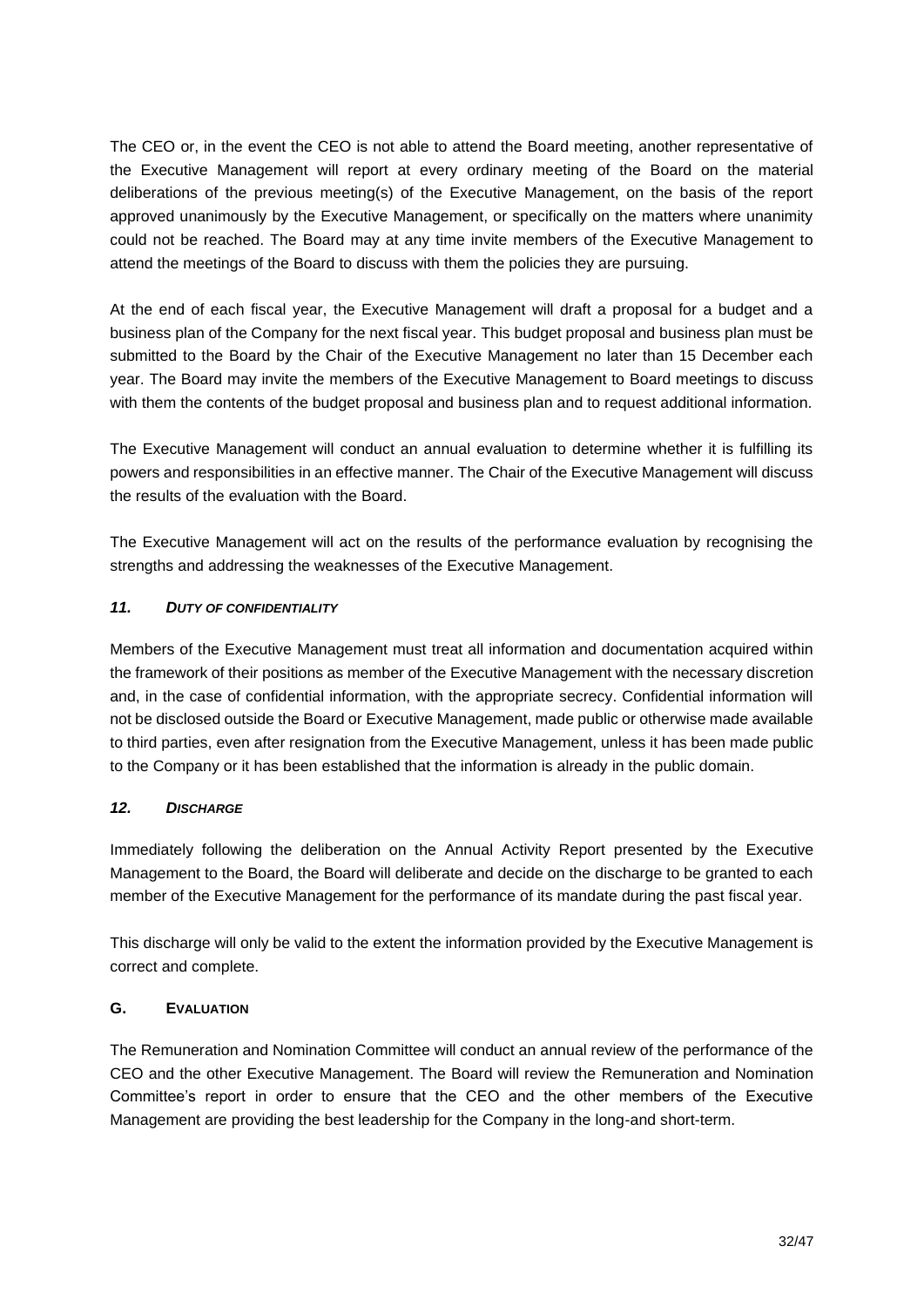### <span id="page-32-0"></span>**H. ROLE AND RESPONSIBILITIES OF THE CEO AND THE MEMBERS OF THE EXECUTIVE MANAGEMENT**

The CEO has been delegated by the Board with the day-to-day management of the Company, with the power to sub-delegate. The CEO has direct operational responsibility for the Company. The CEO is responsible for the execution and management of the outcome of all decisions of the Board. The CEO leads the Executive Management within the framework established by the Board and under its ultimate supervision. The CEO may delegate several specific tasks and powers to the other Executive Management members by way of sub-delegation.

In general, the role of the CEO and, to the extent of any sub-delegation, the other relevant members of the Executive Management, consists of proposing and implementing a corporate strategy, taking into account the Company's values, strategy, key policies, plans and budgets as determined by the Board. While exercising its responsibilities, each member of the Executive Management must be guided by the interests of the Company and its business and take into account the relevant interests of all the stakeholders of the Company, including the Company's shareholders. Each member of the Executive Management is responsible for the quality of his/her own performance.

While exercising its role, each member of the Executive Management has the duty to respect all relevant legal provisions, the Articles of Association and this Corporate Governance Charter.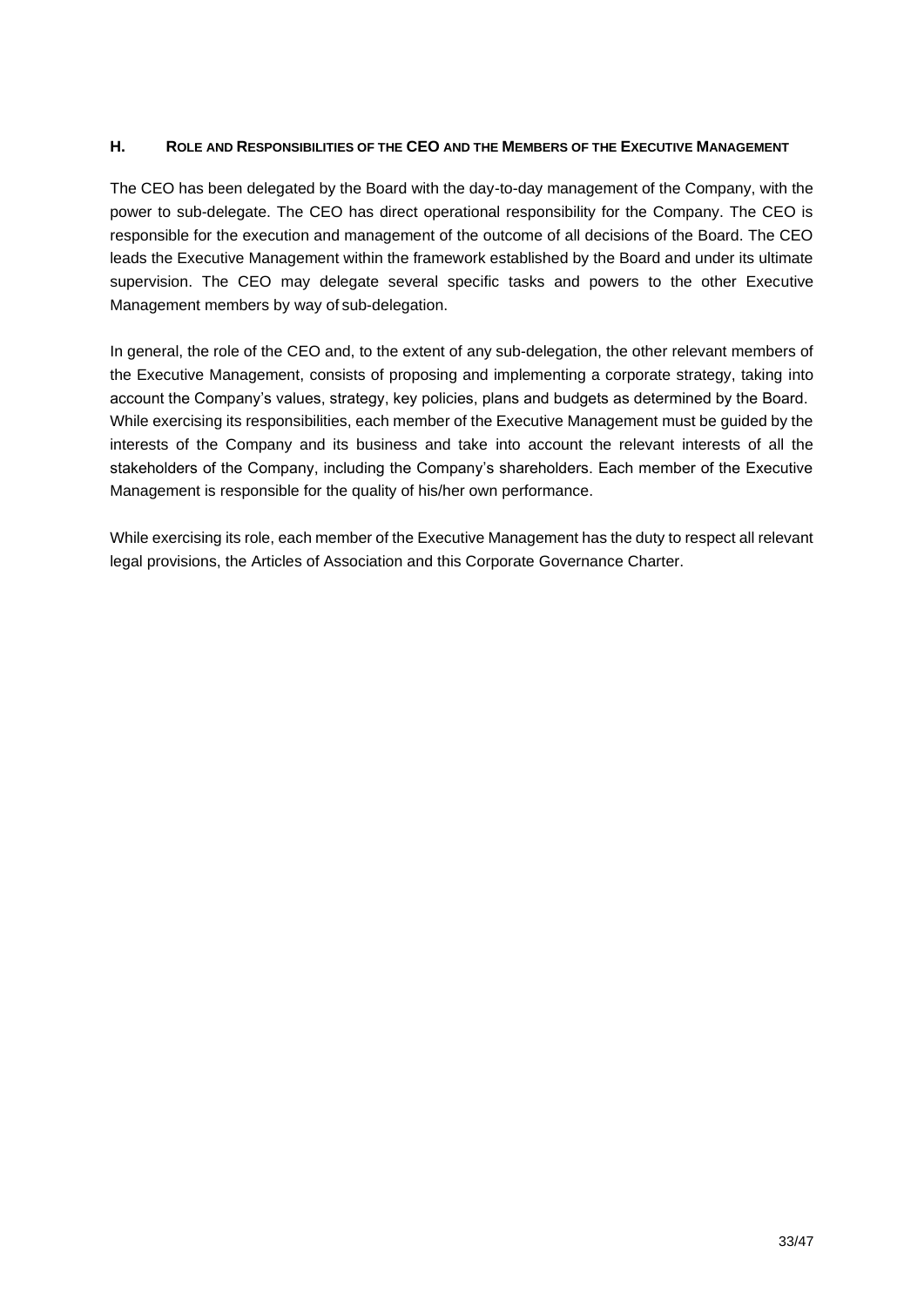### <span id="page-33-0"></span>Schedule D. **REMUNERATION AND NOMINATION COMMITTEE – TERMS OF REFERENCE**

### **A. INTRODUCTION**

"Large" listed companies (as defined in Article 7:100 of the CCA) are legally obliged to establish a remuneration committee within their Board. Although the Company currently does not qualify as a "large" company, the Board has voluntarily set up a Remuneration Committee. As the Remuneration Committee also performs the task of a nomination committee, it is called the Remuneration and Nomination Committee.

### **B. ROLE**

The role of the Remuneration and Nomination Committee is to assist the Board in all matters:

- i. relating to the selection and recommendation of qualified candidates for membership of the Board;
- ii. relating to the appointment of the CEO;
- iii. relating to the appointment of the members of the Executive Management, other than the CEO, upon proposal by the CEO;
- iv. relating to the remuneration of the directors;
- v. relating to the remuneration of the CEO;
- vi. relating to the remuneration of the members of the Executive Management, other than the CEO, upon proposal by the CEO; and
- vii. on which the Board or the Chair of the Board requests the Remuneration and Nomination Committee's advice.

Additionally, with regard to matters relating to remuneration, the Remuneration and Nomination Committee will at least have the following tasks:

- i. preparing the remuneration report in line with the remuneration policy approved by the General Shareholders' Meeting (which is to be included in the Board of director's Corporate Governance Statement);
- ii. explaining its remuneration report at the annual General Shareholders' Meeting.

It will report to the Board on the execution of these tasks on a regular basis.

### **C. RESPONSIBILITIES**

The Remuneration and Nomination Committee is responsible for the following nomination duties:

- i. drafting appointment procedures for directors, the CEO and the other members of the Executive Management;
- ii. making recommendations to the Board regarding the appointment of directors (taking into account that the final decision on the appointment of Board members lies with the General Shareholders' Meeting);
- iii. reviewing recommendations by the CEO regarding the appointment of members of the Executive Management, and making these recommendations to the Board;
- iv. prepare of plans for the orderly succession of the Board members;
- v. leading the re-appointment process of the Board members;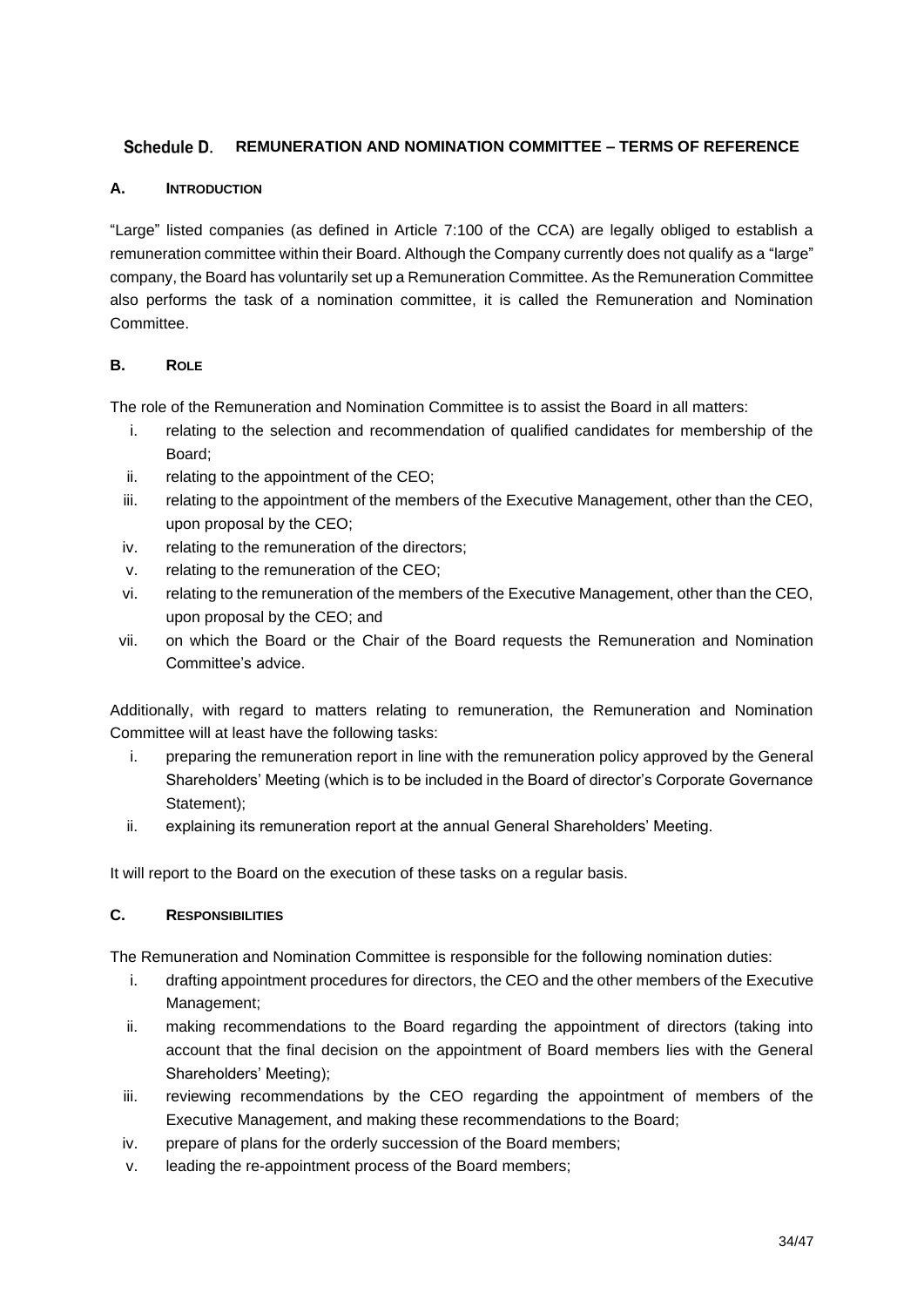- vi. ensure that sufficient and regular attention is paid to the succession of members of the Executive Management;
- vii. ensure that appropriate talent development programmes and programmes to promote diversity in leadership are in place;
- viii. periodically assessing the size and composition of the Board, the Executive Management and the other Board Committees and making recommendations to the Board with regard to any changes;
- ix. advising on proposals for appointment made by relevant parties, including management and shareholders;

The Remuneration and Nomination Committee is responsible for the following remuneration duties:

- i. make recommendations to the Board on the remuneration policy and other remuneration proposals that the Board must submit to the General Shareholders' Meeting;
- ii. make recommendations to the Board in line with the remuneration policy approved by the General Shareholders' Meeting on the individual remuneration of the directors and members of the Executive Management, including variable remuneration and long-term performance bonuses, whether or not linked to shares, in the form of stock options or other financial instruments, and severance pay, and, where applicable, the resulting proposals that the Board must submit to the General Shareholders' Meeting;
- iii. prepare the remuneration report, in line with the remuneration policy approved by the General Shareholders' Meeting, that the Board has to include in its corporate governance statement, which in turn forms a part of the Company's annual report;
- iv. making proposals regarding the early termination of executive directors, independent directors, the CEO and any other members of the Executive Management, in respect of which it could be recommended to award, in the event of early termination of the agreement, a severance package that exceeds 18 months basic and variable remuneration;
- v. explain the remuneration report at the General Shareholders' Meeting;
- vi. drawing up the policy regarding stock option plans and overseeing the general policy for the granting of stock options to employees, directors and members of the Executive Management. The CEO will propose the identity of the beneficiaries and the number of warrants to be allocated to each of them (individually in the case of Board members and members of the Executive Management, and individually or per category in the case of other employees) to the Remuneration and Nomination Committee. The Remuneration and Nomination Committee will evaluate such proposals. In the case of grants to the CEO, the initial proposal will immediately be made by the Committee itself;
- vii. ensuring that remuneration levels take into account the risks involved, the demands and time requirements of each role, and the relevant industry benchmarks.

### **D. COMPOSITION**

The Remuneration and Nomination Committee will consist of not less than two directors, or such greater number as determined by the Board at any time. All members must be non-executive directors and at least a majority of its members must be independent.

The Remuneration and Nomination Committee must have the necessary expertise with regard to the remuneration policy, and this condition is fulfilled if at least one member has had a higher education and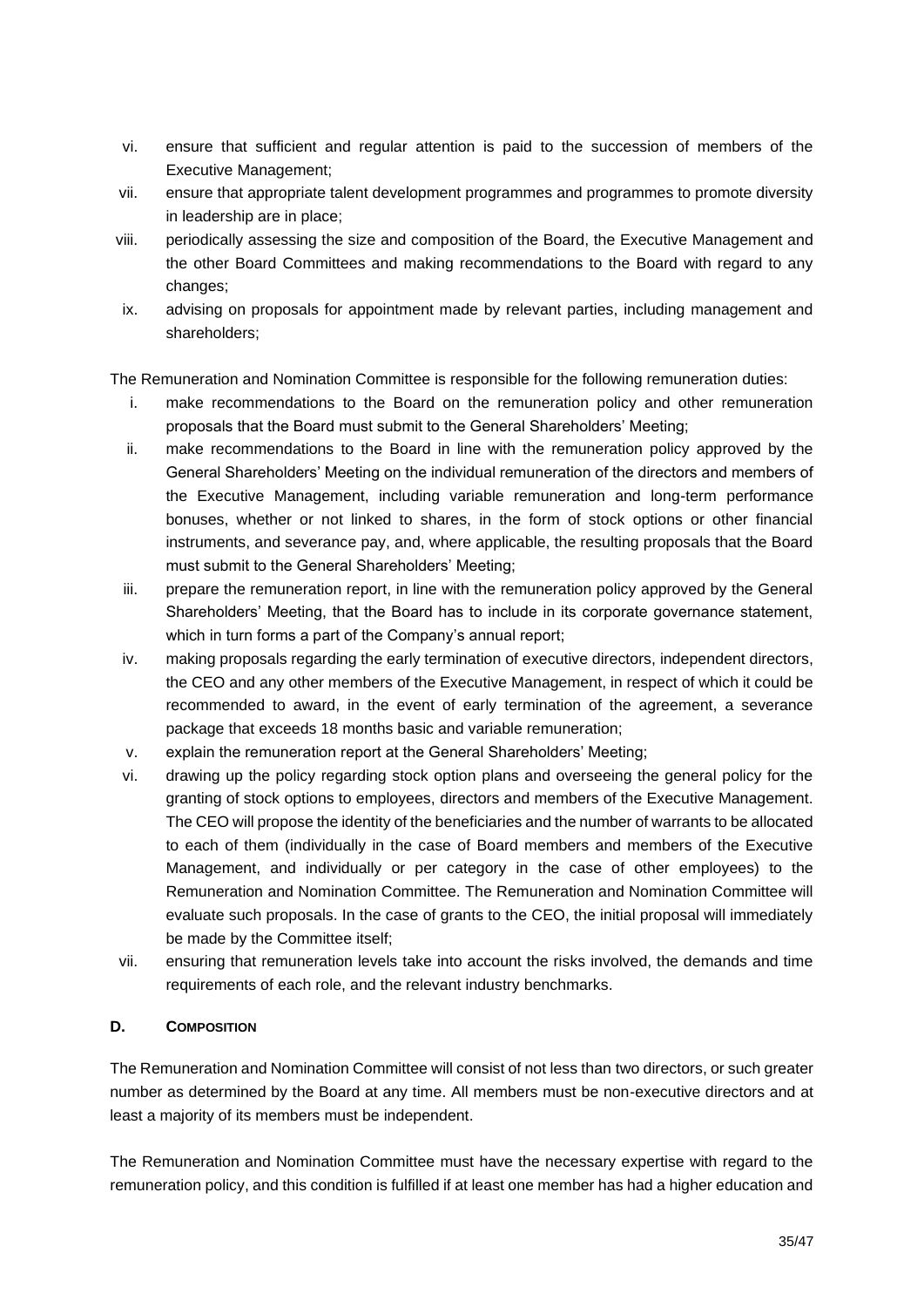has had at least three years of experience in personnel management or in the field of remunerating directors and managers.

The term of the mandate of a Remuneration and Nomination Committee member can never exceed the term of that director's appointment as a Board member.

### **E. CHAIR**

The Remuneration and Nomination Committee appoints one of its members as Chair. The Chair of the Board or another non-executive Board member should chair the Committee. The Chair of the Board should not chair the Remuneration and Nomination Committee when dealing with the appointment of their successor.

It is the responsibility of the Chair of the Remuneration and Nomination Committee, supported, where appropriate, by the Chief Legal Officer, to ensure that the Committee: (i) understands its role and responsibilities; (ii) possesses all the information and internal or external support it requires to fulfil its tasks properly; and (iii) fulfils all its responsibilities in accordance with this Corporate Governance Charter.

### **F. MEETINGS**

The number of meetings of the Remuneration and Nomination Committee will be determined by the Chair with a view to allowing the Remuneration and Nomination Committee to fulfil its obligations, whenever it deems it necessary for the proper performance of its duties, but must not be less than two per calendar year.

A meeting of the Remuneration and Nomination Committee will not be in quorum unless a majority of its members is present or validly represented.

The Chair of the Remuneration and Nomination Committee is entitled to convene a Remuneration and Nomination Committee meeting. All meetings will be conducted according to an agenda, drawn up by the Chair of the Remuneration and Nomination Committee, in consultation with the relevant members of the Remuneration and Nomination Committee and the Executive Management. The Remuneration and Nomination Committee will consider proposals made by relevant parties, including management and shareholders.

The meeting may also be organised by means of video-or teleconference.

The Chair of the Remuneration and Nomination Committee will keep minutes of each meeting of the Remuneration and Nomination Committee. The minutes will be signed by the Committee Chair, as well as by at least one other member of the Remuneration and Nomination Committee.

### **G. ATTENDANCE**

Members of the Executive Management and senior management may be invited to attend Committee meetings to provide relevant information and insights into their areas of responsibility.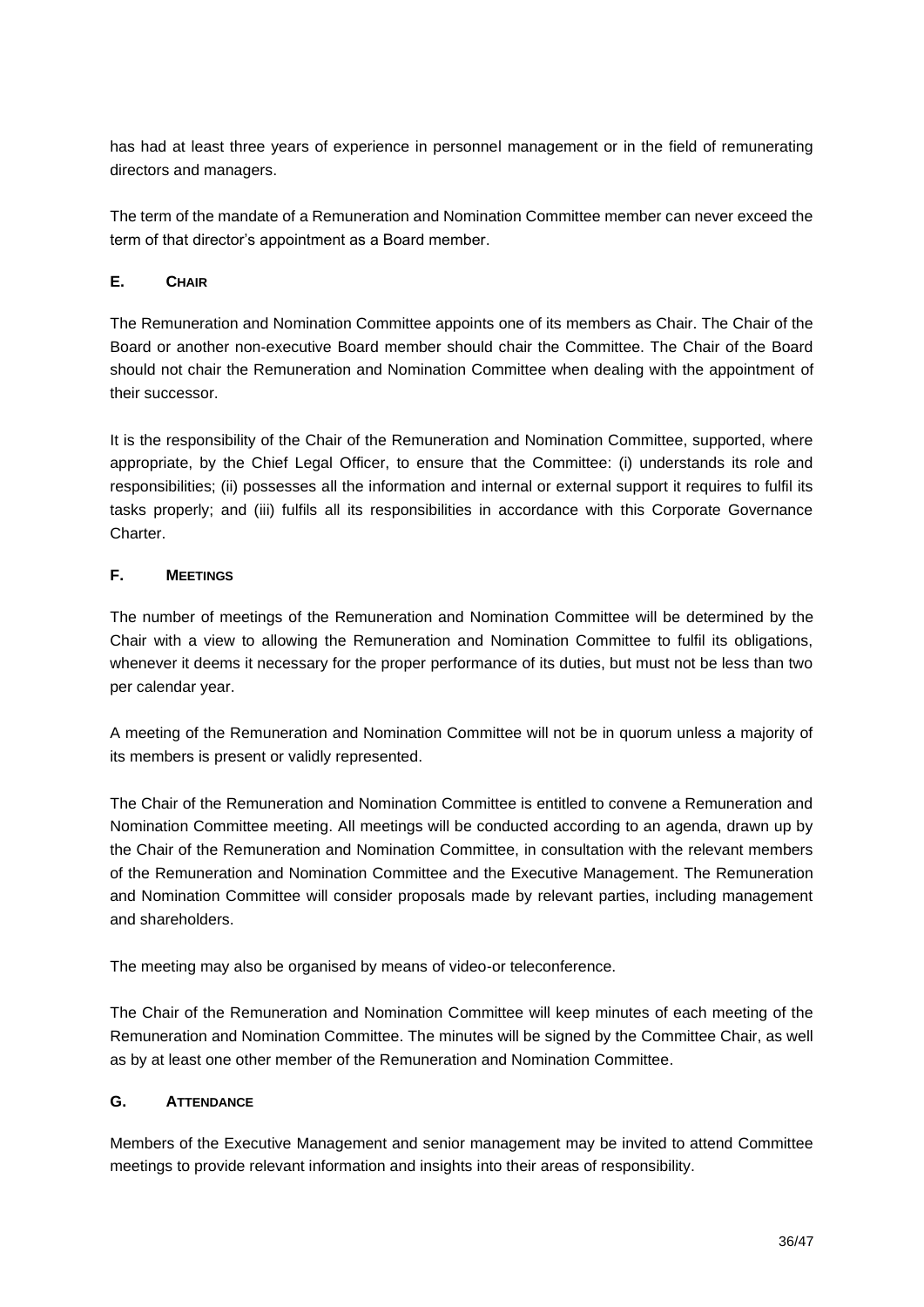The CEO will have the right to attend the meetings of the Remuneration and Nomination Committee in an advisory and non-voting capacity on matters other than those concerning him/her.

The Committee can meet with any relevant person without any executive being present.

### **H. CONSENSUS DECISIONS**

The Remuneration and Nomination Committee decides on its proposals by consensus.

Whenever the Remuneration and Nomination Committee is unable to reach a consensus on a matter, the Chair of the Remuneration and Nomination Committee will refer the matter to the Board, stating the various positions of the Remuneration and Nomination Committee members.

### **I. OBJECTIVITY**

No Committee member will be present at (the part of) the meeting at which his/her appointment, reappointment or removal is discussed, at which his/her own performance is evaluated or at which his/her individual level of remuneration is discussed, and will not be involved in any decision regarding those matters.

### **J. REPORTING AND EVALUATION**

The Chair of the Remuneration and Nomination Committee will report to the Board subsequent to each Committee meeting on its activities, conclusions, recommendations and decisions.

The Chair of the Remuneration and Nomination Committee will report to the Board on the Remuneration and Nomination Committee's performance on an annual basis.

Every three years, the Remuneration and Nomination Committee reviews its terms of reference and its own effectiveness and recommends any necessary changes to the Board.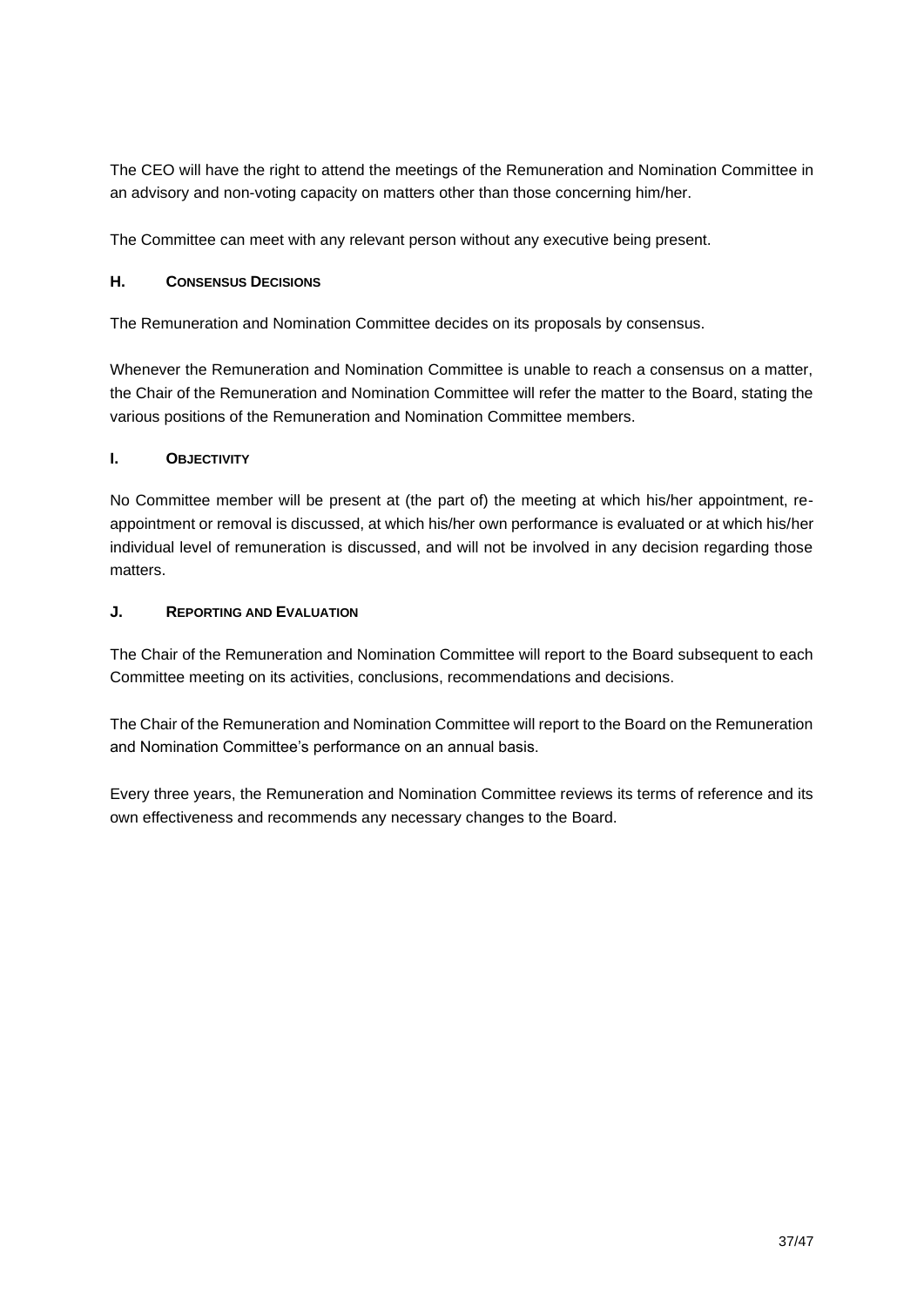### Schedule E. **AUDIT COMMITTEE – TERMS OF REFERENCE**

### <span id="page-37-0"></span>**A. INTRODUCTION**

"Large" listed companies (as defined in Article 7:99 of the CCA) are legally obliged to establish an audit committee within their Board. Although the Company currently does not qualify as a "large" company, the Board has voluntarily established an Audit Committee.

### **B. ROLE**

The role of the Audit Committee is to assist the Board in fulfilling its monitoring responsibilities in respect of control in the broadest sense, including responsibilities for the financial reporting process, the system of internal control and risk management (including the Company's process for monitoring compliance with laws and regulations) and the external audit process.

### **C. RESPONSIBILITIES**

The Audit Committee is responsible for the following duties in respect of the monitoring of the financial reporting process:

- i. inform the Board of the result of the legal audit of the annual accounts and of the consolidated annual accounts and explain how the legal audit of the annual accounts and of the consolidated annual accounts contributed to the integrity of the financial reporting and what role the Audit Committee has played in this process;
- ii. monitor the financial reporting process and make recommendations or proposals to guarantee the integrity of the process;
- iii. discussing significant financial reporting issues regarding the financial reporting with both the relevant members of the Executive Management and the statutory auditor;
- iv. verifying the periodic financial information before it is published;
- v. discussing with the relevant members of the Executive Management, the Board and the statutory auditor the Company's annual audited financial statements, related disclosures and (after the Audit Committee has been informed thereof by the Executive Management) the quality as well as acceptability of the accounting principles applied in the financial statements, including new or changed accounting policies, accounting policies relating to significant financial statement items, significant estimates, judgements, uncertainties or methods used to account for significant and unusual transactions where the accounting treatment may be open to different approaches.

The Audit Committee is responsible for the following duties in respect of the monitoring of the effectiveness of the Company's internal control and risk management systems:

- i. discussing with the relevant members of the Executive Management and the Board the main financial risks for the Company and the internal control systems which were installed by the Board in order to assess that the main risks are being properly identified, managed and brought to its attention, including the internal control and risk management systems;
- ii. reviewing the assessment of the statutory auditor relating to the adequacy of the Company's system of internal controls related to financial accounting and reporting;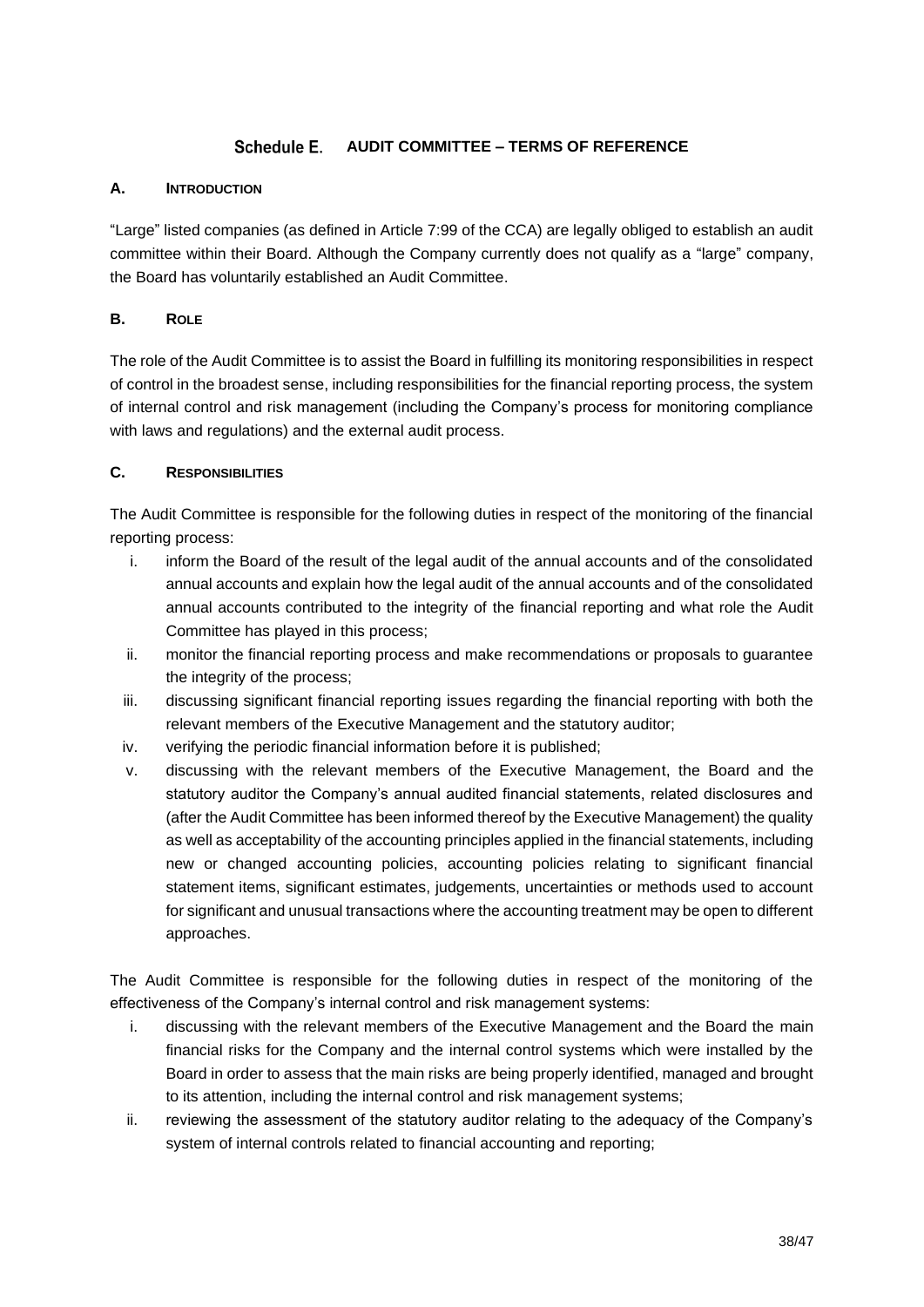- iii. reviewing all significant litigation or potential litigation in which the Company is or may be engaged, as well as the anticipated or potential impact of this litigation on the Company.
- iv. reviewing the statements included in the annual report on internal control and risk management;
- v. reviewing the statements included in the Corporate Governance Statement on internal control and risk management;
- vi. reviewing the specific arrangements put in place by which the Company's personnel may, in confidence, raise concerns about possible improprieties in financial reporting or other matters; arrangements will be made for the proportionate and independent investigation of these matters, for appropriate follow-up action and arrangements whereby the Company's personnel can inform the Chair of the Audit Committee directly;
- vii. reviewing the findings of any examinations by regulatory agencies and any auditor observations, together with management's responses;
- viii. reviewing all related party transactions on a timely basis;
- ix. reviewing the process for communicating the code of conduct (if any) to the Company's personnel, and for monitoring compliance therewith.

The Audit Committee is responsible for the periodical review set forth in Article 7:97, §1, section 4 of the CCA, which review will be proceeded with at least 4 times per calendar year.

The Audit Committee is responsible for the following duties in respect of internal audit:

- i. each year, the Audit Committee will assess the necessity for setting up an internal audit function, and if needed, work out the necessary procedures;
- ii. monitor the effectiveness of the internal control and risk management systems and monitor the internal audit (if any) and its effectiveness;
- iii. monitor the responsiveness to the findings of the internal audit function (if any).

The Audit Committee is responsible for the following duties in respect of external audit:

- i. making recommendations to the Board on the selection, appointment, and reappointment of the statutory auditor and the terms of its engagement in accordance with Article 16, §2 of Regulation (EU) No 537/2014 (taking into account that the final decision on the appointment of the statutory auditor will be taken by the General Shareholders' Meeting upon proposal of the Board);
- ii. assess and monitor the independence of the statutory auditor, in particular as to whether the provision of additional services to the Company is appropriate. In particular, the Audit Committee analyses, together with the statutory auditor, the threats to the statutory auditor's independence and the security measures taken to mitigate these threats when the total amount of fees exceed the criteria set out in Article 4, §3 of Regulation (EU) no. 537/2014;
- iii. monitor the statutory audit of the annual accounts and the consolidated annual accounts, including follow-up of the questions and recommendations formulated by the statutory auditor;
- iv. investigating issues that give rise to the resignation of the statutory auditor and make recommendations as to any required action;
- v. meeting on a regular basis (at least twice a year) with the statutory auditor to discuss any matters that the Audit Committee or statutory auditor believes should be discussed privately.

The Audit Committee is responsible for the following duties in respect of reporting: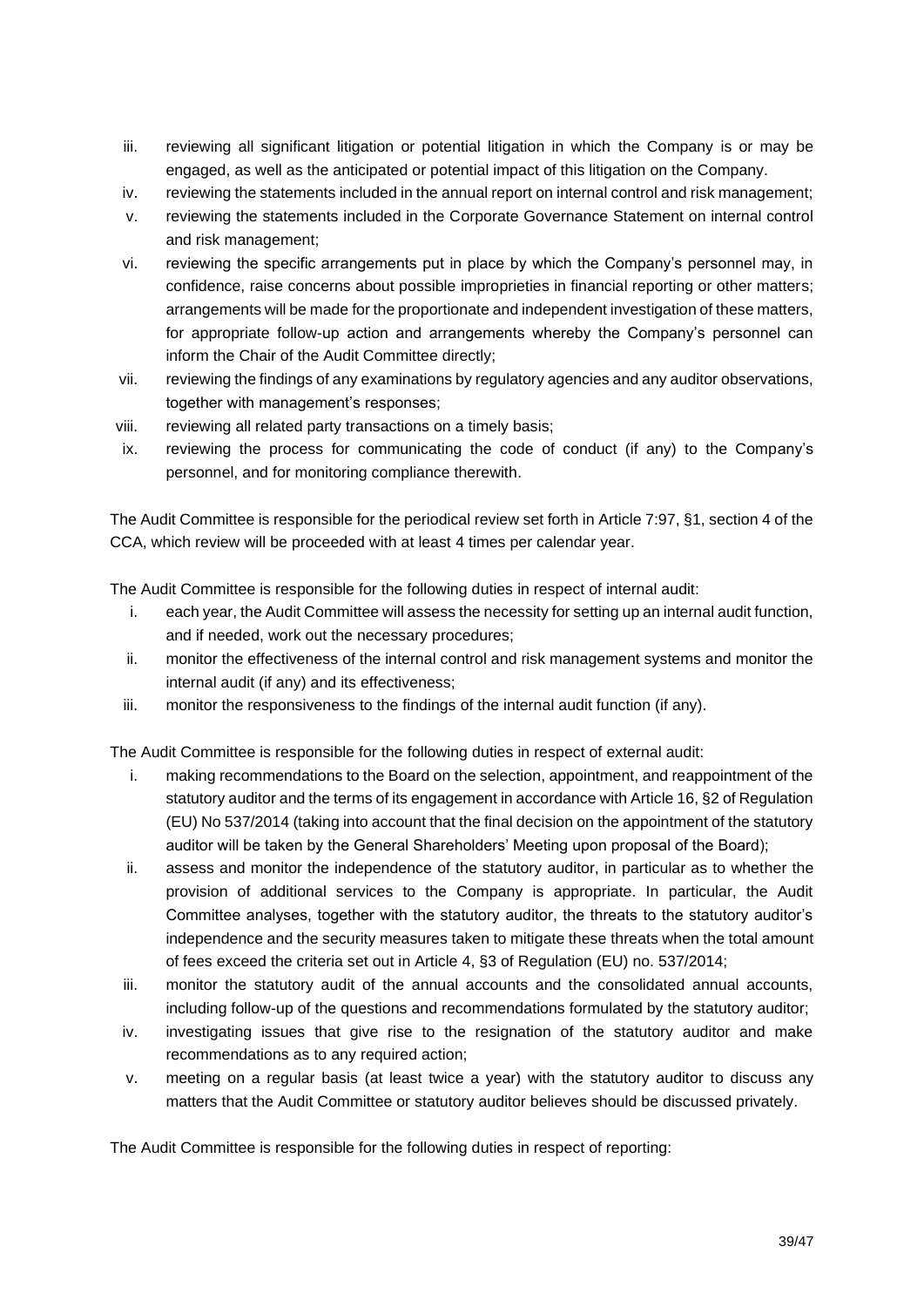i. regularly (and at least when the Board draws up the annual accounts, and where applicable the condensed financial statements intended for publication) report to the Board on the exercise of its duties, identifying any matters in respect of which it considers that action or improvement is needed, and making recommendations as to the steps to be taken.

Finally, the Audit Committee has the following other responsibilities:

- i. performing other activities related to these Terms of Reference as requested by the Board;
- ii. instituting and overseeing special investigations relating to financial reporting as needed;
- iii. evaluating the Audit Committee's and individual members' performance on a regular basis and recommending any necessary changes to the Board;
- iv. maintaining an effective working relationship with the Executive Management, acting as the principal point of contact for the statutory auditor and the internal audit (if any) to guarantee they have free access to the Board and ensuring that the statutory auditor and the internal audit (if any) have direct and unrestricted access to the Chair of the Audit Committee and the Chair of the Board.

### **D. COMPOSITION**

The Audit Committee will consist of not less than two directors, or such greater number as determined by the Board at any time.

All members will be non-executive directors. At least one of its members should be an independent director. At least one of its members has expertise in the field of accounting and audit.

The term of the mandate of an Audit Committee member can never exceed the term of that director's appointment as a Board member.

### **E. CHAIR**

The Audit Committee members appoint one of them as Committee Chair.

### **F. MEETINGS**

The number of meetings of the Audit Committee will be determined by the Chair with a view to allowing the Audit Committee to fulfil its obligations, whenever it deems it necessary for the proper performance of its duties, but will not be less than 4 per calendar year.

A meeting of the Audit Committee will not be in quorum unless a majority of its members is present or validly represented.

The Chair of the Audit Committee is entitled to convene an Audit Committee meeting. All meetings will be conducted according to an agenda, drawn up by the Chair of the Audit Committee, in consultation with the relevant members of the Audit Committee and the Executive Management. The Audit Committee will consider proposals made by relevant parties, including management and shareholders.

The meeting may also be organized by means of video-or teleconference.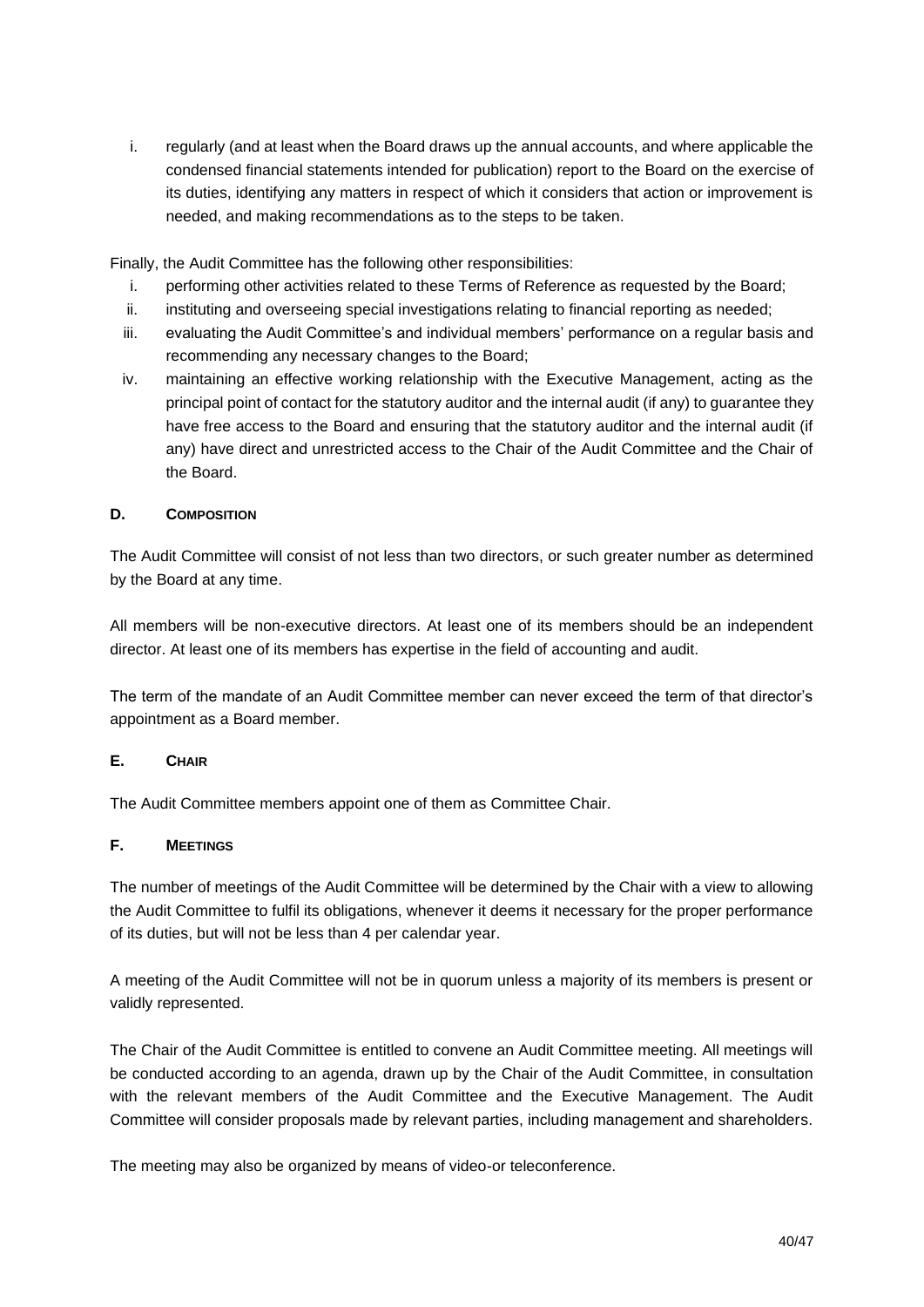The Chair of the Audit Committee will keep minutes of each meeting of the Audit Committee. The minutes will be signed by the Committee Chair, as well as at least one other member of the Audit Committee.

### **G. ATTENDANCE**

The CFO may attend each meeting of the Audit Committee in an advisory and non-voting capacity. The Audit Committee will decide whether, and if so, when the Executive employees responsible for finance, accounting, and treasury matters, the internal auditor (if such function is set up) and/or the statutory auditor should attend its meetings.

At least once a year, the Audit Committee will meet the internal auditor (if such function is set up) and the statutory auditor to discuss matters relating to its Terms of Reference and any issue arising from the audit process, and in particular any material weaknesses in the internal control.

The Committee can meet with any relevant person without any executive being present.

### **H. CONSENSUS DECISIONS**

The Audit Committee decides on its proposals by consensus.

Whenever the Audit Committee is unable to reach a consensus on a matter, the Chair will refer the matter to the Board, stating the various positions of the Audit Committee members.

### **I. OBJECTIVITY**

No Committee member will be present at the meeting at which his/her own performance is evaluated and will not be involved in any decision regarding those matters.

### **J. ACCESS**

The Audit Committee will have a right of access to all of the Company's records, physical properties, management, staff, statutory and internal auditors (if such function is set up), attorneys, and consultants. In general, the Audit Committee may request specific audits or studies by external and/or internal auditors as needed.

### **K. REPORTING AND EVALUATION**

The Chair of the Audit Committee will report to the Board subsequent to each Committee meeting on its activities, conclusions, recommendations and resolutions, and in any event when the Board prepares the annual accounts, the consolidated annual accounts and the condensed financial statements intended for publication.

Every three years, the Audit Committee reviews its terms of reference and its own effectiveness and recommends any necessary changes to the Board.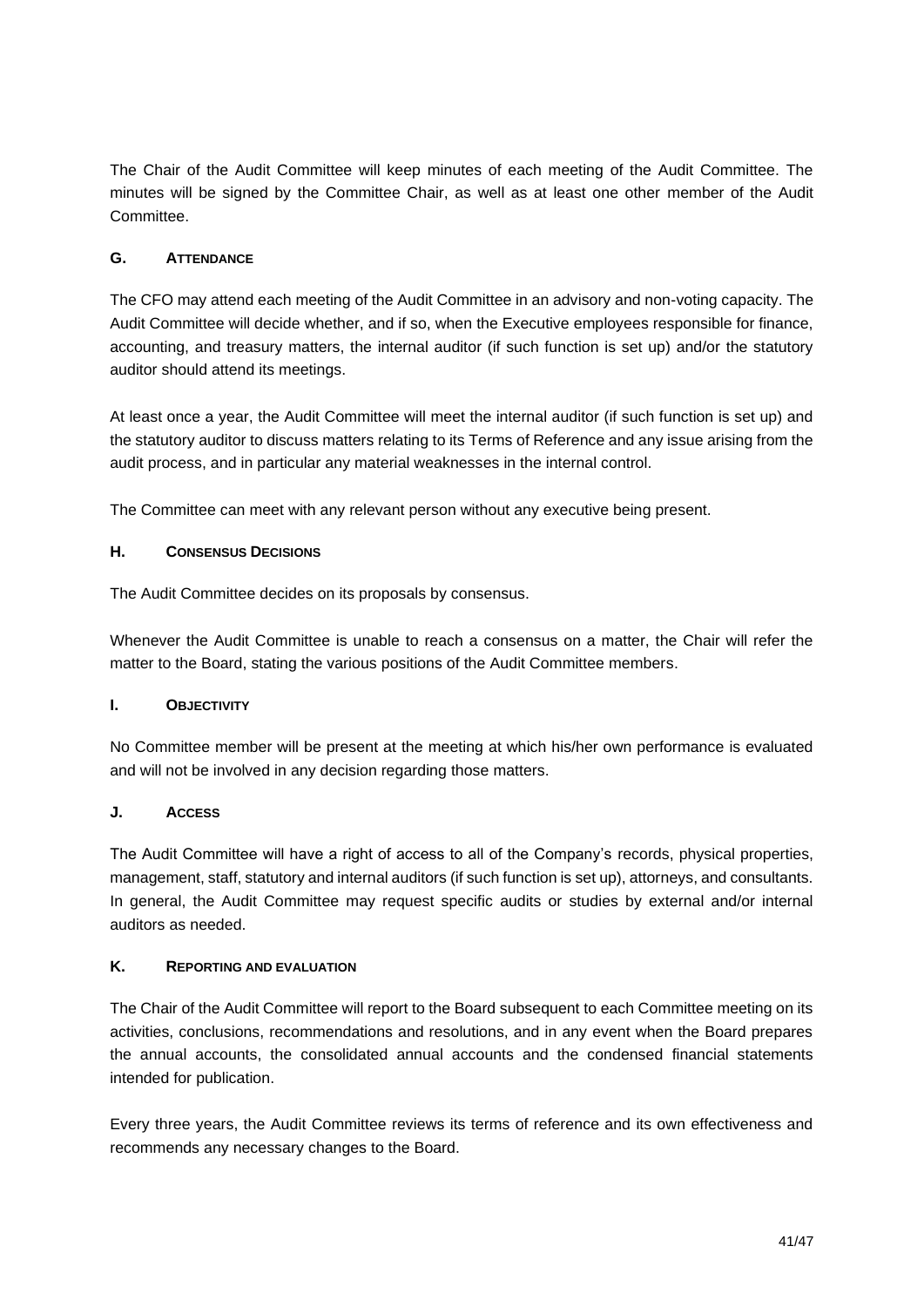### **L. LIMITATION OF THE AUDIT COMMITTEE'S ROLE**

While the Audit Committee has the responsibilities and powers set forth in these Terms of Reference, it is not the duty of the Audit Committee to plan or conduct audits, or to determine that the Company's financial statements and disclosures are complete, accurate, and in accordance with generally accepted accounting principles, applicable rules, and regulations. These are the responsibilities of the Board and the statutory auditor.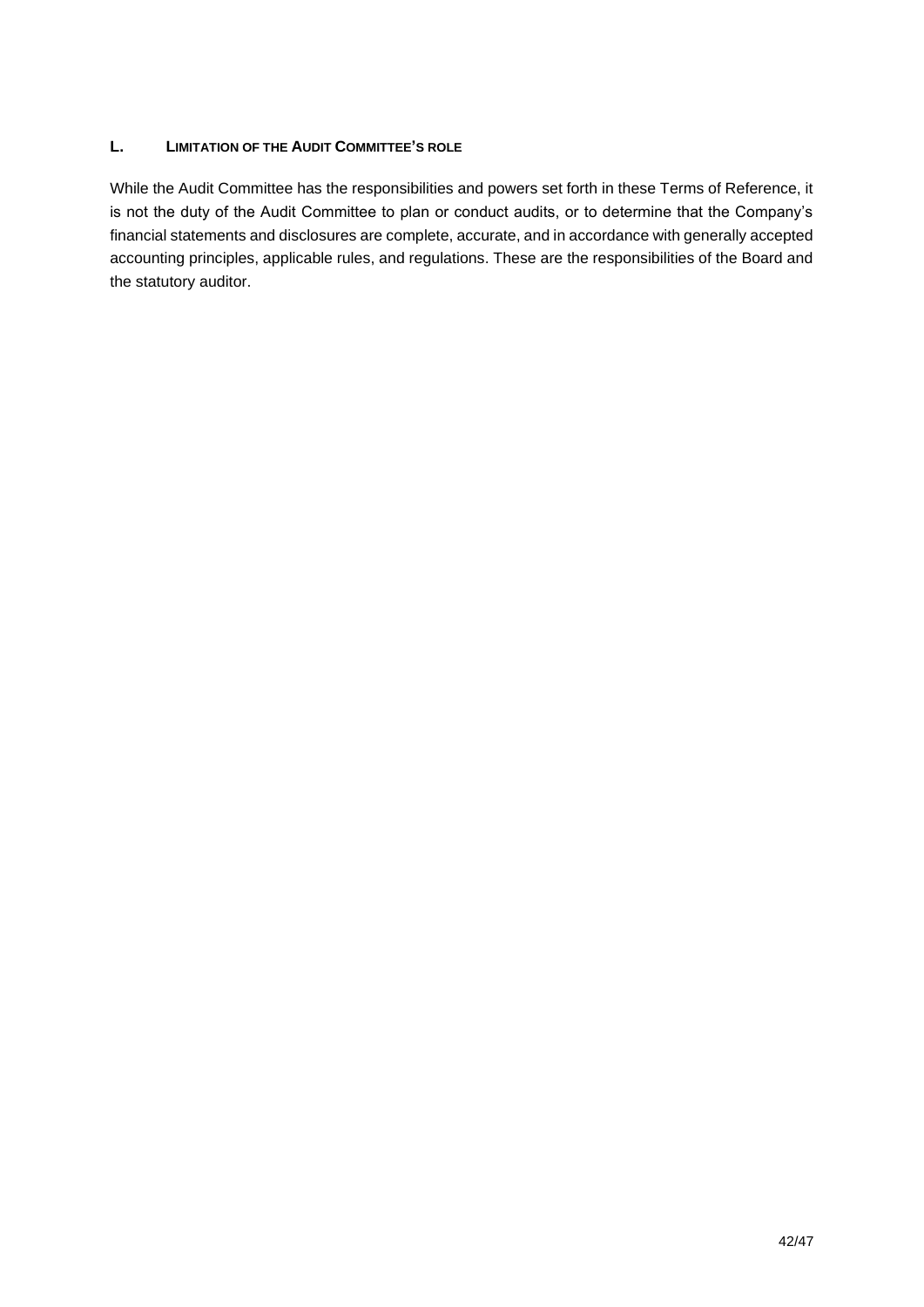### Schedule F. **CONFLICTS OF INTERESTS**

### <span id="page-42-0"></span>**A. GENERAL**

The Board and the Executive Management must function independently of any instruction of a third party outside the Company. Each Board member should place the Company's interests above their own. The Board members have the duty to look after the interests of all shareholders on an equivalent basis. Each Board member should act according to the principles of reasonableness and fairness.

The Board should act in such a manner that a conflict of interest, or the appearance of such a conflict, is avoided.

Each director should, in particular, be attentive to conflicts of interest that may arise between the Company, its directors, its significant or controlling shareholder(s) and other shareholders. The directors who are proposed by significant or controlling shareholder(s) should ensure that the interests and intentions of these shareholder(s) are sufficiently clear and communicated to the Board in a timely manner.

When the Board takes a decision, board members should disregard their personal interests. They should not use business opportunities intended for the Company for their own benefit.

If the Chair itself has a conflict of interest his/her tasks are performed by the most senior director (in age).

### **B. CONFLICTS OF INTEREST IN RELATION TO DIRECTORS**

Article 7:96 CCA provides for a special procedure within the Board in the event of a personal financial conflict of interest of one or more directors with one or more decisions or transactions by the Board, which the Board will apply. A director with such a conflict of interest shall be considered present for the purpose of calculating the attendance quorum.

In the event of such a conflict of interest, the director concerned must inform his/her fellow directors of his/her conflict of interest before the Board deliberates and takes a decision in the matter concerned. Furthermore, the conflicted director may not participate in the deliberation and voting by the Board on the matter that gives rise to the conflict of interest and will therefore not be taken into account for the calculation of the majority. The minutes of the meeting of the Board must contain the statement and explanation of the nature of this conflicting interest of the conflicted director.

The Board is not allowed to delegate decisions in respect of which one or more directors have a personal financial conflict of interest to, for example, special proxyholders in order to avoid the application of the procedure of Article 7:96 CCA. If all directors, or all but one, have a conflict of interest, the decision or transaction is submitted to the General Shareholders' Meeting; if the General Shareholders' Meeting approves the decision or transaction, the Board may execute it.

The minutes must also contain a justification by the Board for the decision or transaction, and a description of the financial consequences thereof for the Company. The relevant minutes must be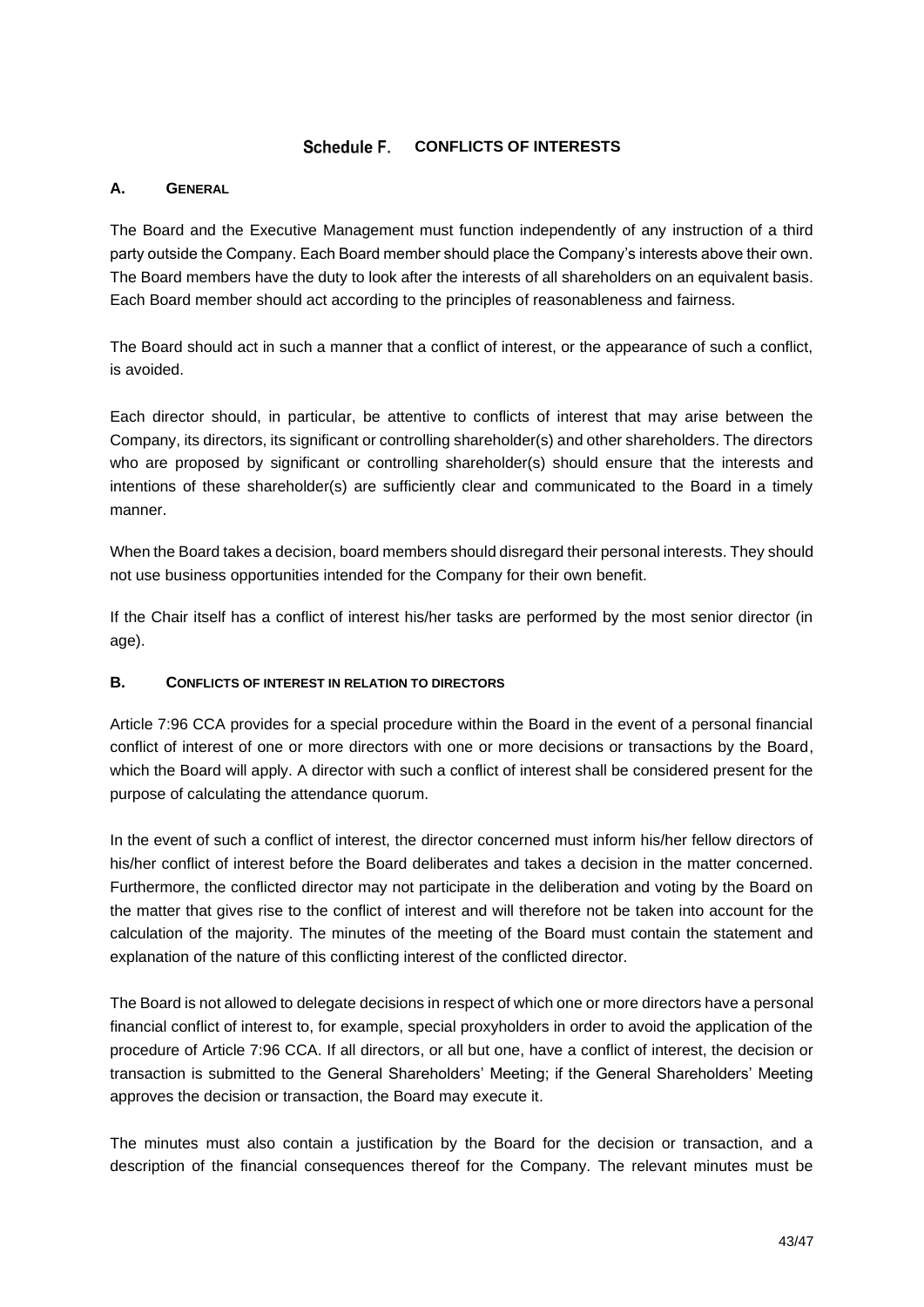included in the statutory annual report of the Board or, in the absence of such report, be deposited together with the statutory financial statements.

The conflicted director must also notify the statutory auditor of the conflict. The statutory auditor must describe the financial consequences of the decision or transaction that gave rise to the potential conflict in its statutory annual audit report.

Where there is a substantial conflict of interest, the Board should carefully consider communicating as soon as possible on the procedure followed, the most important considerations and the conclusions.

This procedure does not apply to decisions or transactions in the ordinary course of business at customary market conditions. It also does not apply to transactions or decisions between companies of which one holds (directly or indirectly) at least 95% of the votes linked to the outstanding securities of the other, and transactions or decisions between companies whereby at least 95% of the votes linked to the aggregate outstanding securities of both companies are (directly or indirectly) held by another company.

# **C. ADDITIONAL FUNCTIONAL CONFLICT OF INTEREST RULES IN RELATION TO THE DIRECTORS AND MEMBERS OF THE EXECUTIVE MANAGEMENT**

The Company imposes on each member of the Board and of the Executive Management that he/she must try to avoid as much as possible the creation of conflicts of interest.

To protect the interests of the Company and its shareholders, the Board has furthermore decided, on a voluntary basis to apply a conflict of interest procedure for functional conflicts of interest of members of the Board or of the Executive Management with respect to matters falling within the competence of the Board or the Executive Management. This procedure is without prejudice to procedures of Articles 7:96 and 7:97 CCA.

More specifically, there is a functional conflict of interest on the part of a member of the Board or of the Executive Management when:

- i. one of the close relatives of the member concerned has a personal financial interest that is in conflict with a decision or transaction that falls within the authority of the Board or the Executive Management; or
- ii. a company that does not belong to the group and in which the member or one of his/her close relatives holds a board or executive management position, has a financial interest that is in conflict with a decision or a transaction that falls within the authority of the Board or the Executive Management.

When such a functional conflict of interest arises with respect to a member of the Board, the member concerned shall inform his/her fellow directors of this at the beginning of the meeting of the Board. They will then decide whether or not the member concerned can vote on the matter to which the conflict of interest relates and whether or not he/she can participate in the discussion of this matter.

When such a functional conflict of interest arises with respect to a member of the Executive Management, the matter is submitted to the Board.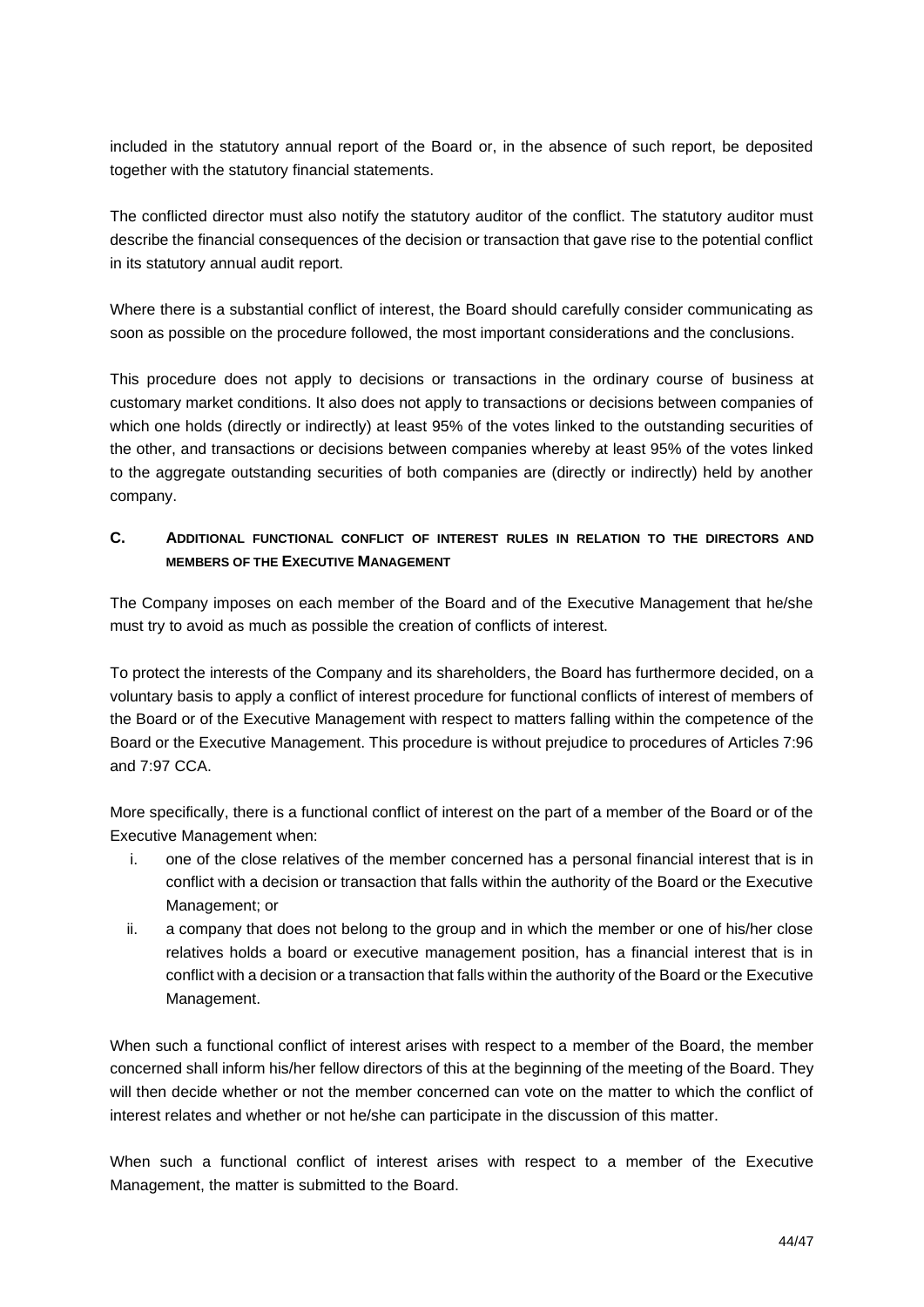### **D. CORPORATE OPPORTUNITIES**

It may happen that a transaction submitted to the Board may arouse the interest of another company in which a director holds a mandate. For such cases the Board has decided, on a voluntary basis, to apply a procedure derived, to a certain extent, from the procedure of Article 7:96 CCA on conflicts of interest. This procedure is without prejudice to procedures of Articles 7:96 and 7:97 CCA. If such a situation arises, the director concerned informs the Chair of the Board and the CEO.

Once the risk has been identified, the director concerned and the Chair of the Board, shall examine together, taking into account the interest of the Company, whether or not the director concerned should withdraw from the deliberation and decision-making process concerning the transaction, in which case the preparatory notes shall not be sent to him/her and he/she shall withdraw from the meeting of the Board as soon as the matter in question is being discussed. Compliance with this procedure does not of course release the director concerned from his/her obligation of confidentiality vis-à-vis the Company.

The minutes of the Board shall in such case establish, in general terms, the compliance with this procedure or explain, in general terms, the reasons why it was not applied. As soon as the risk no longer exists, this procedure shall no longer apply. No publicity will be given to the application of the procedure.

### **E. CONFLICTS OF INTEREST IN RELATION TO RELATED PARTIES**

The Board must comply with the procedure set out in Article 7:97,§3-4/1 CCA if it takes a decision or carries out a transaction that relate to a related party within the meaning of the International Accounting Standard 24, as adopted by the European Union (IAS 24), unless the exemptions of Article 7:97, §1, section 4 apply.

The procedure set out in Article 7:97, §3-4/1 CCA also applies to certain proposals that the Board submits to the General Shareholders' Meeting.

The procedure does not apply when the related party is a subsidiary of the Company, unless it concerns a subsidiary in which the natural or legal person who has direct or indirect control over the Company (if any) holds, directly or indirectly through other natural or legal persons than the Company, a participation representing at least 25% of the capital of the subsidiary in question or which entitles him to at least 25% of that capital in the event of a distribution of profits by that subsidiary.

In accordance with the procedure set out in Article 7:97,§3-4/1 CCA, all decisions or transactions to which the procedure applies must first be subject to the assessment of a committee of three independent directors, which, if it so chooses, shall be assisted by one or more independent experts of its choice. The committee issues a written and reasoned opinion to the Board on the proposed decision or transaction, in which it addresses at least the elements set out in Article 7:97, §3 section 2 CCA.

The committee discusses the proposed decision or transaction in view of the policy pursued by the Company and indicates whether or not it is detrimental to the Company, it is compensated by other elements in that policy or it is manifestly unlawful. The comments of the expert (if any) will be incorporated into the committee's opinion or added as an appendix.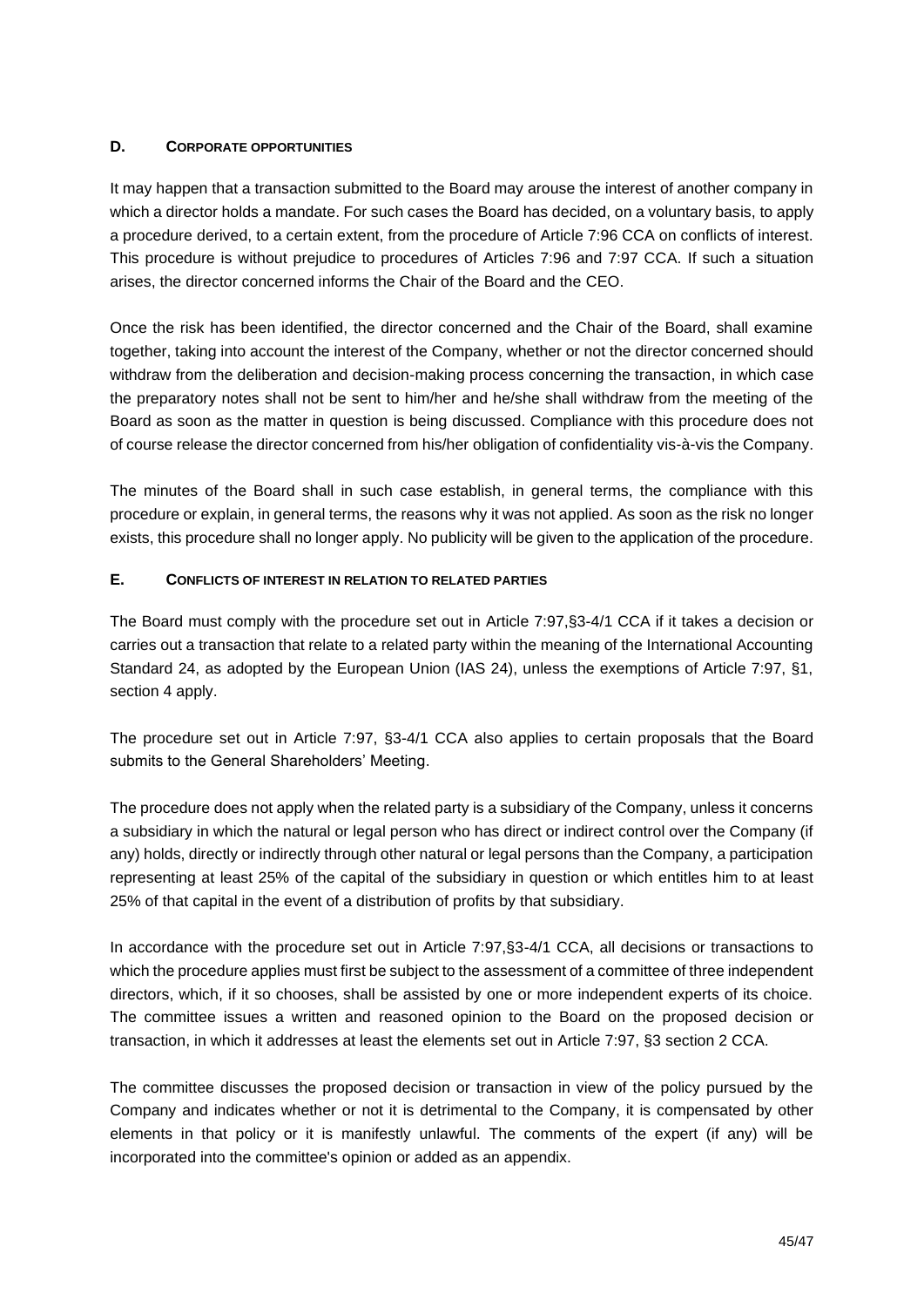After having taken note of the advice of the committee provided, and applying, where necessary the conflict of interest procedure set forth in Article 7:96 CCA, the Board shall deliberate on the intended decision or transaction. If a director is involved in the decision or operation, that director may not participate in the deliberation and voting. If all directors are involved, the decision or transaction is submitted to the General Shareholders' Meeting; if the General Shareholders' Meeting approves the decision or transaction, the Board may execute it. The Board confirms in the minutes of the meeting that the procedure described above has been complied with, and, if necessary, justifies why it deviates from the committee's opinion.

The statutory auditor assesses whether there are no material inconsistencies in the financial and accounting information included in the minutes of the and in the committee's opinion with respect to the information available to it within the scope of its mission. This opinion shall be attached to the minutes of the Board.

The Company will publicly announce the decisions or transaction in accordance with Article 7:97, §4/1 CCA.

This procedure does not apply to customary decisions and transactions at market conditions or to decisions and transactions the value of which is less than 1% of the net assets of the Company on a consolidated basis. In addition, decisions and transactions on the remuneration of the directors or the members of the Executive Management are exempted as are acquisitions or transfers of own shares, interim dividend payments and capital increases under the authorized capital without limitation or cancellation of the preferential subscription right of the existing shareholders.

The Company shall state in the annual report any material restrictions or burdens imposed on it by its controlling shareholder during the year under review, or of which it has requested the preservation.